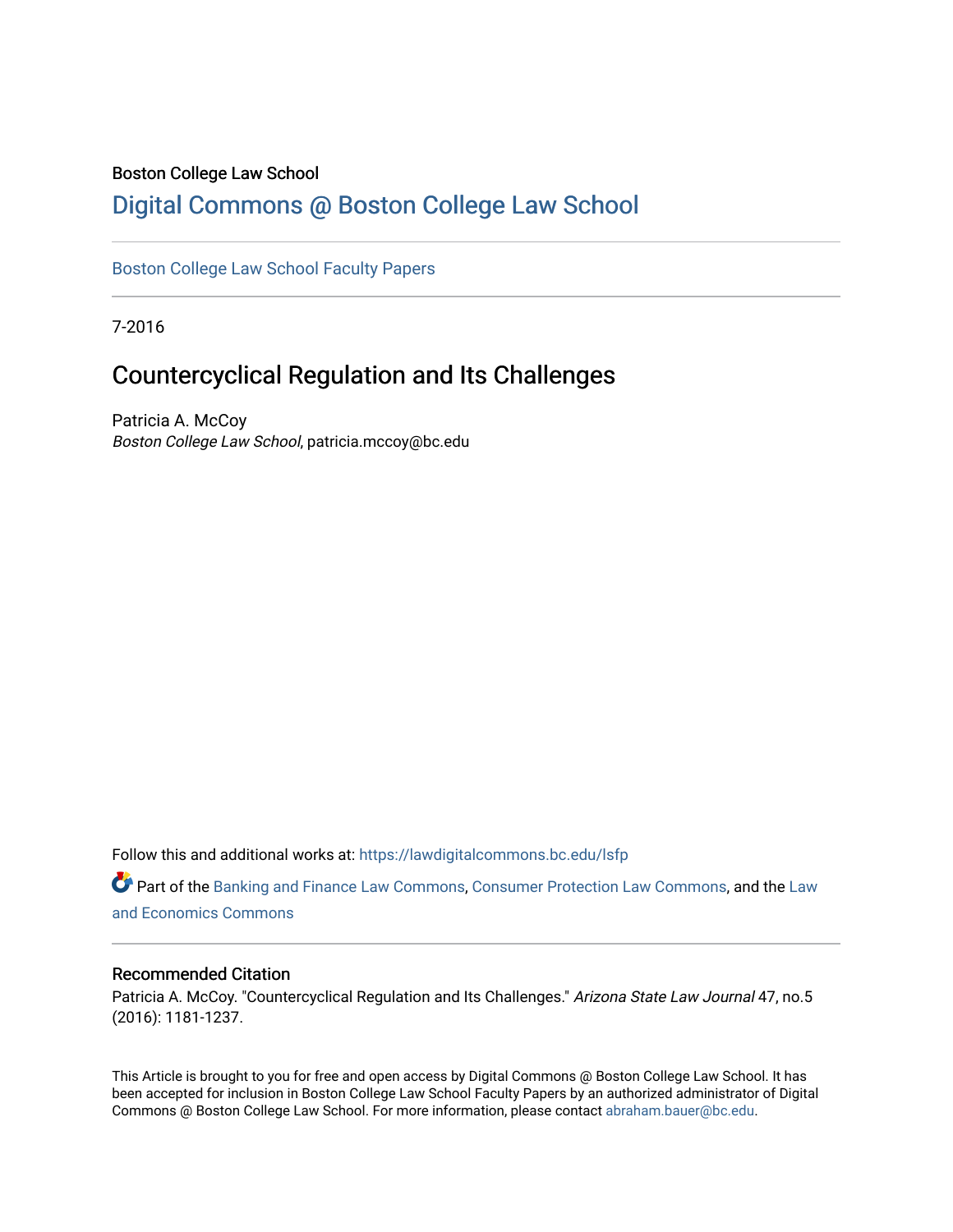# **COUNTERCYCLICAL REGULATION AND ITS CHALLENGES**

## Patricia A. McCoy<sup>\*</sup>

 $\overline{a}$ 

Historically, U.S. financial regulation has normally been *procyclical*, with federal regulators and Congress relaxing oversight during bull markets and cracking down once financial crises hit. After 2008, the wisdom of this approach came under attack. Critics argued that procyclical regulation left financial institutions undercapitalized and unable to withstand panics. Other critics asserted that economic downturns could be mitigated and even averted if regulators took steps to puncture asset bubbles.

The concept of countercyclical regulation responds to both of these critiques. This new approach posits that financial regulation would be more effective if financial regulation clamped down during financial expansions and lightened up during economic slumps, when banks and other financial services firms are struggling financially and typically are at their most riskaverse. One objective of countercyclical regulation is to require financial firms to build up reserves during flush times, so that they can draw on those resources when downturns strike. A second potential objective is to modulate the growth of easy credit and the asset bubbles that it fuels in order to avoid a string of bank failures following a surge in loan delinquencies.

Countercyclical regulation is the single most important breakthrough in years to ending cycles of boom and bust. As such, it deserves serious consideration. Implementing countercyclical regulation, however, is not as easy as it seems. So far, discussions of countercyclical reforms have been mostly limited to identifying tools to address procyclicality and evaluating the efficacy of those tools. Institutional and legal impediments to the successful implementation of a countercyclical approach, however, have not been given sufficient consideration.

In this Article, I set out to describe the most pressing of those challenges. In my view, countercyclical regulation will not be successful unless serious attention is paid to the organizational and legal settings in which that regulation would operate. Consequently, I seek to shift the focus of the

<sup>\*</sup> Liberty Mutual Insurance Professor, Boston College Law School, and former Assistant Director for Mortgage Markets, Consumer Financial Protection Bureau. I wish to extend my thanks to the law faculties at Boston College, Suffolk University, the University of Minnesota, and the Centre for Commercial Law Studies at Queen Mary, University of London, for kindly hearing out earlier iterations of these ideas. My thanks as well to Boston College Law School and the University of Connecticut School of Law for their generous research support.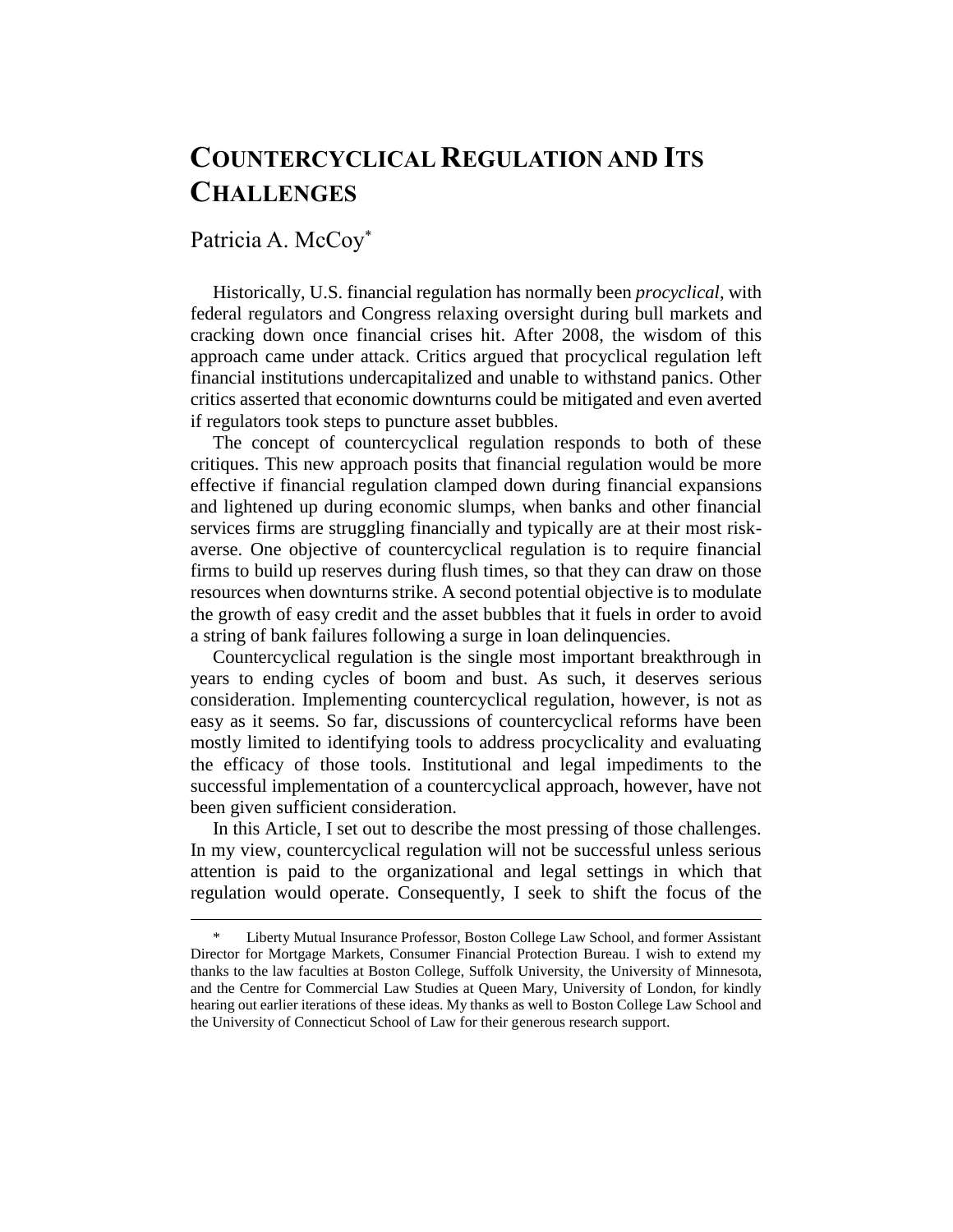discussion of countercyclical regulation to the real-world context it would inhabit in the U.S. and to consider the implications of that context for the likelihood of its success. Throughout this discussion, my focus will be on real estate asset bubbles, which historically have been the most devastating type of bubbles.

The Article proceeds as follows. Section I explores the theoretical underpinnings of countercyclical regulation and the problems that it seeks to correct. Section II discusses the ongoing debate over the proper objectives of a countercyclical approach. For at least twenty years, macroeconomists have disagreed whether central banks should seek to deflate asset bubbles or simply assure that financial institutions are resilient whenever downturns hit. This debate has evolved over time as economists and policymakers have gained a growing appreciation of the broader set of countercyclical tools at regulators' disposal.

Section III examines those tools in detail. Countercyclical tools are an important part of the emerging field of macroprudential regulation, which focuses on the safety of the financial system as a whole instead of the safety of discrete financial firms.<sup>1</sup> As Section III observes, many countercyclical instruments are in their infancy and data are just starting to trickle in on their effectiveness. While many of these methods appear to be promising, the experience of 2008 showed that substantially more work is needed to refine those tools and to ensure that they are used on a timely basis. Nevertheless, there is reason to think that the new panoply of sectoral countercyclical tools is especially well suited to curbing credit-induced asset bubbles. This discussion also sheds light on the vital but wholly underappreciated role of market conduct regulators such as the Consumer Financial Protection Bureau in containing systemic risk through countercyclical regulation.

The heart of this Article is Section IV, where I discuss the impediments facing any serious attempt to institute countercyclical regulation in the United States. While some of these problems have been acknowledged in the

<sup>1.</sup> *See* Claudio Borio, *Implementing a Macroprudential Framework: Blending Boldness and Realism*, 6 CAPITALISM & SOC'Y 1, 3 (2011), http://papers.ssrn.com/sol3/papers.cfm?abstract\_id=2208643 (follow "Open PDF in Browser" hyperlink); Douglas J. Elliott et al., *The History of Cyclical Macroprudential Policy in the United States*, at 6 (Fed. Res. Bd. Finance & Econ. Discussion Ser. No. 2013-29, 2013). Despite their name, many macroprudential tools operate at the microprudential level because they are applied to individual firms. Nevertheless, those tools serve macroprudential purposes because they apply to all financial institutions within a class based on macro indicators, without regard to an individual firm's financial condition. *See* GROUP OF THIRTY, ENHANCING FINANCIAL STABILITY AND RESILIENCE: MACROPRUDENTIAL POLICY, TOOLS, AND SYSTEMS FOR THE FUTURE 14 (Oct. 2010), http://group30.org/images/PDF/Macroprudential\_Report\_Final.pdf.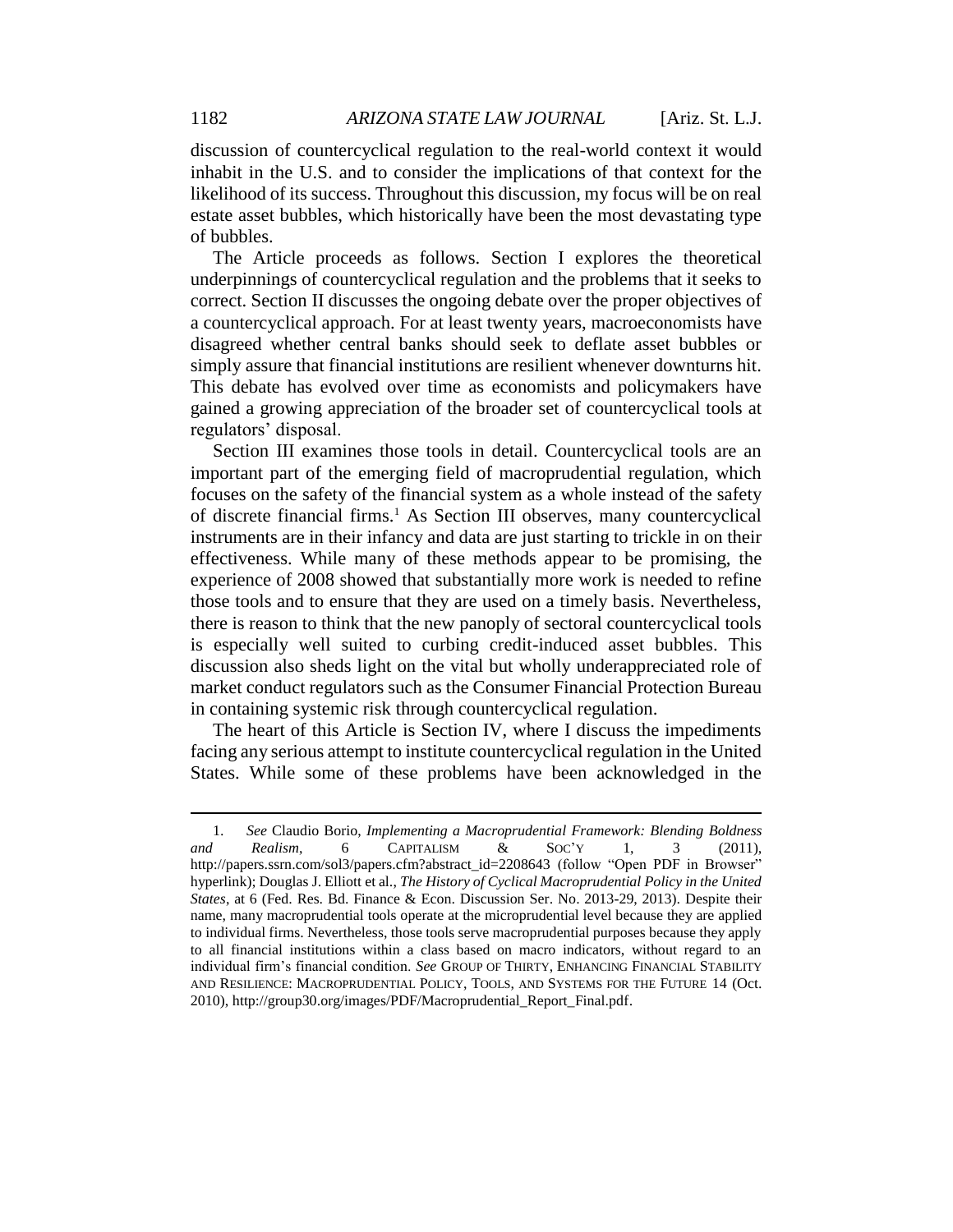economics literature,<sup>2</sup> other major obstacles have not been adequately addressed. Ironically, for instance, there has been little discussion of the federal government's lagging efforts to improve its collection of financial system data, despite the key importance of data to systemic risk regulation. Similarly, too little attention has been paid to the need for agencies to institutionalize an early response system to address burgeoning financial threats. Financial innovations and how to monitor them pose special problems in that regard and ones that are not well appreciated. Justifying intervention when the risks are small is another challenge. While the age-old problems of regulatory capture and inertia persist, even resolute regulators may have difficulty withstanding legal challenges to certain countercyclical rules in the current judicial climate. There is virtually no understanding of these legal hurdles in economic circles today. Finally, countercyclical regulation, like all regulation, has to deal with the ever-present dynamic of industry arbitrage. Innovations introduced by the Dodd-Frank Wall Street Reform and Consumer Protection Act (the Dodd-Frank Act or Dodd-Frank) offer a partial but potentially powerful solution to that nagging problem.

Policymakers have more techniques than ever to tackle the challenges confronting countercyclical regulation, if they choose to use them. Those techniques include new tools that can strike an optimal mix of regulation while warding off regulatory capture and inertia. The introduction of these new tools also helped make the aims of countercyclical regulation more ambitious over time. Early discussions of countercyclical regulation focused on the use of monetary policy for countercyclical aims. Because monetary policy is not well suited for pricking asset bubbles, many commentators were pessimistic about countercyclical regulation's suitability for that task. But since 2008, economists have come to appreciate other, newer countercyclical techniques, such as sectoral regulation, that are better tailored to intervening in asset bubbles. The focus on these tools has reinvigorated the debate over the feasibility and wisdom of proactively deflating bubbles, as I will discuss.

<sup>2.</sup> *See* Borio, *supra* note 1, at 12–14; MARKUS K. BRUNNERMEIER ET AL., THE FUNDAMENTAL PRINCIPLES OF FINANCIAL REGULATION 33–37 (Geneva Reports on the World Economy 11, 2009), http://www.princeton.edu/~markus/research/papers/Geneva11.pdf; Gerard Caprio, Jr., *Safe and Sound Banking: A Role for Countercyclical Regulatory Requirements?*, at 23–30 (Paolo Baffi Centre Research Paper No. 2010-76, 2009), https://www.tcd.ie/iiis/documents/discussion/pdfs/iiisdp311.pdf; Elliott et al., *supra* note 1, at 49 (providing a historical treatment of institutional impediments to past countercyclical initiatives in the United States).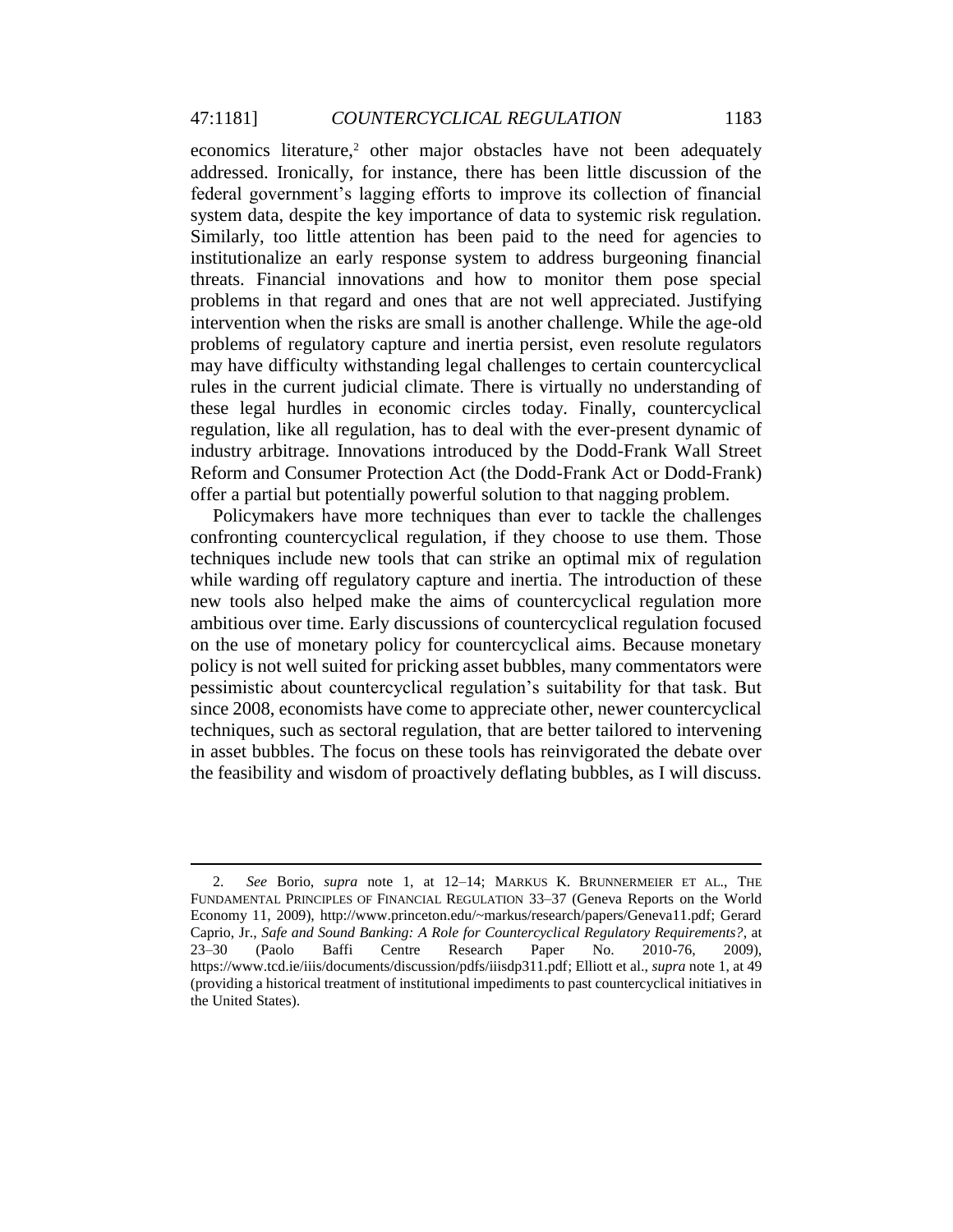#### I. PROBLEMS WITH PROCYCLICALITY

Procyclical regulation refers to financial regulation that eases during expansions and tightens after financial crises.<sup>3</sup> Since the 2008 debacle, critics have castigated procyclical regulation for intensifying the potential systemic harm from asset bubbles, especially bubbles fueled by easy credit.

Asset bubbles driven by loose credit pose a particular threat to the financial system and the economy because those bubbles are usually financed through lending by banks. When credit bubbles burst and loans default *en masse*, the losses can threaten the solvency of banks. That raises systemic concerns because banks are linked to one another through reciprocal deposit accounts, payments clearance, and interbank credit. The failure of one key bank can bring down other banks.<sup>4</sup>

In an effort to protect themselves from this type of contagion, banks usually respond by hoarding resources and severely tightening credit. As businesses and individuals who are otherwise creditworthy discover that they can no longer obtain credit to finance their operations, there is a growing chance of a recession. Because asset bubbles can inflict serious harm on finance and ordinary households in the process, these bubbles have serious implications for the health of the financial system and the wider economy.

In view of these problems, procyclical regulation has been singled out for criticism on at least two scores.<sup>5</sup> First, "light touch" regulation during asset bubbles can leave financial institutions with insufficient capital and reserves to survive a market crash. Second, deregulation during times of easy credit can feed asset bubbles and cause them to overheat.

Countercyclical regulation seeks to reverse these dynamics by reducing the spillover effects from troubled financial institutions on the financial system and the economy. <sup>6</sup> This new approach seeks to address at least three problems that have plagued financial regulation in the United States. The first

<sup>3.</sup> For an insightful analysis of different economic theories of financial cycles animating discussions of procyclicality, see generally Brett McDonnell, *Dampening Financial Regulatory Cycles*, 65 FLA. L. REV. 1597 (2013).

<sup>4.</sup> Kathryn Judge, *Interbank Discipline*, 60 UCLA L. REV. 1262, 1275–77 (2013). Panics by nonbank depositors and losses through a sudden drop in the value of common asset exposures can also trigger the failure of multiple banks. *See generally* Franklin Allen & Elena Carletti, *What Is Systemic Risk*?, 45 J. MONEY, CREDIT & BANKING 121, 123 (2013); Douglas W. Diamond, *Banks and Liquidity Creation: A Simple Exposition of the Diamond-Dybvig Model*, 93 ECON. Q. 189 (2007); George G. Kaufman & Kenneth E. Scott, *What Is Systemic Risk, and Do Bank Regulators Retard or Contribute to It?*, VII INDEP. REV. 371 (2003).

<sup>5.</sup> *See* BRUNNERMEIER ET AL., *supra* note 2, at 10–11; Haocong Ren, *Countercyclical Financial Regulation* (World Bank, Working Paper No. 5823, 2011).

<sup>6.</sup> BRUNNERMEIER ET AL., *supra* note 2, at 31.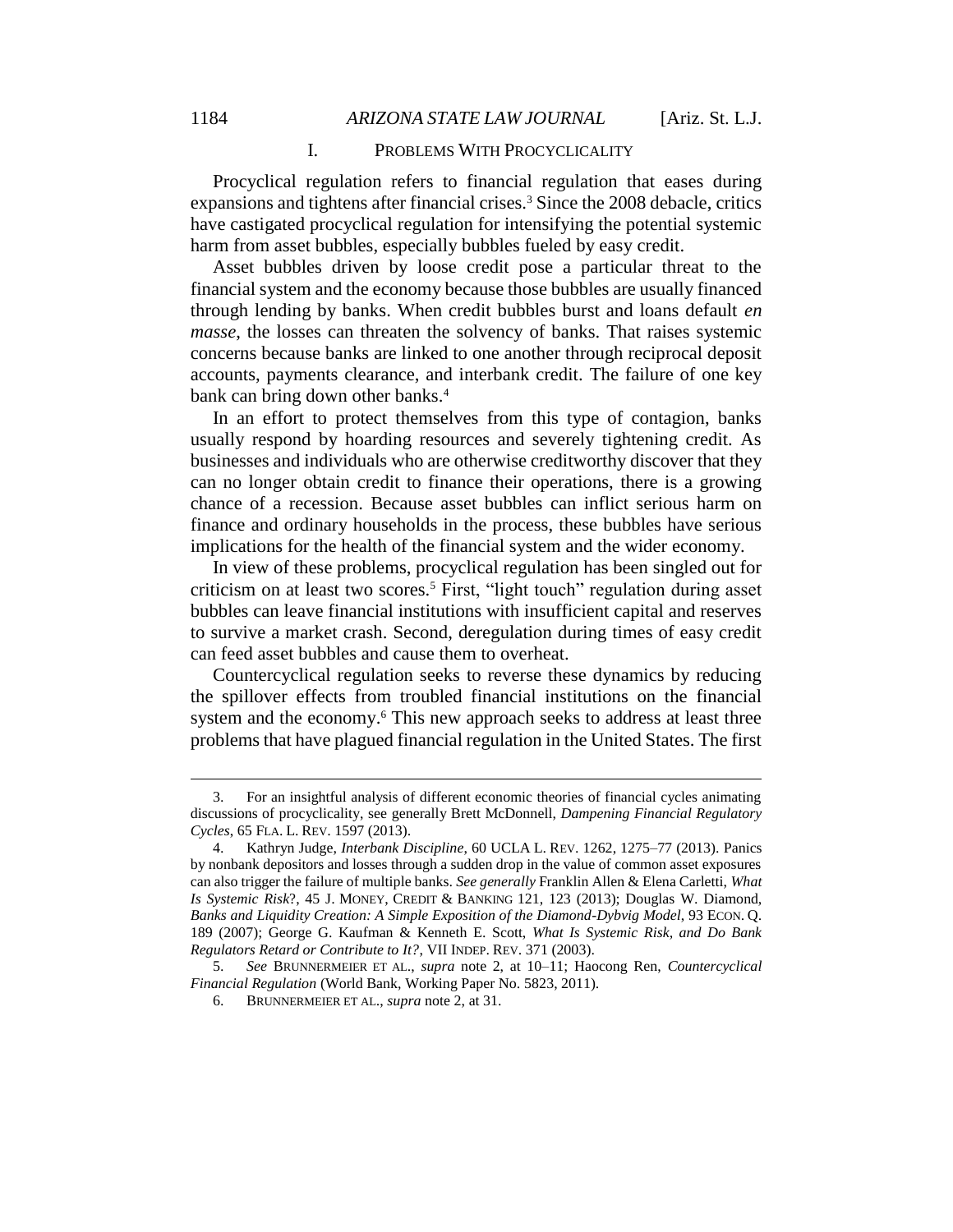is the boom-and-bust nature of the credit cycle, in which easy credit fuels asset sales and causes asset values to inflate and then collapse.<sup>7</sup> The second is the procyclical nature of financial regulation, which typically recedes as the credit cycle heats up and overcorrects when lending contracts, thereby exacerbating swings in the credit cycle. Countercyclical regulation responds by designing rules that become binding at the top of the business cycle, when financial firms are profitable and catastrophic risks seem small, and by easing regulation at the bottom of the business cycle in order to stimulate the economy. The third problem, which is related to the second, is financial regulators' perennial aversion to intervention in financial markets in flush economic times. The following discussion elaborates on these problems in turn.

#### *A. Credit Booms And Busts*

Countercyclical regulation is mainly concerned with asset bubbles and their economic toll. Historically, the most damaging asset bubbles have been real estate bubbles fed by easy credit from banks.<sup>8</sup> These types of bubbles often culminate in massive loan delinquencies and have triggered scores of banking crises around the globe over the years.<sup>9</sup> Usually, banks respond to those crises by cutting back their lending in order to preserve capital, which spreads financial distress to the economy at large.<sup>10</sup>

Past experience shows that lenders relax their mortgage underwriting standards when employment and real estate values are rising. <sup>11</sup> Compensation systems fuel this dynamic by rewarding bankers for making more loans. The

<sup>7.</sup> This aspect distinguishes countercyclical regulation from structural regulation. Structural regulation addresses systemic risks that are constantly present, while its countercyclical counterpart seeks to address threats to financial stability that ebb and flow over time. *See* Elliott et al., *supra* note 1, at 3.

<sup>8.</sup> *See* CARMEN M. REINHART & KENNETH S. ROGOFF, THIS TIME IS DIFFERENT: EIGHT CENTURIES OF FINANCIAL FOLLY xliv–xlv, 158–62 (2009); Moritz Schularick & Alan M. Taylor, *Credit Booms Gone Bust: Monetary Policy, Leverage Cycles and Financial Crises, 1870–2008*, 102 AM. ECON. REV. 1029, 1032 (2012). Not all asset bubbles result in systemic threats to the financial system. For example, the technology bubble in the late 1990s and early 2000s resulted in a deep decline in the U.S. stock market, but did not put financial institutions in jeopardy because that bubble did not involve bank lending in any serious way. *See* BRUNNERMEIER ET AL., *supra* note 2, at 32; REINHART & ROGOFF, *supra* note 8, at xliv–xlv.

<sup>9.</sup> *See, e.g.*, BRUNNERMEIER ET AL., *supra* note 2, at xi ("The crisis which began in the US sub-prime mortgage market in early 2007 and then spread broadly and deeply was not the first banking crisis. It was closer to the 100th."); REINHART & ROGOFF, *supra* note 8, at 141–42, 147– 55.

<sup>10.</sup> *See, e.g.*, REINHART & ROGOFF, *supra* note 8, at 165–67, 171–73.

<sup>11.</sup> *See, e.g.*, Caprio, *supra* note 2, at 3–7.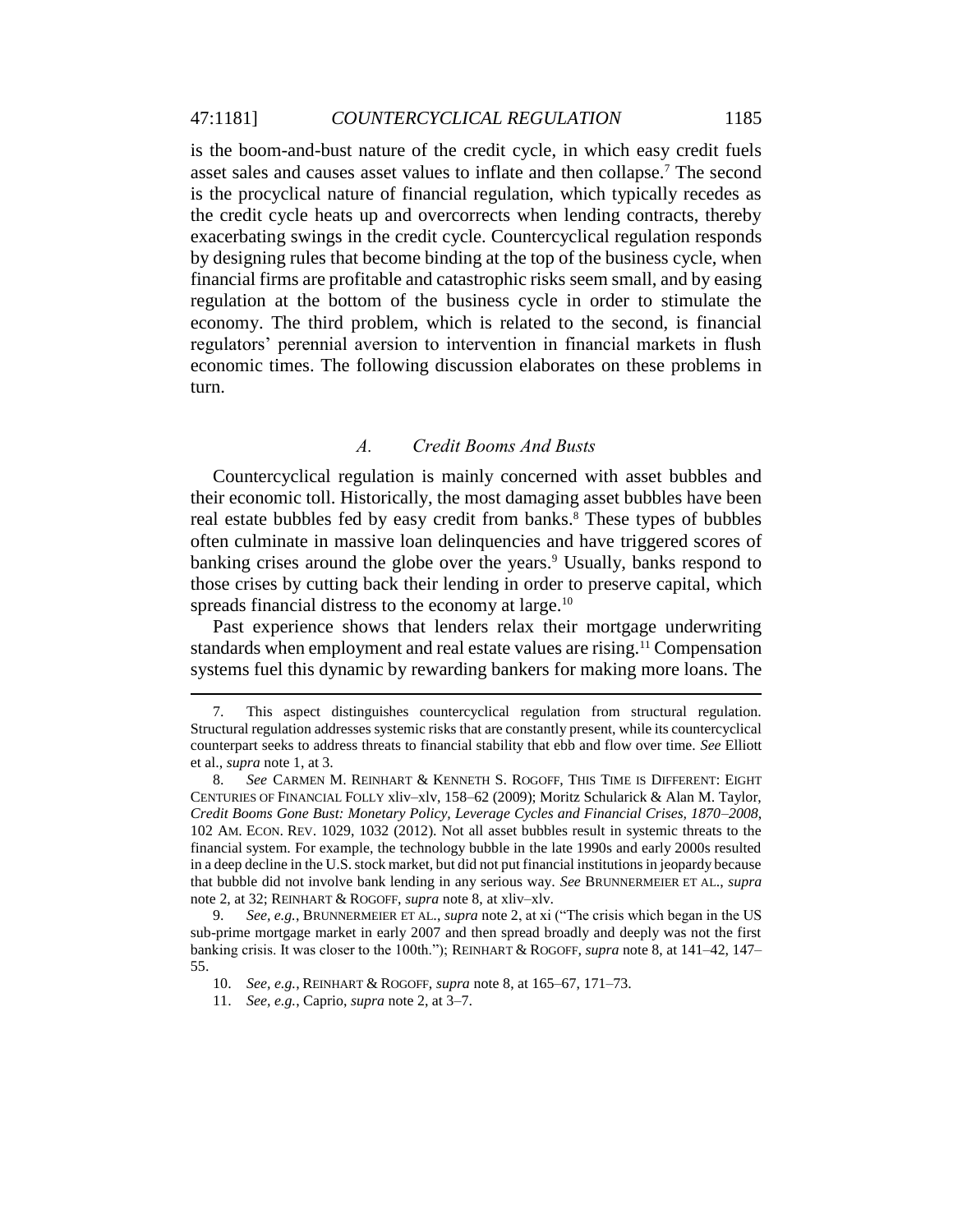easiest way to make more mortgages is by loosening lending standards in order to qualify more borrowers.<sup>12</sup> So long as borrowers have the wherewithal to service the debt they incurred to finance their purchases of real estate—or so long as they can refinance out of unaffordable loans—the price of properties financed by those loans will soar. As the cycle nears its top, borrowers, lenders, and regulators typically fool themselves into thinking that the economy will not revert to the mean and the good times will never end.<sup>13</sup> In the process, market discipline goes out the door.

As property values climb, those assets can eventually become so costly that the average borrower can no longer afford a large enough loan to finance an average purchase. The pool of qualified borrowers will shrink, demand for real estate will slump, and supply will exceed demand. Then, like Icarus, property prices will fall.

As prices drop, borrowers discover that the traditional escape routes for difficulties paying their loans—refinancing the loans or selling their collateral for enough to retire their debt—are closed off. Many in that situation will go delinquent, because some were poor credit risks to begin with or because the collateral is now worth less than the outstanding debt.<sup>14</sup> As defaults precipitate foreclosures, asset prices will fall and inflict losses on lenders and the investors who bought the loans. Losses may start to ripple through the financial system as firms that extended credit to weakened lenders incur losses themselves.<sup>15</sup> Most lenders will respond by severely tightening credit in order to preserve capital. At some point, however, the lenders who survive will realize they overcorrected and the cycle will begin anew.

Countercyclical regulation seeks to defuse this boom-and-bust cycle by making financial institutions more resilient during financial crises. Some argue that countercyclical regulation should also discourage lenders from loosening credit standards excessively as the credit cycle expands and from hoarding credit at the bottom of the cycle, as I will discuss.

<sup>12.</sup> *See, e.g.*, Raghuram Rajan, *Has Financial Development Made the World Riskier?*, 12 EUROPEAN FIN. MGMT. 499, 504 (2006). *See generally* Steven L. Schwarcz, *Conflicts and Financial Collapse: The Problem of Secondary-Management Agency Costs*, 26 YALE J. ON REG. 457 (2009).

<sup>13.</sup> *See, e.g.*, REINHART & ROGOFF, *supra* note 8, at 171–73.

<sup>14.</sup> Under the double-trigger theory of default, loans only default when both of two things occur: the outstanding loan balance exceeds the value of the collateral and the borrower suffers a significant income shock. *See, e.g.*, CHRIS FOOTE ET AL., A PROPOSAL TO HELP DISTRESSED HOMEOWNERS: A GOVERNMENT PAYMENT-SHARING PLAN 1 n.1 (Fed. Res. Bank of Boston Public Policy Briefs No. 09-1, 2009).

<sup>15.</sup> *See, e.g.*, Judge, *supra* note 4, at 1265.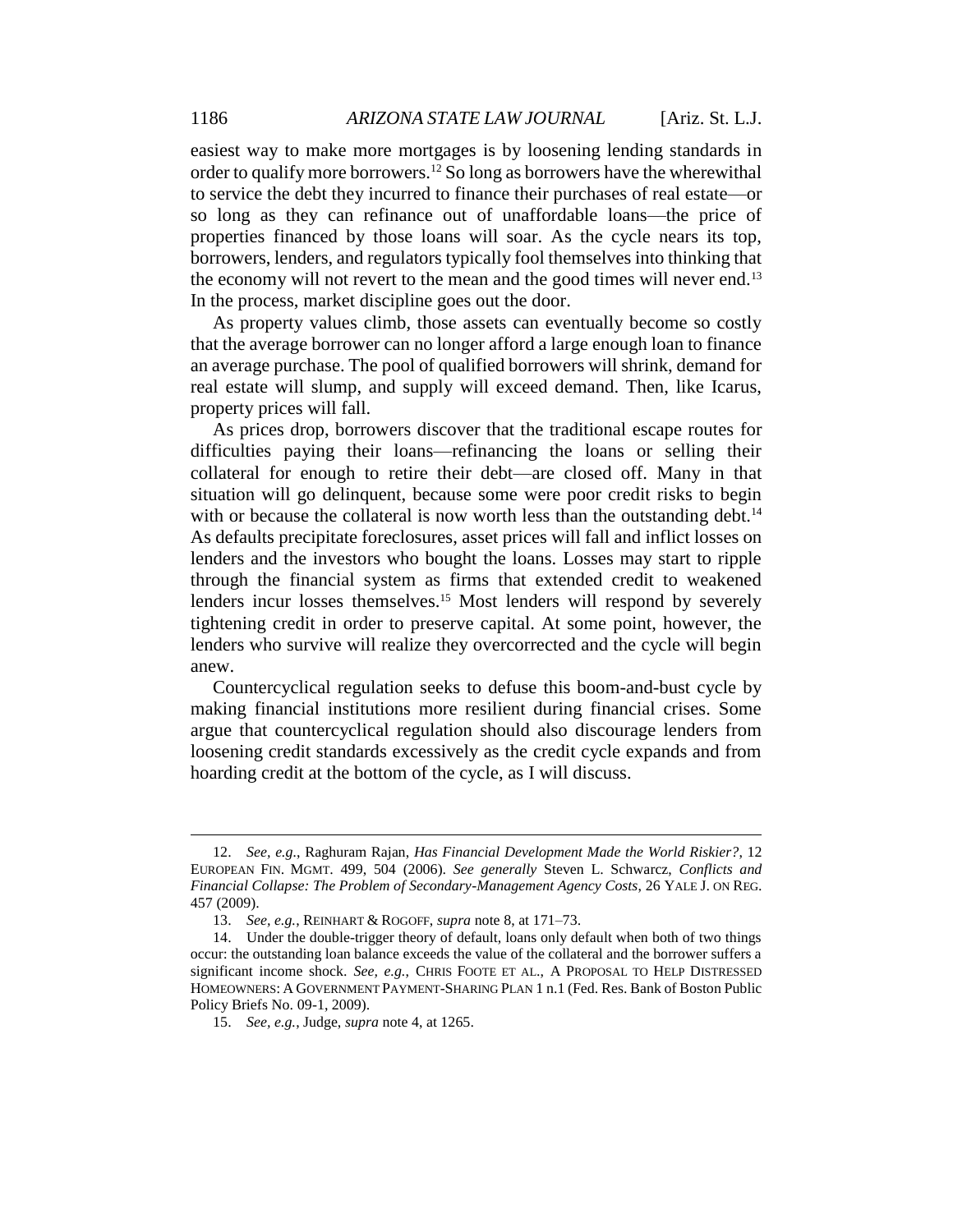$\overline{a}$ 

#### *B. Reversing Procyclical Design*

Countercyclical regulation has a second goal, which is to correct the procyclical aspects of financial regulatory design. Procyclical design poses concerns because it under-regulates when the economy is expanding and over-regulates when the economy slumps, making the business cycle more volatile.

For an example of procyclical design, consider the much-maligned Basel II capital accord. Basel II governed the minimum amount of capital that banks must hold by requiring them to hold more capital against riskier assets and allowing them to hold less capital against safer ones. This design feature is referred to as "risk-weighting" because it assigns different risk weights to assets depending on the perceived risk of different asset classes.

Which risk weights to assign is not self-evident, however: the risk weights must be derived from somewhere. Basel II specified two methods for selecting risk weights, both of which are procyclical.<sup>16</sup> First, Basel II instructed most banks to base their risk weights on external credit ratings issued by the leading rating agencies, notably Moody's, Standard & Poor's, and Fitch. During the bubble culminating in the 2008 crisis, the rating agencies inflated their ratings.<sup>17</sup> As a consequence of Basel II's decision to incorporate these inflated credit ratings into the risk weights, innumerable banks skimped on capital and were undercapitalized when the financial crisis hit. $18$ 

The other way of deriving risk weights is similarly procyclical. Basel II had a different set of capital rules for the largest international banks. These megabanks were allowed to estimate their capital requirements using their own internal statistical models, based on as little as five years of data (the socalled Internal-Ratings-Based or IRB approach).<sup>19</sup> Depending on the time period, this five-year look back did not always go back far enough to capture

<sup>16.</sup> For an evaluation of procyclicality in Basel II generally, see Rafael Repullo & Javier Suarez, *The Procyclical Effects of Bank Capital Regulation*, 26 REV. FINAN. STUD. 452 (2013).

<sup>17.</sup> *See* BASEL COMM. ON BANKING SUPERVISION, REVISIONS TO THE BASEL SECURITISATION FRAMEWORK 4 (Dec. 2012); Caprio, *supra* note 2, at 1–2, 8–9; *Justice Department and State Partners Secure \$1.375 Billion Settlement with S&P for Defrauding Investors in the Lead Up to the Financial Crisis*, U.S. DEP'T OF JUSTICE (Feb. 3, 2015), http://www.justice.gov/opa/pr/justice-department-and-state-partners-secure-1375-billionsettlement-sp-defrauding-investors.

<sup>18.</sup> *See* BASEL COMM. ON BANKING SUPERVISION, *supra* note 17, at 4, 6.

<sup>19.</sup> *See generally* BASEL COMM. ON BANKING SUPERVISION, THE INTERNAL RATINGS-BASED APPROACH (Jan. 2001), http://www.bis.org/publ/bcbsca05.pdf. Elsewhere, I described this approach as the "fox guarding the henhouse." Patricia A. McCoy, *Musings on the Seeming Inevitability of Global Convergence in Banking Law*, 7 CONN. INS. L.J. 433, 456 (2000–2001).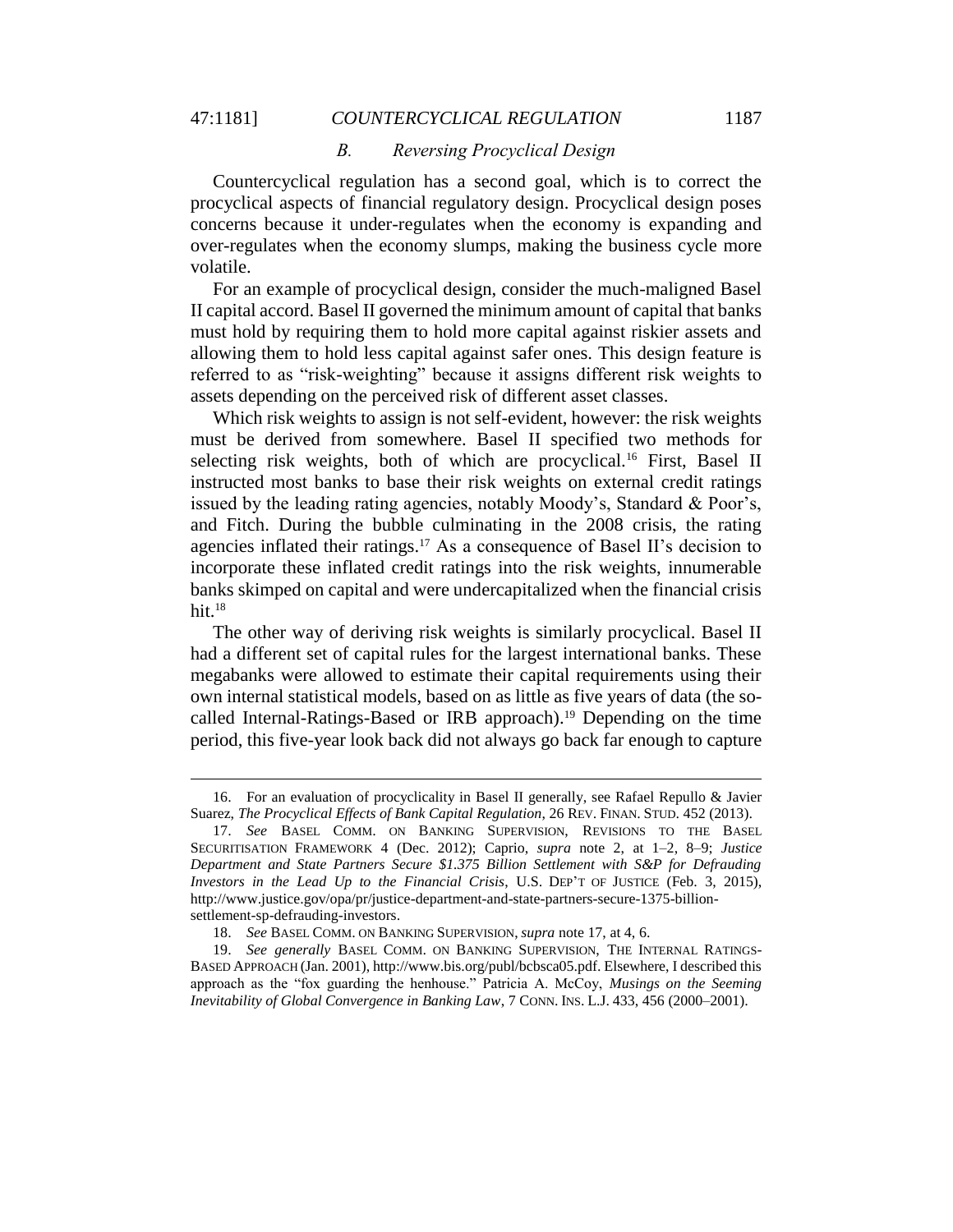data from downswings revealing the true risk of asset classes.<sup>20</sup> If the fiveyear period was too short to capture the full economic cycle—and in many cases it was—those banks ended up underestimating their risk and their minimum capital levels as well.

Accordingly, a second goal of countercyclical regulation is to identify design features that exacerbate procyclicality and excise them from financial regulations.<sup>21</sup> In the Basel III initiative, the Basel Committee has undertaken a massive revision of the minimum capital rules designed, in part, to make those rules less procyclical.<sup>22</sup> Similarly, there is vigorous discussion of other ways to remove or tamp down the procyclical aspects of financial regulation.<sup>23</sup> Dodd-Frank took a constructive step in that direction by purging federal banking laws of provisions requiring the use of private credit ratings,  $^{24}$ in order to reduce cyclicality.

## *C. Overcoming Regulatory Inertia*

Finally, countercyclical regulation concerns itself with regulatory inaction in the face of financial threats.<sup>25</sup> The United States has long struggled with inertia by federal prudential banking regulators, with limited success.<sup>26</sup> Only with the 2008 financial crisis did overcoming regulatory inertia become a high priority for financial policymakers.

Fifty years ago, complacency by regulators was not a pressing concern because command-and-control rules governed deposit-taking and lending by banks. But in the early 1980s, Congress and state and federal banking

<sup>20.</sup> *See, e.g.*, Ren, *supra* note 5, at 21–22; Rafael Repullo, Jesús Saurina & Carlos Trucharte, *Mitigating the Pro-cyclicality of Basel II*, 64 ECON. POL'Y 659 (2010); Hugh Thomas & Zhiqiang Wang, *Interpreting the Internal Ratings-Based Capital Requirements in Basel II* 19–20 (Journal of Banking Reg.,Working Paper, 2004).

<sup>21.</sup> Caprio, *supra* note 2, at 38–39.

<sup>22.</sup> *See, e.g.*, Jaime Caruana, Gen. Manager of the Bank for Int'l Settlements, Speech at the 3rd Santander International Banking Conference: Basel III: Towards a Safer Financial System (Sept. 15, 2010), http://www.bis.org/speeches/sp100921.pdf.

<sup>23.</sup> *See, e.g.*, Caprio, *supra* note 2, at 8–9, 32.

<sup>24.</sup> Dodd-Frank Wall Street Reform and Consumer Protection Act, Pub. L. No. 111-203, §§ 939–939A, 124 Stat. 1601 (2010) [hereinafter Dodd-Frank Act].

<sup>25.</sup> For a general theoretical treatment of the problem, see, for example, WILLIAM A. NISKANEN, JR., BUREAUCRACY AND REPRESENTATIVE GOVERNMENT (2007); R.L. Calvert et al., *A Theory of Political Control and Agency Discretion*, 33 AM. J. POL. SCI. 588 (1989); Antoine Faure-Grimaud & David Mortimort, *Regulatory Inertia*, 34 RAND J. ECON. 413 (2003).

<sup>26.</sup> *See, e.g.*, Caprio, *supra* note 2, at 7.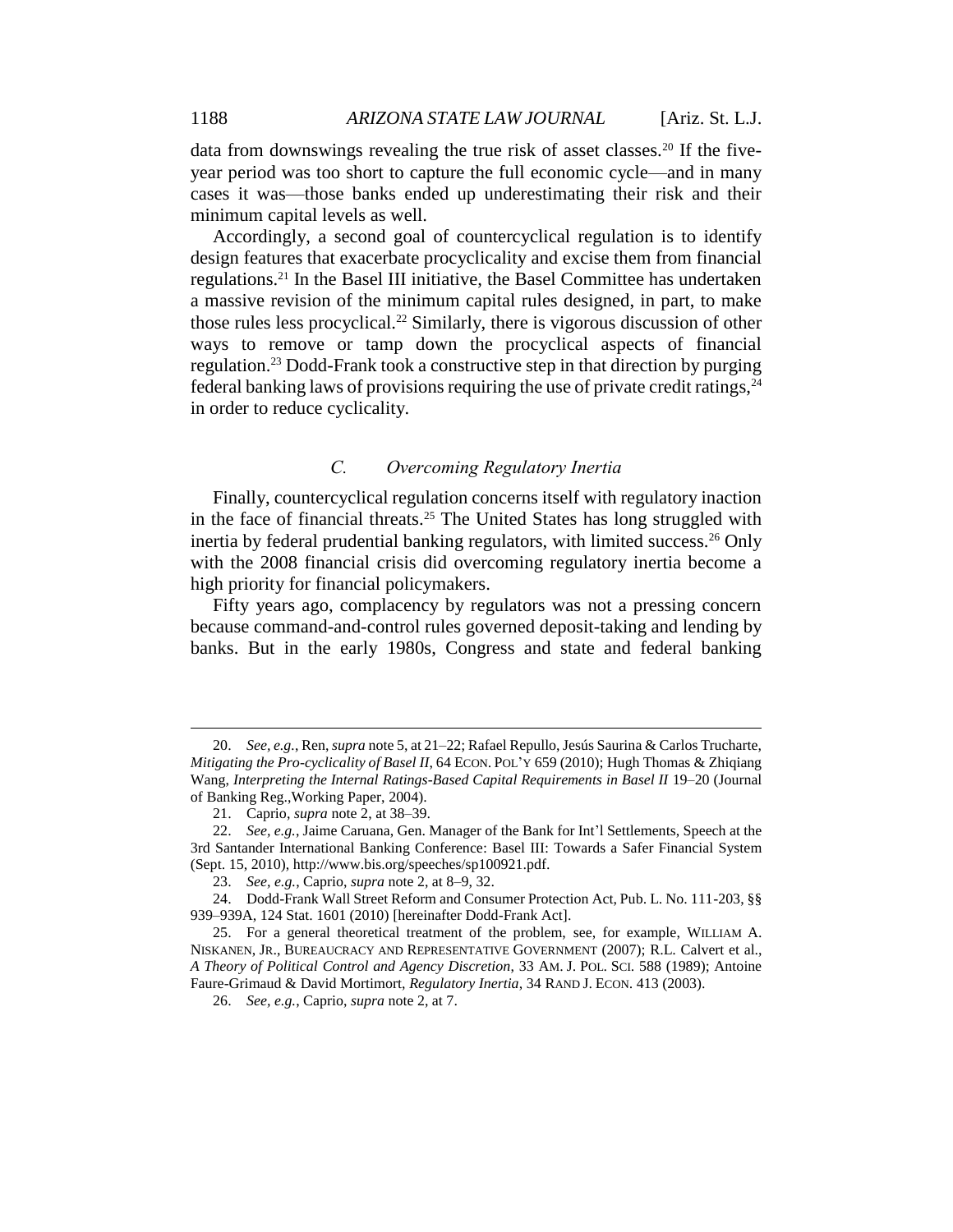regulators began dismantling this regulatory framework.<sup>27</sup> In 1980, Congress preempted state usury caps for first-lien home mortgages<sup>28</sup> and abolished interest rate caps on deposits.<sup>29</sup> The 1980 law also raised the federal deposit insurance limit from \$40,000 to \$100,000.<sup>30</sup> Finally, the law allowed troubled thrifts to mask insolvency, through phony accounting techniques that allowed regulators to lower the minimum net worth required of thrifts.<sup>31</sup> This latter provision had the unfortunate added effect of relaxing the triggers for mandatory enforcement actions against undercapitalized thrifts.<sup>32</sup>

More deregulation was on the way. In the Alternative Mortgage Transactions Parity Act (AMTPA) in 1982,<sup>33</sup> Congress gave the green light to banks and thrifts to offer home mortgages with variable rates, balloon payments, and negative amortization. This set the stage for the toxic mortgages that figured so prominently during the recent housing bubble. In the early 1980s, Congress and the states also liberalized the types of loans and investments that banks and thrifts could make, exposing those institutions to greater risk.<sup>34</sup>

Many of these changes were set in motion when interest rates began to rise in 1978, placing banks and thrifts under heavy financial stress.<sup>35</sup> Back then,

28. Depository Institutions Deregulation and Monetary Control Act (DIDMCA), Pub. L. No. 96-221, Title V, § 501(a)(1), 94 Stat. 132 (1980) (codified at 12 U.S.C. § 1735f-7).

 $\overline{a}$ 

32. JAMES R. BARTH ET AL., GUARDIANS OF FINANCE: MAKING REGULATORS WORK FOR US 164–66 (2012).

33. 12 U.S.C. §§ 3801 *et seq.* (1982).

35. *See generally* BARTH ET AL., *supra* note 32, at 160–63; WHITE, *supra* note 31, at 67–69.

<sup>27.</sup> *See generally* Patricia A. McCoy & Elizabeth Renuart, *The Legal Infrastructure of Subprime and Nontraditional Mortgage Lending*, *in* BORROWING TO LIVE: CONSUMER AND MORTGAGE CREDIT REVISITED 110 (Nicolas P. Retsinas & Eric S. Belsky eds., 2008).

<sup>29.</sup> *Id.* §§ 202, 207(b)(4)–(b)(6), 501(a)(2)(A).

<sup>30.</sup> *Id.* Title III, § 308(a)(1).

<sup>31.</sup> *Id.* Title IV, § 407, 94 Stat. 132 (1980); *see also* Garn-St Germain Depository Institutions Act, Pub. L. No. 97-320, Title II, §§ 201–202 (1982), 96 Stat. 1469 (authorizing the issuance of net worth certificates). The phony accounting device consisted of permission for the Federal Home Loan Bank Board to issue promissory notes to failing thrifts and then allow those thrifts to count the notes as part of their net worth and reserves. Meanwhile, the Bank Board watered down its regulatory accounting rules for thrifts in other ways that allowed them to inflate their books. *See* LAWRENCE J. WHITE, THE S&L DEBACLE: PUBLIC POLICY LESSONS FOR BANK AND THRIFT REGULATION 82–87 (1991).

<sup>34.</sup> For example, Congress expanded the ability of savings and loan institutions to make credit card and other consumer loans, commercial real estate loans, and other commercial loans in the DIDMCA in 1980 and the Garn-St Germain Depository Institutions Act in 1982. Garn-St Germain Depository Institutions Act, Pub. L. No. 97-320, Title III, §§ 321–325, 328–330 (1982), 96 Stat. 1469; DIDMCA, Pub. L. No. 96-221, Title IV, §§ 401–402, 94 Stat. 132 (1980). In addition, Congress and the states started allowing thrifts to make direct equity investments in real estate. *See generally* WHITE, *supra* note 31, at 67–72.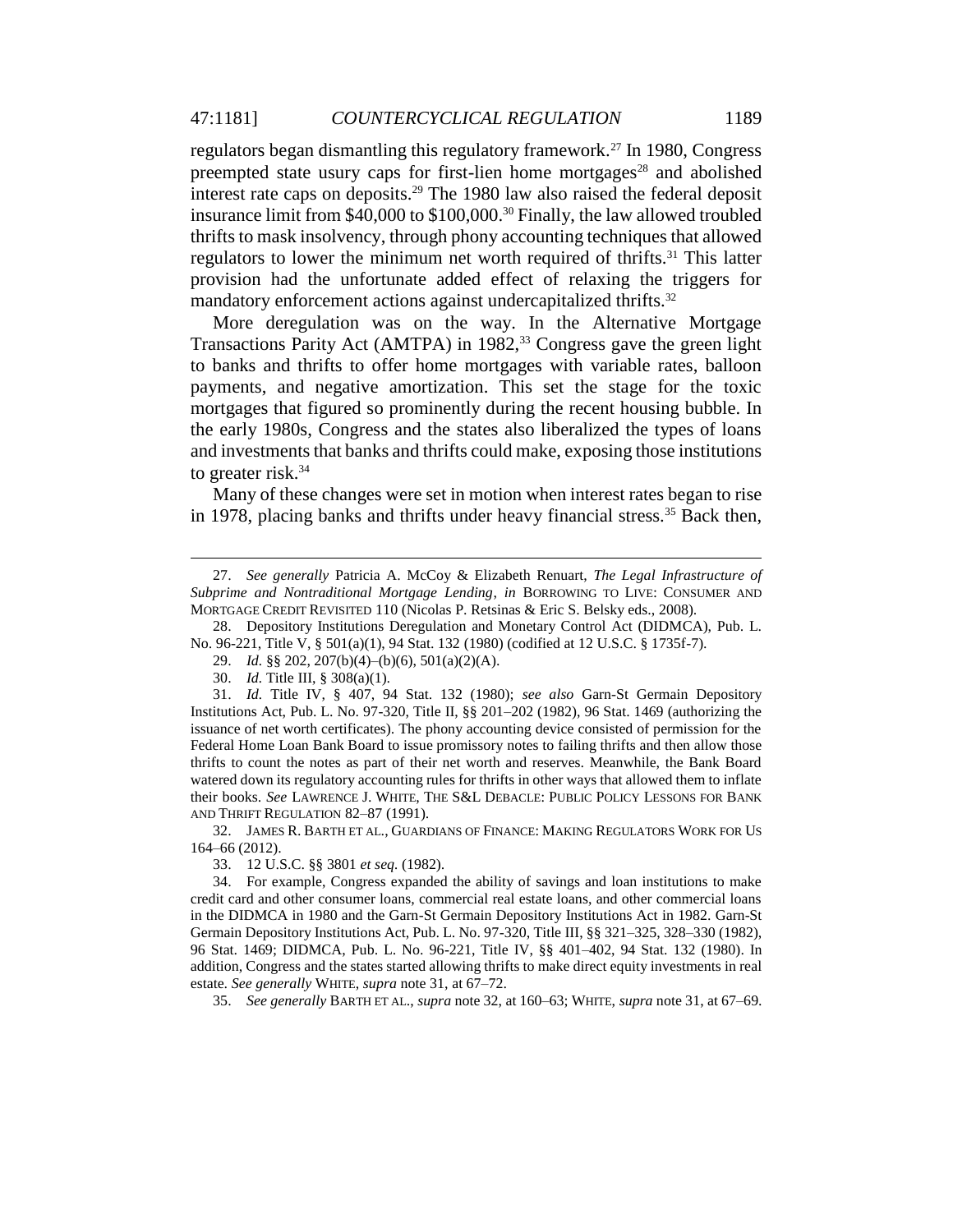Regulation Q capped interest rates on deposit accounts. <sup>36</sup> Depositors responded to the rise in interest rates by shifting their money out of banks and into money market funds in order to earn higher rates of return. Meanwhile, banks became reluctant to lend wherever strict state usury limits prevented them from earning market rates of interest on their loans.<sup>37</sup> Largely due to this loss of business, almost 4,000 U.S. thrift institutions were in the hole by the early 1980s.<sup>38</sup>

Given these developments, in some ways it made sense for Congress to deregulate interest rates on deposit accounts and loans. However, the changes instituted in the early 1980s had the unfortunate effect of allowing banks and thrifts to expand into riskier activities. These activities included high-cost loans to less creditworthy borrowers, direct ownership of real estate that exposed banks to property value declines, and payment of high interest rates on deposits.

All of this deregulation put the onus on state and federal banking regulators to oversee bank safety and soundness more closely. But instead of exercising stricter oversight, for much of the 1980s, state and federal banking regulators sat on their hands, keeping failing depository institutions afloat in a doomed attempt to allow those institutions to earn their way back into the black. Even worse, between 1981 and 1984, the number of thrift examiners and supervisors was cut; between 1980 and 1983, so was the number of thrift examinations.<sup>39</sup> Over that period, on-site examinations of banks and thrifts became fewer and farther between, particularly in regions with the most troubled institutions.<sup>40</sup>

Meanwhile, scores of thrifts took on too much risk and became insolvent. Those institutions should have been promptly shut down to avoid further losses.<sup>41</sup> Instead, state and federal banking regulators delayed the closure of many of those institutions, sometimes due to political pressure<sup>42</sup> and

<sup>36.</sup> Former Federal Reserve Board Regulation Q was promulgated pursuant to the provisions of the Banking Act of 1933, ch. 89, § 11(b), 48 Stat. 162, 181–82 (formerly codified at 12 U.S.C. §§ 371a–371b). *See also* former 12 U.S.C. § 1425b (repealed 1989) (governing interest on deposits paid by thrifts).

<sup>37.</sup> *See generally* WHITE, *supra* note 31, at 67–72.

<sup>38.</sup> BARTH ET AL., *supra* note 32, at 157.

<sup>39.</sup> *See* WHITE, *supra* note 31, at 88–89; *see also* FED. DEPOSIT INS. CORP., HISTORY OF THE EIGHTIES: AN EXAMINATION OF THE BANKING CRISES OF THE 1980S AND EARLY 1990S 426–27 (1997), https://www.fdic.gov/bank/historical/history/vol1.html [hereinafter FDIC HISTORY].

<sup>40.</sup> FDIC HISTORY, *supra* note 39, at 422–26, 428–30.

<sup>41.</sup> *See, e.g.*, FDIC HISTORY, *supra* note 39, at 428 fig.12.2 (showing numbers of problem banks in the 1980s); WHITE, *supra* note 31, at 99–115.

<sup>42.</sup> For example, pressure from five U.S. Senators—known as the "Keating Five"—delayed the closure of Lincoln Savings & Loan. *See Keating Five*, N.Y. TIMES,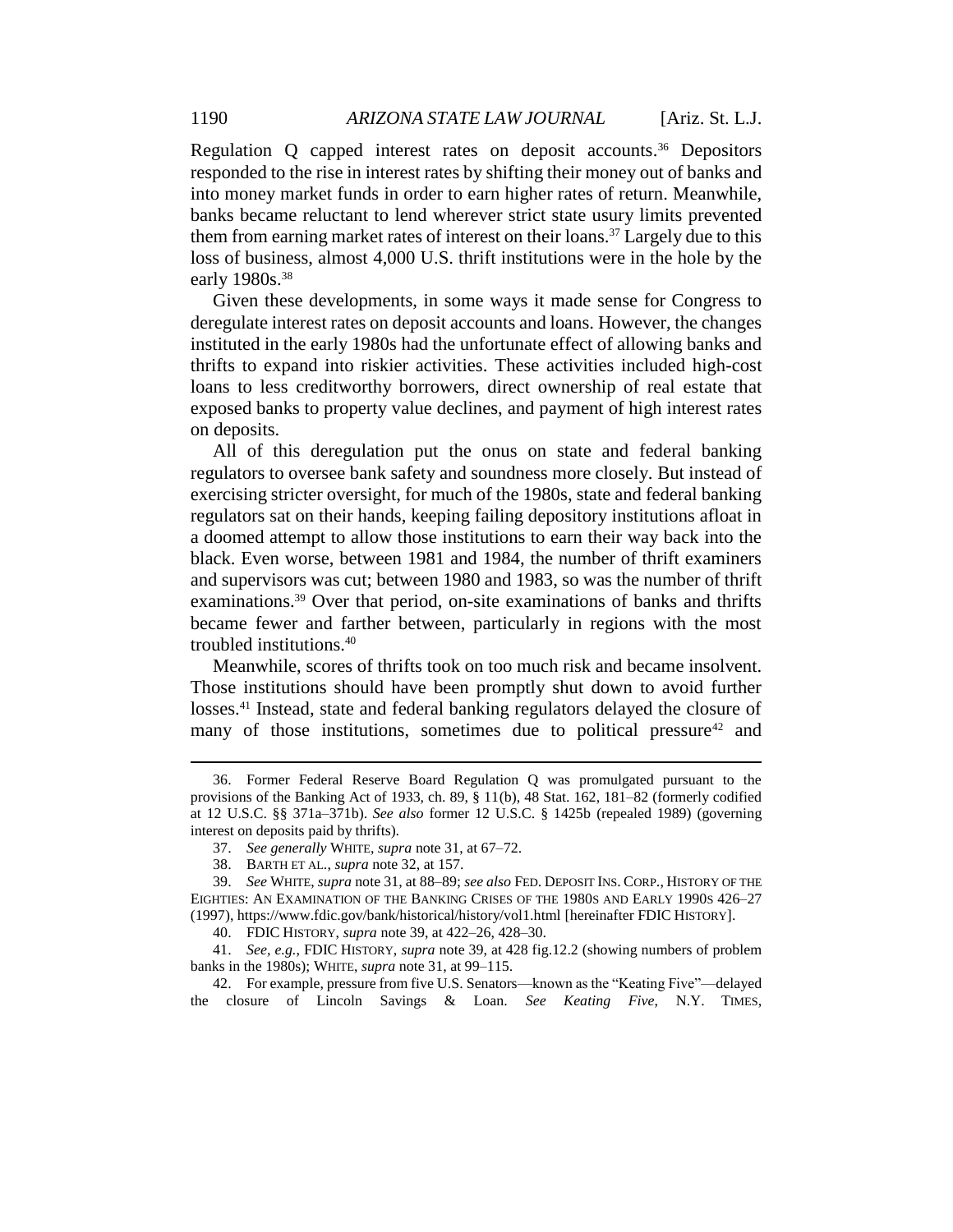sometimes because they were hoping for a turnaround. Those delays in closure—which dragged on for months or years—allowed insolvent institutions to gamble for broke, which increased the losses to U.S. taxpayers when the institutions eventually failed.<sup>43</sup> At some of those institutions, no formal enforcement actions were ever taken against them despite their deteriorating condition.<sup>44</sup>

Putting off the inevitable inflicted a heavy toll. When the 1980s thrift and banking crisis came to a close, approximately 1,300 savings and loan institutions and 1,617 banks had failed.<sup>45</sup> It cost \$153 billion to resolve these institutions, much of that at taxpayer expense.<sup>46</sup>

Regulatory inertia roared back during the lead-up to the 2008 financial crisis. The story dates back to 1994, when Congress enacted some modest legislation in response to the first signs of abuse in the fledgling subprime mortgage market. That year, Congress prohibited some of the worst subprime practices in the Home Ownership and Equity Protection Act (HOEPA).<sup>47</sup> However, these provisions of HOEPA covered less than one percent of subprime mortgages<sup>48</sup> and did not stop the growing tide of accusations about home loan abuses. By 2007, over thirty states and the District of Columbia had enacted anti-predatory lending statutes of their own in response to HOEPA's deficiencies.<sup>49</sup>

These developments by the states triggered a counter-reaction from two powerful federal banking regulators in the form of aggressive preemption rulings. Previously, in 1996, the nation's federal thrift supervisor, the former U.S. Office of Thrift Supervision (OTS), had promulgated a sweeping regulation asserting federal preemption of state laws regulating residential mortgages with respect to federal thrift institutions.<sup>50</sup> In 2004, the Office of the Comptroller of the Currency (the OCC), which oversees national banks,

 $\overline{a}$ 

50. 12 C.F.R. § 560.2 (1996).

http://topics.nytimes.com/top/reference/timestopics/subjects/k/keating\_five/index.html (last visited Jan. 17, 2016).

<sup>43.</sup> *See, e.g.*, BARTH ET AL., *supra* note 32, at 159, 166–67; FDIC HISTORY, *supra* note 39, at 439, 454–61.

<sup>44.</sup> FDIC HISTORY, *supra* note 39, at 461. From this, the Federal Deposit Insurance Corporation concluded that there was something "lacking in the enforcement process." *Id.*

<sup>45.</sup> *Id.* at 4 n.1, 15 tbl.1.1.

<sup>46.</sup> Timothy Curry & Lynn Shibut, *The Cost of the Savings and Loan Crisis: Truth and Consequences*, 13 FDIC BANKING REV. 26, 33 (2000).

<sup>47.</sup> Pub. L. No. 103-325, 108 Stat. 2160 (1994).

<sup>48.</sup> EDWARD M. GRAMLICH, SUBPRIME MORTGAGES: AMERICA'S LATEST BOOM AND BUST 28 (2007).

<sup>49.</sup> *See* KATHLEEN C. ENGEL & PATRICIA A. MCCOY, THE SUBPRIME VIRUS: RECKLESS CREDIT, REGULATORY FAILURE, AND NEXT STEPS 159, 161 fig.8.3 (2011).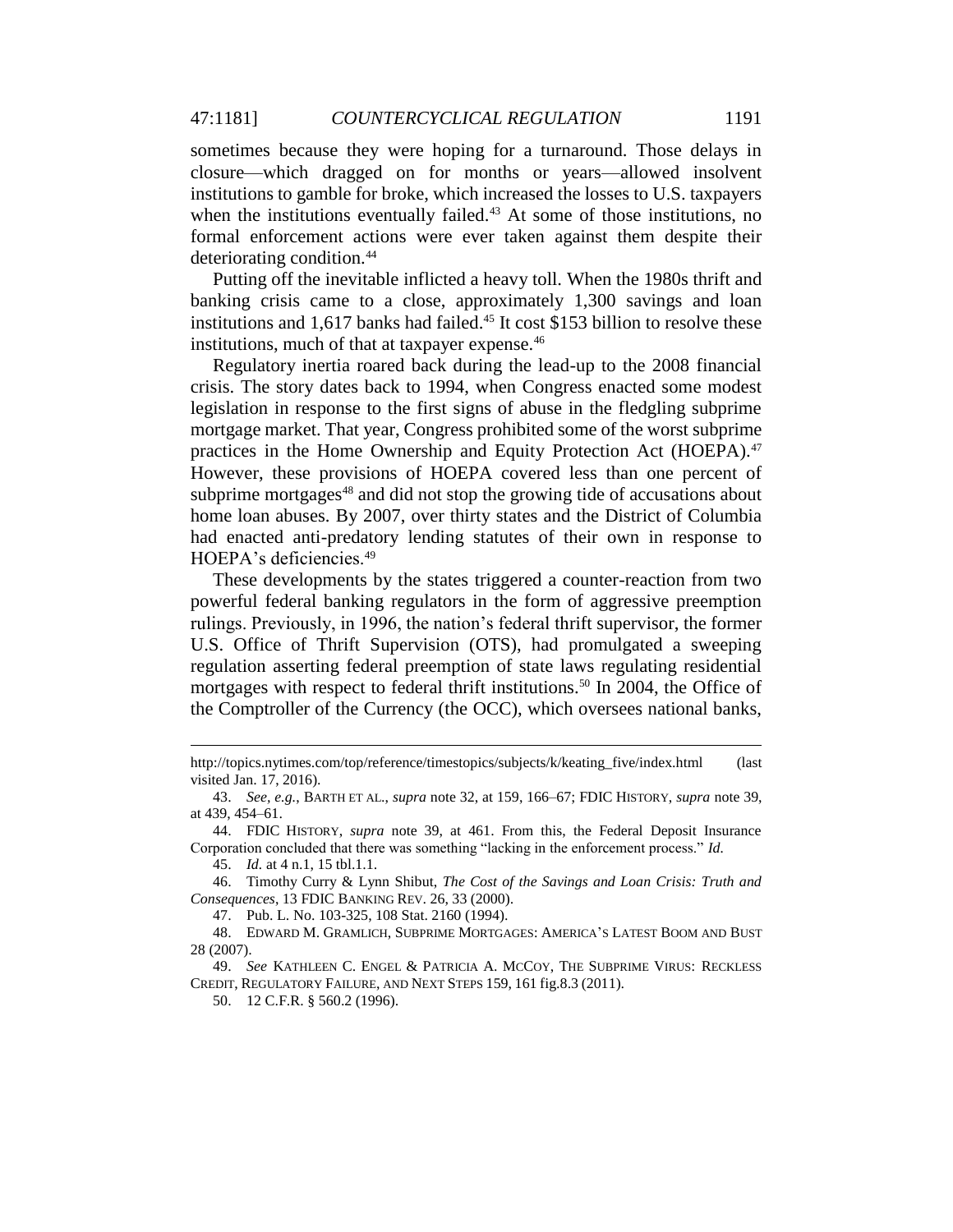issued a virtually identical preemption rule shielding national banks and their operating subsidiaries from state anti-predatory lending laws. <sup>51</sup> Together, by 2004, the OTS and OCC were construing their preemption rules to allow national banks and federal saving associations to ignore most state consumer protection laws on mortgages. To make matters worse, neither federal agency replaced the state laws they preempted with equivalent mortgage regulations of their own for federally chartered banks and thrifts.<sup>52</sup>

The one federal regulator with the power to remedy this situation and address reckless mortgage lending across the board was the Board of Governors of the Federal Reserve System. HOEPA had an additional provision that commanded the Federal Reserve to prohibit two types of abuses: (1) unfair or deceptive mortgage acts or practices; and (2) mortgage refinance loans that were associated with abusive lending practices or that were otherwise not in the interest of the borrower.<sup>53</sup> This power was extremely broad in nature because it applied to virtually all mortgage lenders, regardless of their charter type or location, and to mortgages regardless of the interest rate. However, under HOEPA's terms, the provision could only be activated by regulation or by order. Alan Greenspan, the Fed chairman at the time, refused to adopt a rule to trigger the provision during his tenure.<sup>54</sup> It was not until June 2008, after Ben Bernanke succeeded Greenspan as chair, that the Fed finally adopted a rule implementing the unfair and deceptive acts and practices provision of HOEPA.<sup>55</sup> This sequence of events was a classic case of procyclical regulation because the Federal Reserve tightened regulation only after crisis struck, not before lending problems spun out of control.

Admittedly, U.S. banking regulators did start voicing concerns about the mounting risks from risky home loans starting in late 2005.<sup>56</sup> But for the most part, until mid-2008, their response was muted and limited to non-binding guidances, confidential examination reports, and isolated enforcement actions against small institutions.<sup>57</sup> And, just as in the 1980s savings and loan crisis, the bank examination process was watered down or absent during the run-up to 2008. One regulator—the former OTS—cut its corps of consumer compliance examiners by 17.5 percent in 2002. Similarly, it later emerged

<sup>51.</sup> *Id.* §§ 34.3 (mortgage lending), 7.4008 (general lending) (2004).

<sup>52.</sup> ENGEL & MCCOY, *supra* note 49, at 158–59, 162, 164–68; McCoy & Renuart, *supra* note 27, at 110.

<sup>53.</sup> 15 U.S.C. § 1639(l)(2) (2006).

<sup>54.</sup> ENGEL & MCCOY, *supra* note 49, at 195–96.

<sup>55.</sup> Board of Governors of the Federal Reserve System, Official Staff Commentary on Truth in Lending—Part III: Final Rule, 73 Fed. Reg. 44522 (July 30, 2008).

<sup>56.</sup> *See* ENGEL & MCCOY, *supra* note 49, at 168–69.

<sup>57.</sup> *See id.* at 164–66, 169–84, 199–204.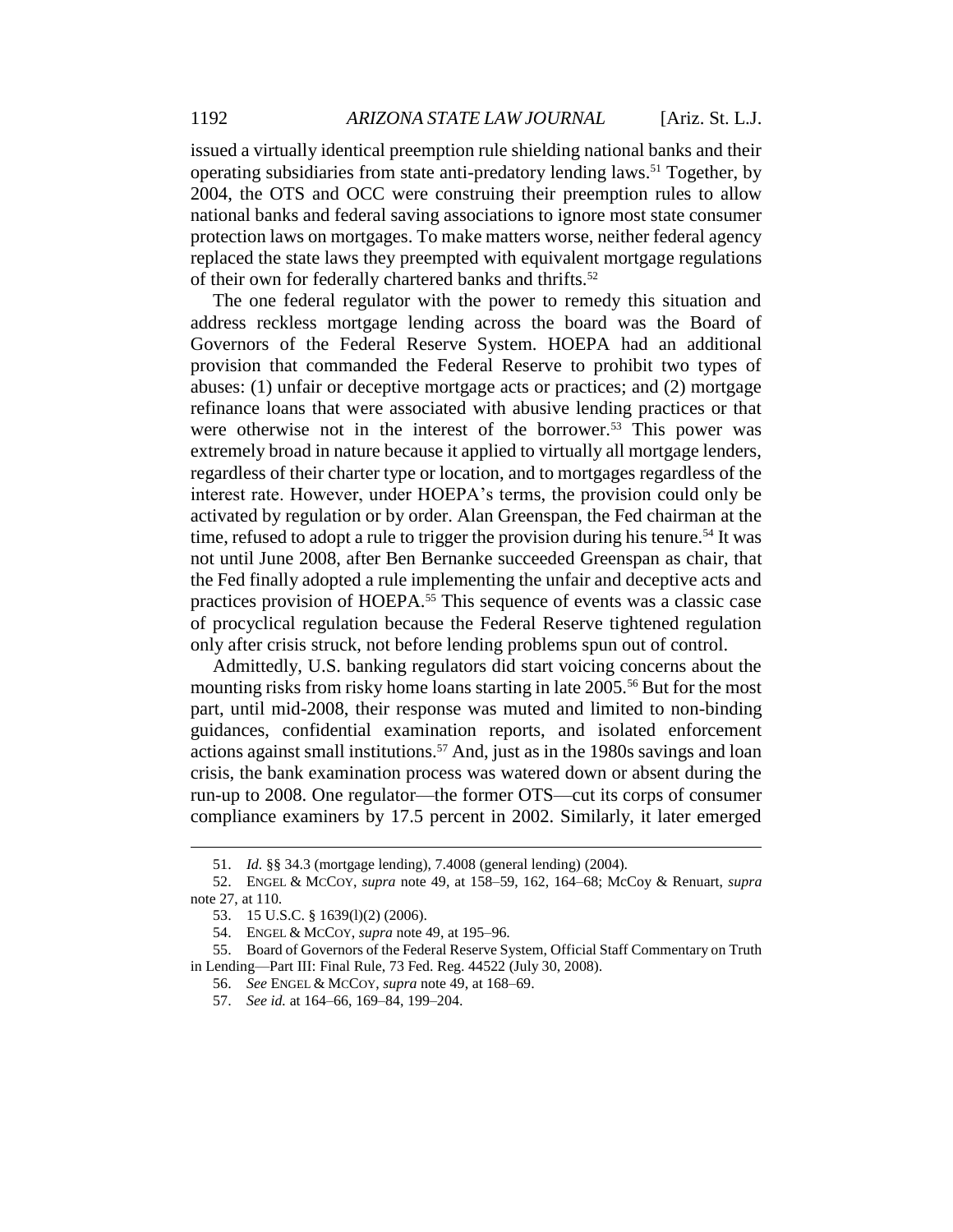that the Federal Reserve Board had declined *sub silentio* to regularly examine the nonbank mortgage lenders that were under its jurisdiction pre-crisis.<sup>58</sup>

This account of the last thirty or so years shows that regulatory inertia is sometimes the result of discretionary decisions and sometimes the result of binding legal constraints. Self-preservation and regulatory capture are often reasons why regulators use their discretion to refrain from action.<sup>59</sup> Inaction can seem safer than action because the status quo usually attracts less immediate criticism than taking action. In other situations, inaction is the outcome of conscious deregulation by Congress and/or regulators resulting in laws or rules that prohibit intervention. Ideological opposition to government intervention is another source of government inaction that can manifest itself both through binding laws and discretionary decisions.<sup>60</sup>

Countercyclical regulation approaches the problem of inertia in two ways. First, it seeks to correct the tendency of regulators to sit on their hands when action is needed. This objective intersects with the larger dialogue about rules versus standards<sup>61</sup> and looks for ways to remove discretion in the regulatory system. Second, countercyclical regulation seeks to repeal deregulatory statutes that prohibit regulators from acting. There is significant debate, however, on exactly how countercyclical regulation should go about these tasks.

## II. THEORIES OF COUNTERCYCLICAL REGULATION

Ultimately, countercyclical regulation seeks to avoid a systemic collapse from a series of financial institution failures.<sup>62</sup> Its proponents disagree, however, on how to achieve that goal. Their disagreement goes to the heart of the theory underlying countercyclical regulation.

Some economists assert that the sole objective of countercyclical regulation should be to make financial institutions more resilient so that the financial system can better withstand economic shocks.<sup>63</sup> This line of thought emphasizes the need for financial firms to build higher capital reserves in

<sup>58.</sup> *See id.* at 175, 199.

<sup>59.</sup> *See, e.g.*, Calvert et al., *supra* note 25; MERTON H. MILLER, MERTON MILLER ON DERIVATIVES 44–45 (1997).

<sup>60.</sup> *See, e.g.*, ENGEL & MCCOY, *supra* note 49, at 175–76, 183, 189–96.

<sup>61.</sup> *See, e.g.*, Cass R. Sunstein, *Problems with Rules*, 83 CAL. L. REV. 953 (1995).

<sup>62.</sup> *See, e.g.*, BRUNNERMEIER ET AL., *supra* note 2, at 31–32; Caprio, *supra* note 2, at 3–7.

<sup>63.</sup> *See, e.g.*, Claudio Borio et al., *Procyclicality of the Financial System and Financial* 

*Stability: Issues and Policy Options*, *in* MARRYING THE MACRO- AND MICRO-PRUDENTIAL DIMENSIONS OF FINANCIAL STABILITY 2 (Bank for Int'l Settlements, Working Paper No. 1, 2001); Ren, *supra* note 5, at 4–5.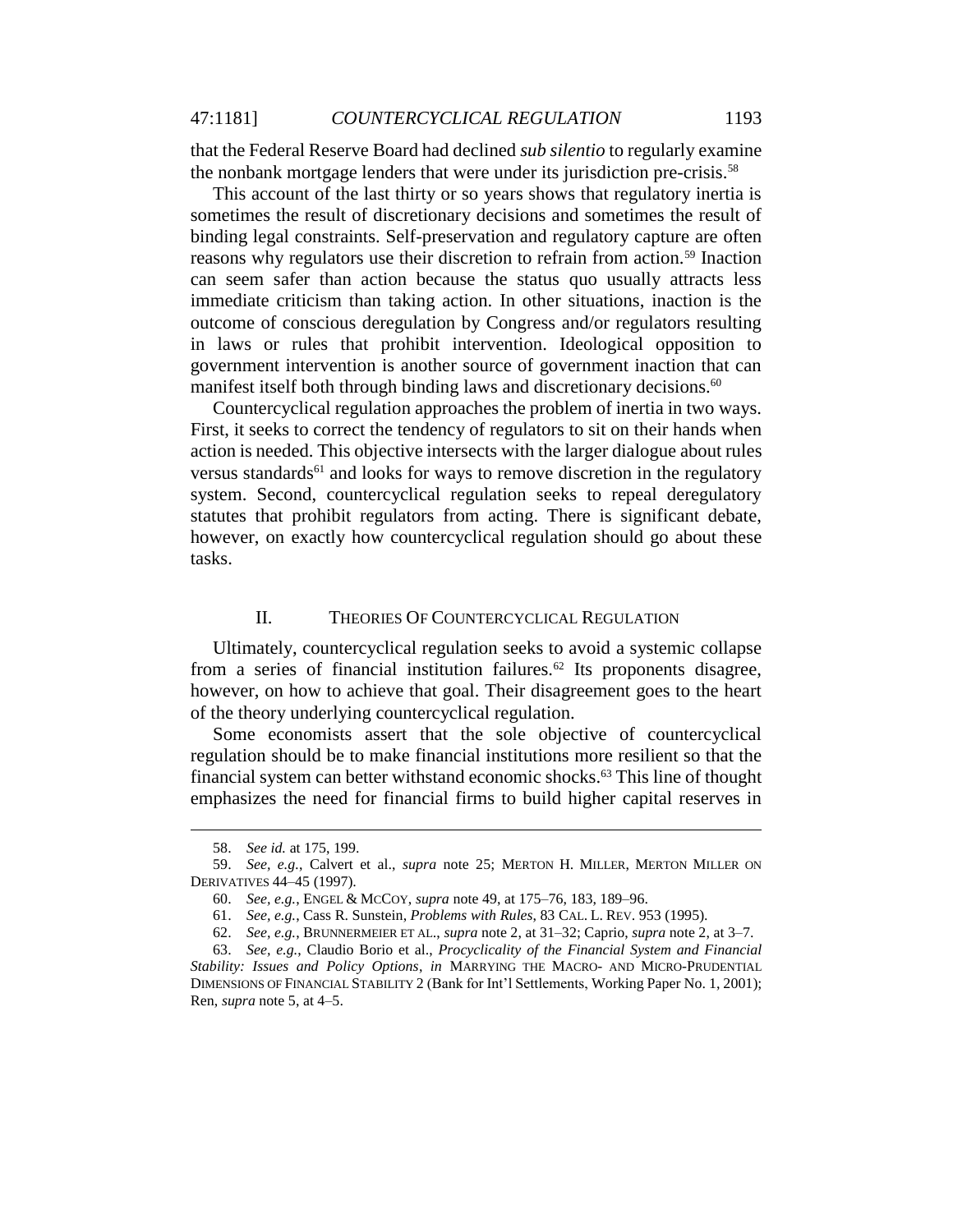good economic times when profits are high, to cushion them from losses when downturns strike.<sup>64</sup>

This goal is relatively uncontroversial, apart from any objections by regulated industries themselves. Minds differ, however, on whether countercyclical regulation should go further and prick asset bubbles. Advocates of this latter approach argue that countercyclical regulation should intervene when the credit cycle heats up to stop the growth of excessive credit and risk.<sup>65</sup> Under this theory, regulators should "lean against the wind" and take action while problems are small and can still be contained.

Initially, the debate over the wisdom of "leaning against the wind" revolved around two questions: whether regulators can detect asset bubbles accurately, and whether monetary tools are too blunt to deflate them.<sup>66</sup> As I will discuss,  $67$  there are substantial reservations on both scores. Over time, however, the debate has become more sophisticated and begun to ask whether other underlying factors that contribute to ruinous asset bubbles—most importantly, lax credit—could be the subject of successful early intervention. In a related vein, experts are examining other regulatory tools that could nip those contributing factors in the bud more successfully than monetary policy.<sup>68</sup>

Former Federal Reserve Board Chairman Ben Bernanke's own views on the wisdom of attempting to prick bubbles evolved over time. In 2002, while he was a Fed governor under Chairman Alan Greenspan, Bernanke asserted

<sup>64.</sup> Ren, *supra* note 5, at 5, 8. This movement is part of a larger renewed emphasis on higher minimum capital requirements for banks and other financial firms. *See, e.g.*, ANAT ADMATI & MARTIN HELLWIG, THE BANKERS' NEW CLOTHES: WHAT'S WRONG WITH BANKING AND WHAT TO DO ABOUT IT (Princeton Univ. Press 2013).

<sup>65.</sup> *See, e.g.*, BRUNNERMEIER ET AL., *supra* note 2, at 32; Borio, *supra* note 1, at 5–6; Ren, *supra* note 5, at 4–5; Michael D. Bordo & Olivier Jeanne, *Boom-Busts in Asset Prices, Economic Instability, and Monetary Policy* (NBER, Working Paper No. 8966, 2002); Claudio Borio & Philip Lowe, *Asset Prices, Financial and Monetary Stability: Exploring the Nexus* (Bank of Int'l Settlements, Working Paper No. 114, 2002); Stephen Cecchetti et al., *Asset Prices in a Flexible Inflation Targeting Framework* (Nat'l Bureau of Econ. Research, Working Paper No. 8970, 2002); William Dupor, *Nominal Price Versus Asset Price Stabilization* (Wharton School, Working Paper, 2002); Stephany Griffith-Jones & José Antonio Ocampo, *Building on the Counter-Cyclical Consensus: A Policy Agenda* 2–3 (Working Paper, 2009).

<sup>66.</sup> *See, e.g.*, Ben S. Bernanke, Member, Fed. Reserve Bd. of Governors, Remarks Before the New York Chapter of the National Association for Business Economics: Asset-Price "Bubbles" and Monetary Policy (Oct. 15, 2002), http://www.federalreserve.gov/boarddocs/speeches/2002/20021015/default.htm; Asli Demirgüç-Kunt & Luis Servén, *Are All the Sacred Cows Dead? Implications of the Financial Crisis for Macro and Financial Policies* 26–30 (World Bank Policy Research, Working Paper 4807, 2009).

<sup>67.</sup> *See infra* Section III.

<sup>68.</sup> *See, e.g.*, BRUNNERMEIER ET AL., *supra* note 2, at 32; Demirgüç-Kunt & Servén, *supra*  note 66, at 30; Griffith-Jones & Ocampo, *supra* note 65, at 2–3.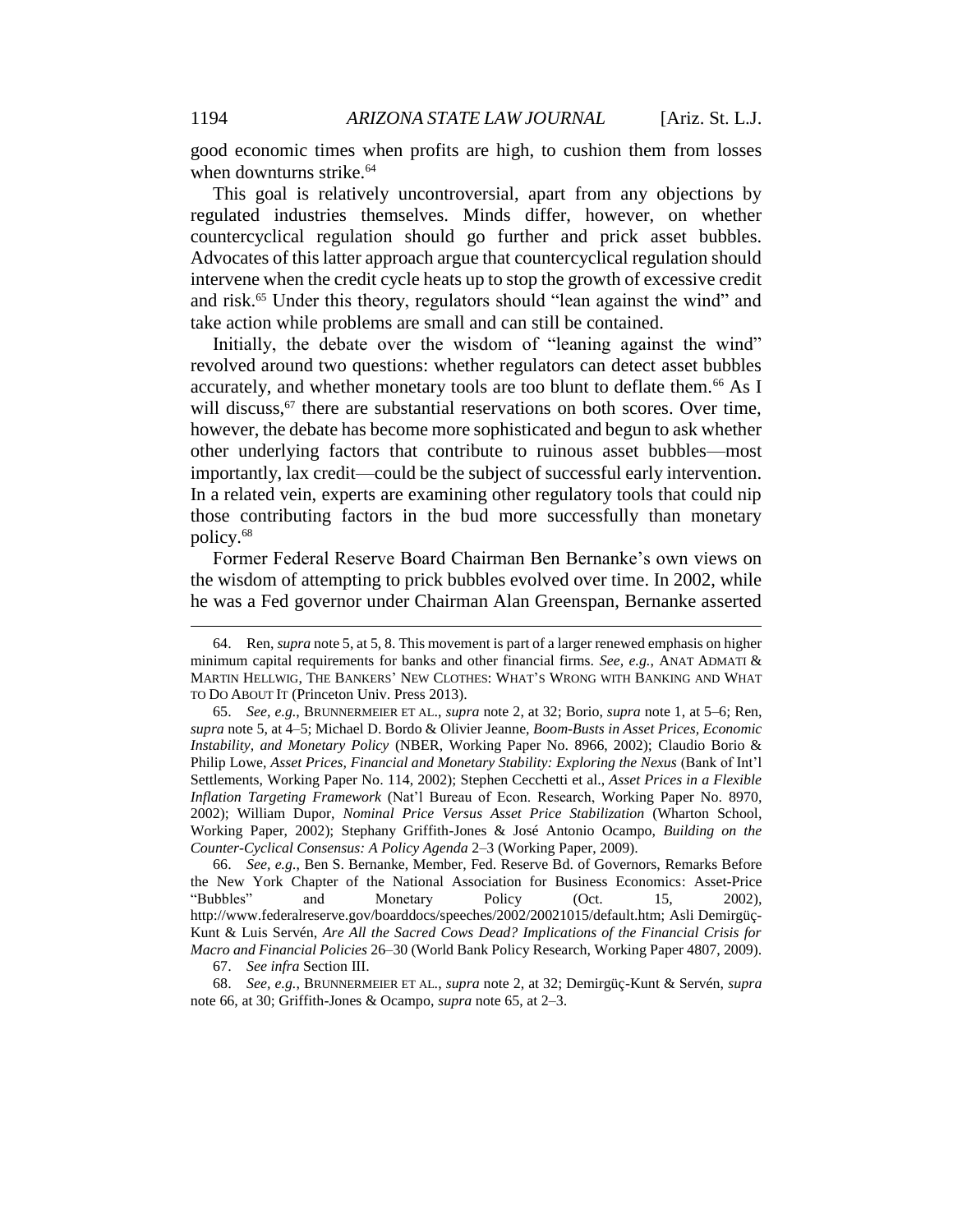in a speech that "'leaning against the bubble' is unlikely to be productive in practice."<sup>69</sup> Later though, in speeches and press conferences starting in 2010, his views changed. The Federal Reserve Board, he said in 2010, "must remain open to using monetary policy as a supplementary tool for addressing" systemic risk.<sup>70</sup> Later, in a 2013 press conference in which he expressed his preference for a "tripartite approach" of improved monitoring, supervision and regulation, and better communication with markets to deal with asset bubbles, Bernanke nevertheless hinted that he would consider interest rate hikes too if necessary.<sup>71</sup>

Bernanke was speaking from the trenches and no doubt his views were shaped by his harrowing personal experience as a top regulator during the 2008 financial crisis and its aftermath. His changing views also reflected the prior decade's evolving thinking about countercyclical regulation and particularly data that were starting to stream in on the initial results of countercyclical approaches.<sup>72</sup> Much of this evolution involved a new appreciation for the variety and breadth of possible regulatory tools for countercyclical intervention.

#### III. TECHNIQUES OF COUNTERCYCLICAL REGULATION

The overriding goal of countercyclical regulation is to address excessive build-ups of risk during the economic cycle.<sup>73</sup> Some countercyclical tools are *time-varying*, in that their parameters fluctuate according to the business cycle.<sup>74</sup> Other countercyclical tools maintain constant parameters throughout the business cycle and thus are *fixed*. <sup>75</sup> Despite their fixed nature, these latter

<sup>69.</sup> Bernanke, *supra* note 66.

<sup>70.</sup> Ben S. Bernanke, Chairman, Fed. Reserve Bd. of Governors, Speech at the Annual Meeting of the American Economic Association: Monetary Policy and the Housing Bubble (Jan. 3, 2010), http://www.federalreserve.gov/newsevents/speech/bernanke20100103a.htm.

<sup>71.</sup> Catherine Hollander, *What You Need to Know About Ben Bernanke's Evolving Views on Asset Bubbles*, NAT'L J. (Mar. 20, 2013), http://www.nationaljournal.com/s/82386/what-youneed-know-about-ben-bernankes-evolving-views-asset-bubbles.

<sup>72.</sup> *See* Bernanke, *supra* note 70; Ben S. Bernanke, Chairman, Fed. Reserve Bd. of Governors, Speech at the Federal Reserve Bank of Boston 56th Economic Conference: The Effects of the Great Recession on Central Bank Doctrine and Practice (Oct. 18, 2011), http://www.federalreserve.gov/newsevents/speech/bernanke20111018a.htm.

<sup>73.</sup> Claudio Borio has referred to this as the *time dimension*, which deals "with how aggregate risk in the financial system evolves over time." Borio, *supra* note 1, at 3.

<sup>74.</sup> This is also called the "variable approach." *See* GROUP OF THIRTY, *supra* note 1, at 14, 42–43. Examples include countercyclical capital buffers and dynamic provisioning.

<sup>75.</sup> *See id.* Maximum debt-to-income ratios are one example.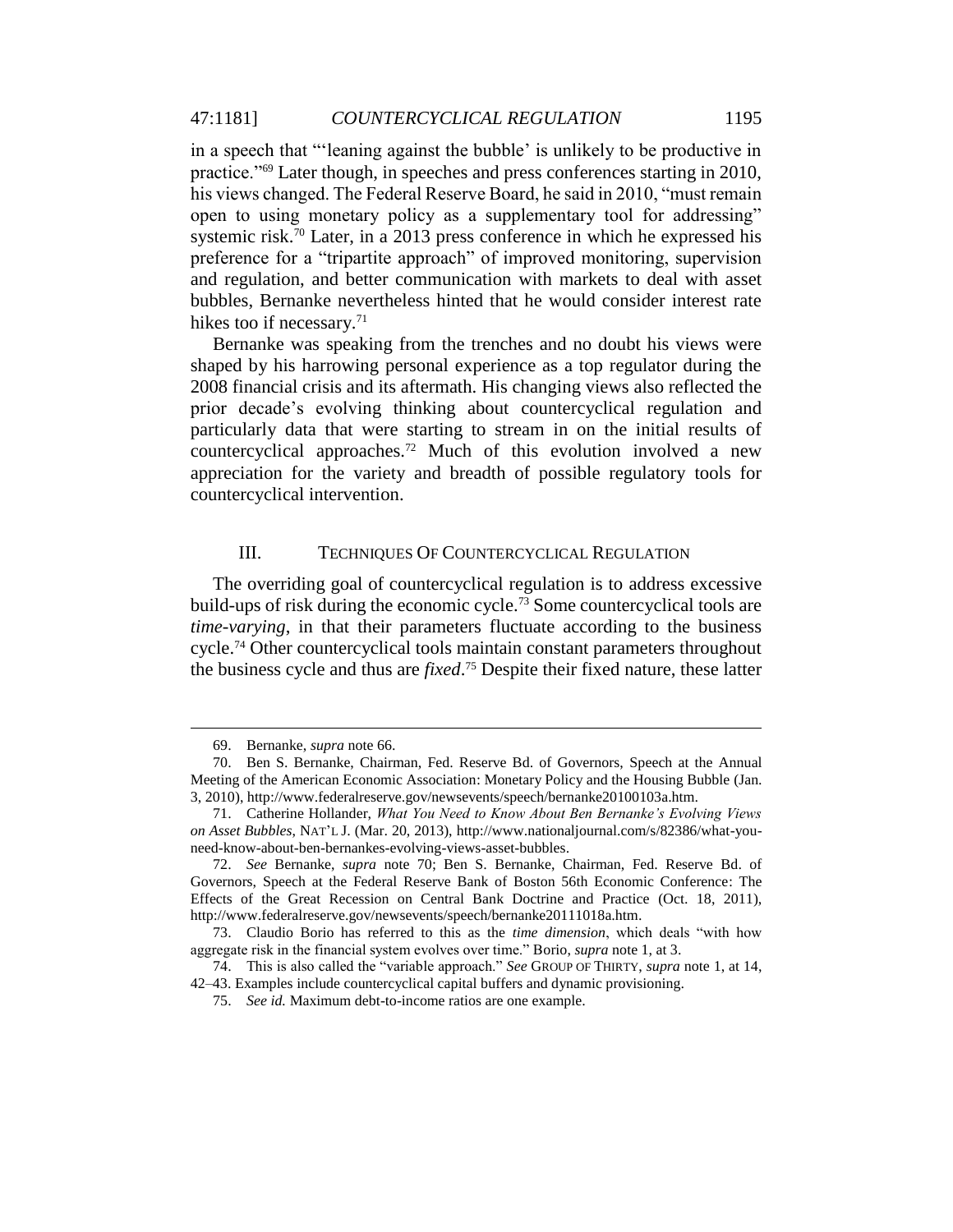tools are countercyclical in effect because they address incipient bubbles by becoming binding as credit conditions heat up.<sup>76</sup>

Countercyclical regulation encompasses a variety of policy interventions, including monetary policy, capital adequacy regulation, provisioning, and liquidity regulation.<sup>77</sup> Other countercyclical tools have garnered less attention. Principal among them is sectoral regulation, which consists of regulatory techniques to address heightened risks in discrete sectors of the economy such as real estate. In this section, I explore these techniques and discuss the under-recognized potential of sectoral regulation in curtailing real estate bubbles.

Three themes emerge from this overview of countercyclical tools. First, over the past fifteen years, the search for countercyclical methods has wisely moved beyond monetary policy to other, more tailored regulatory approaches. Second, some countercyclical techniques, such as debt-toincome and loan-to-value ratios, seek to alter the demand for credit, while others, such as capital and reserve requirements, tackle the supply.<sup>78</sup> Finally, countercyclical design remains in its infancy. The 2008 financial crisis put a number of countercyclical tools to the test and their effectiveness was less than convincing. Other, newer techniques that were not in effect in 2008 have not been fully tested.<sup>79</sup> While the early returns from countercyclical tools are inconclusive, they drive home the need to refine those tools and strengthen them. In addition, the mixed results point to the need to identify and address institutional factors that could retard those tools' success.

#### *A. Monetary Policy*

Some of the earliest debates about countercyclical regulation involved the use of monetary policy to deflate asset bubbles.<sup>80</sup> Underpinning these debates

<sup>76.</sup> For this reason, these latter countercyclical tools are distinguished from *through-thecycle tools* that seek to make financial institutions more resilient by addressing shared exposures and linkages that can jeopardize financial institutions simultaneously through exposure to identical risks. Borio refers to this latter issue of interlinkages as the *cross-sectional dimension* of macroprudential regulation. *See* Borio, *supra* note 1, at 3.

<sup>77.</sup> For a useful inventory of these tools in the United States, see OFFICE OF FIN. RESEARCH, 2013 OFR ANNUAL REPORT 35–38 & fig.27 (2013), http://financialresearch.gov/annualreports/files/office-of-financial-research-annual-report-2013.pdf.

<sup>78.</sup> *See* Elliott et al., *supra* note 1, at 3.

<sup>79.</sup> *See, e.g.*, Daniel K. Tarullo, Member, Fed. Reserve Bd. of Governors, Address at the 4th Annual Conference on Evaluating Macroprudential Tools: Advancing Macroprudential Policy **Objectives** (Jan. 30, 2015), http://www.federalreserve.gov/newsevents/speech/tarullo20150130a.htm.

<sup>80.</sup> *See* note 2 *supra* and accompanying text.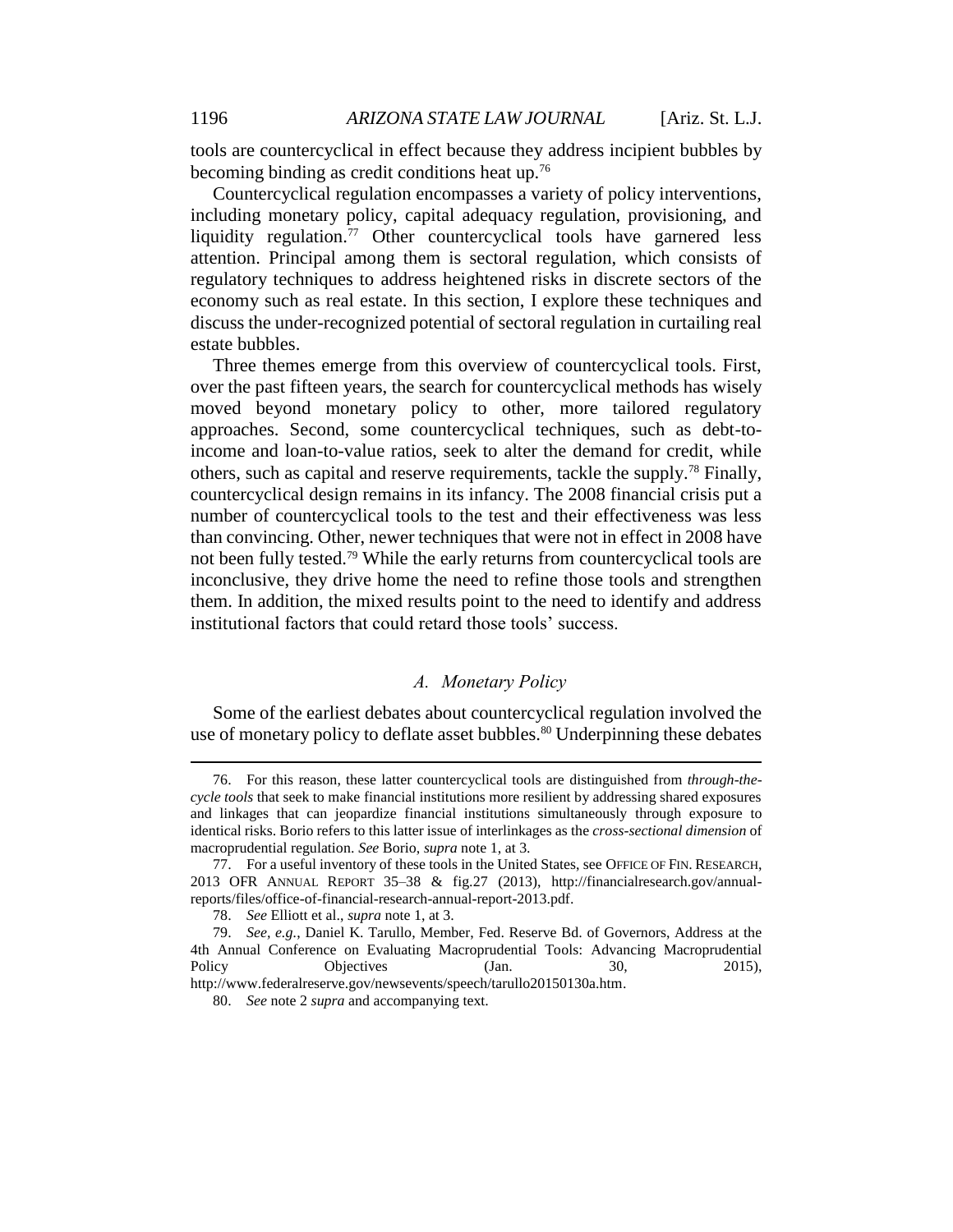are concerns that looser monetary policy could intensify risks to financial stability.<sup>81</sup> Accordingly, the debates have focused on two monetary tools for slowing down lending: interest rate hikes and, to a far lesser extent, tighter reserve requirements.<sup>82</sup> Traditionally, central banks have moved interest rates in response to inflation in the price of goods, not to buildups in asset prices that could jeopardize financial stability.<sup>83</sup> Whether central banks should make financial stability an added goal of their discount rate models has proven vexing.

Federal Reserve Board chairmen have varied over the years in their willingness to puncture asset bubbles by raising interest rates. William McChesney Martin, Jr., Chairman of the Federal Reserve from 1951 to 1970, teed up the issue when he famously said: "I'm the fellow who takes away the punch bowl just when the party is getting good."<sup>84</sup> Former Chairman Alan Greenspan was considerably less sanguine about monetary policy's power to halt asset bubbles. In a 2002 speech in Jackson Hole, Wyoming, for instance, Greenspan asserted: "[I]t was far from obvious that bubbles, even if identified early, could be preempted short of the central bank inducing a substantial contraction in economic activity—the very outcome we would be seeking to avoid."<sup>85</sup> His successor as Fed chairman, Ben Bernanke, was more receptive to addressing inflated asset prices through monetary tools, but regarded those tools as a second line of defense following monitoring, bank examinations, and dissemination of information to markets.<sup>86</sup>

<sup>81.</sup> Tobias Adrian & Nellie Liang, *Monetary Policy, Financial Conditions, and Financial Stability* 1–13 (Fed. Res. Bank of N.Y. Staff Report No. 690, Sept. 2014), http://www.newyorkfed.org/research/staff\_reports/sr690.pdf; *cf.* Markus K. Brunnermeier & Patrick Cheridito, *Measuring and Allocating Systemic Risk* 2 (Working Paper, 2014), http://www.hec.unil.ch/documents/seminars/ibf/1264.pdf ("Systemic risk can build up during economic booms but only materializes when a crisis erupts. If not taken into account by regulation, this can lead to the situation that a financial system is more vulnerable when observed volatility is low, a phenomenon coined as 'volatility paradox' . . . .").

<sup>82.</sup> For a history of the past use of reserve requirements in the United States to address bubbles, see Elliott et al., *supra* note 1, at 24–30.

<sup>83.</sup> *See, e.g.*, BRUNNERMEIER ET AL., *supra* note 2, at 57; Ben S. Bernanke & Mark Gertler, *Should Central Banks Respond to Movements in Asset Prices?*, 91 AM. ECON. REV. 253, 253–254 (2001); Demirgüç-Kunt & Servén, *supra* note 66, at 26.

<sup>84.</sup> *Business: The Martin Era*, TIME MAGAZINE, Feb. 2, 1970, at 66, http://time.com/vault/issue/1970-02-02/spread/70.

<sup>85.</sup> Alan Greenspan, Chairman, Fed. Reserve Bd. of Governors, Remarks at a Symposium Sponsored by the Federal Reserve Bank of Kansas City: Economic Volatility (Aug. 30, 2002), http://www.federalreserve.gov/boarddocs/speeches/2002/20020830/; *see also* Ben S. Bernanke & Mark Gertler, *Inside the Black Box: The Credit Channel of Monetary Policy Transmission*, 9 J. ECON. PERSPECTIVES 27, 32–33 (1995).

<sup>86.</sup> Hollander, *supra* note 71.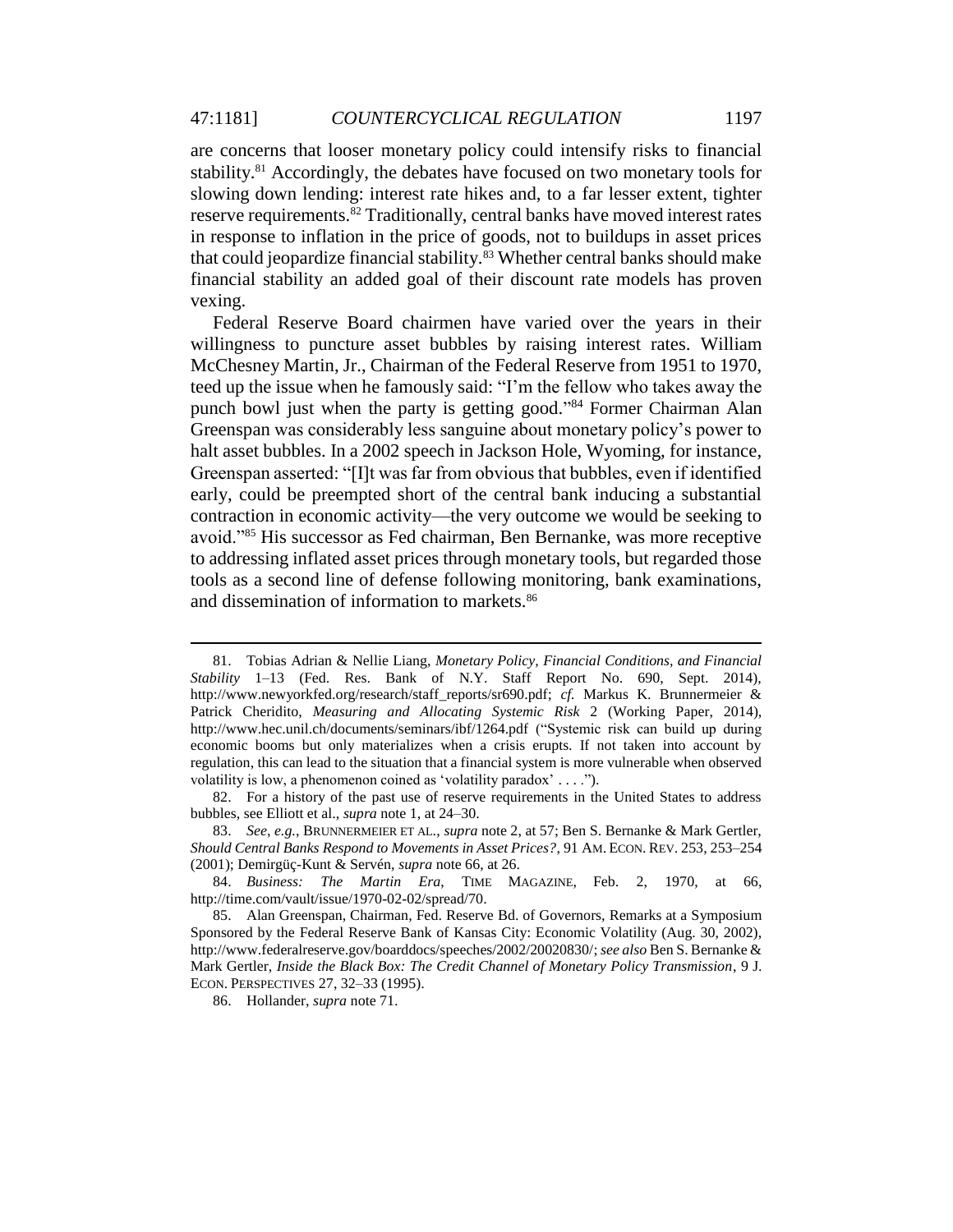As Greenspan noted, any attempt to prevent asset booms and busts through interest rate hikes presents a host of difficult issues. First is the problem of which asset bubbles to pop. Arguably, the ones to prick are those fueled by lending. But say securities lending on margin is becoming overheated, while real estate lending is not. Should the Federal Reserve raise interest rates or change the margin requirements in response?

Timing is also a concern. In real time, it can be difficult for a central bank to know whether rising asset prices represent an increase in fundamental values or a departure. This is particularly true in the early phases of an asset bubble, when intervention would be most useful. $87$  Timing errors could come at a high cost, by stunting growth and thwarting the invisible hand of asset prices in properly allocating resources. Raising interest rates to prick asset bubbles, moreover, is a fairly crude method. <sup>88</sup> Doing so could depress values across the board, including numerous asset classes that present no imminent risk of a bubble.<sup>89</sup> Further, stopping a housing bubble could require such major interest rate hikes that output would fall. <sup>90</sup> Because monetary policy is such a diffuse tool for deflating asset bubbles and has such strong ancillary effects, using it for that purpose will often violate Mundell's assignment principle that counsels banking regulators to pair policy instruments with "the objectives on which [those tools] have the most influence." Otherwise, Mundell warned, "there will develop a tendency either for a cyclical approach to equilibrium or for instability."<sup>91</sup>

For these reasons, central banks remain skittish about their ability to accomplish both goals—fighting inflation and assuring financial stability through monetary tools.<sup>92</sup> Instead, much of central bankers' discussion of countercyclical regulation has shifted in recent years to other tools that are

92. *See, e.g.*, Caprio, *supra* note 2, at 7–8; Eugenio Cerutti et al., *The Use and Effectiveness of Macroprudential Policies: New Evidence* 11 (Int'l Monetary Fund, Working Paper WP/15/61, 2015); Leonardo Gambacorta & Federico M. Signoretti, *Should Monetary Policy Lean Against the Wind? An Analysis Based on a DSGE Model with Banking* 2 (Bank for Int'l Settlements, Working Paper No. 418, 2013); Demirgüç-Kunt & Servén, *supra* note 66, at 30–31; OFFICE OF FIN. RESEARCH, *supra* note 77, at 41–42.

<sup>87.</sup> *See, e.g.*, Demirgüç-Kunt & Servén, *supra* note 66, at 29.

<sup>88.</sup> *See, e.g.*, BRUNNERMEIER ET AL., *supra* note 2, at 57.

<sup>89.</sup> *See, e.g.*, Demirgüç-Kunt & Servén, *supra* note 66, at 30.

<sup>90.</sup> *See* Bernanke & Gertler, *supra* note 83, at 257; Katrin Assenmacher-Wesche & Stefan Gerlach, *Ensuring Financial Stability: Financial Structure and the Impact of Monetary Policy on Asset Prices* (Univ. of Zurich Inst. for Empirical Research in Econ., Working Paper No. 361, 2008).

<sup>91.</sup> *See* Robert A. Mundell, *The Appropriate Use of Monetary and Fiscal Policy for Internal and External Stability*, 9 INT'L MONETARY FUND STAFF PAPERS 70, 76 (1962), http://www.jstor.org/stable/3866082.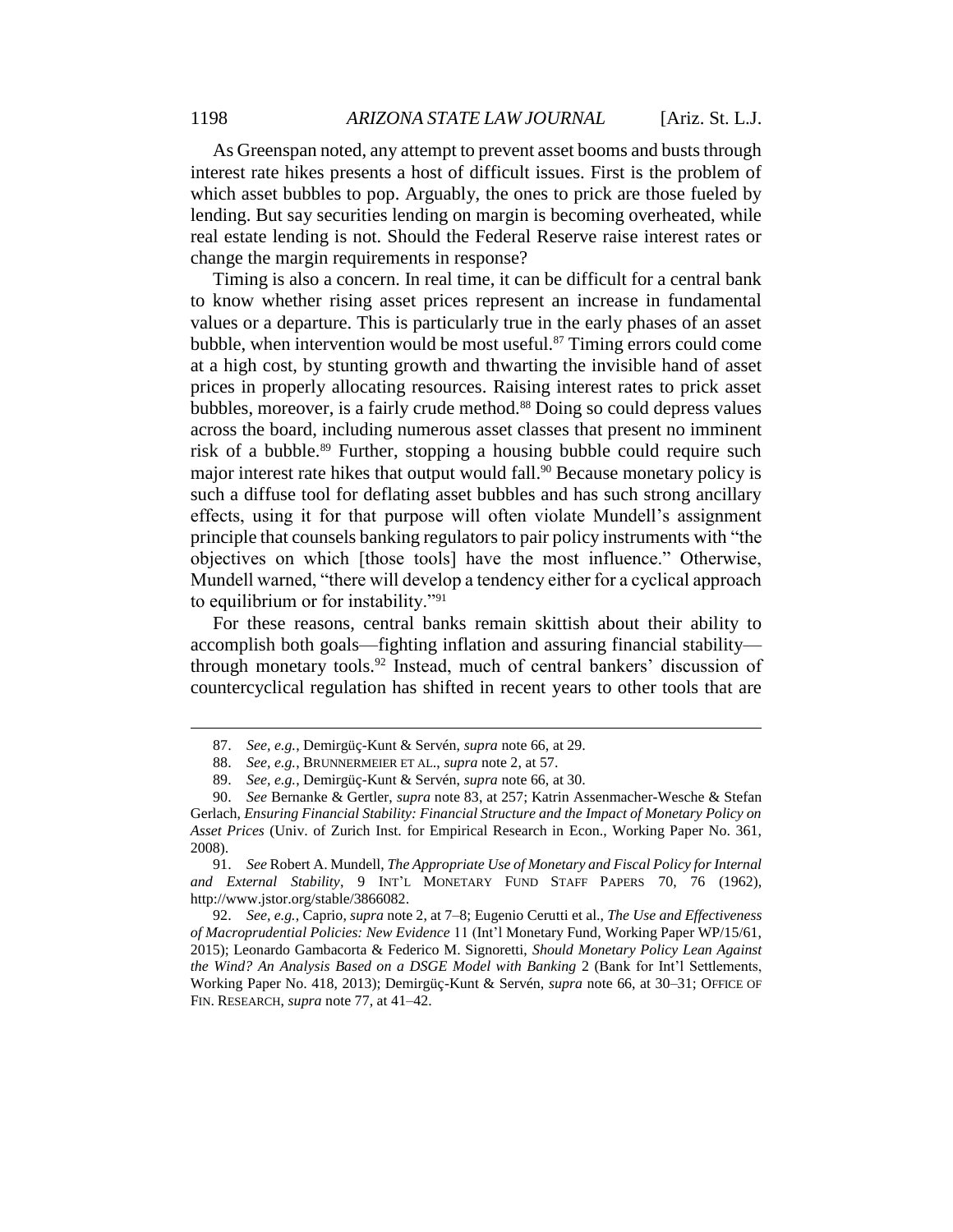better tailored to modulating boom and bust cycles, particularly by severing the feedback loop between easy credit and inflated asset prices.<sup>93</sup>

#### *B. Capital Adequacy*

Minimum capital requirements are a mainstay of the countercyclical arsenal and take center stage in countercyclical financial reforms. The primacy of this approach is evident in the Dodd-Frank Act in 2010, where Congress ordered federal prudential banking regulators to overhaul the minimum capital rules to make them "countercyclical, so that the amount of capital required to be maintained . . . increases in times of economic expansion and decreases in times of economic contraction, consistent with the safety and soundness of the" holding company or bank.<sup>94</sup> Starting in 1989, congressional enactments have introduced counter cyclicality into capital adequacy in two distinct respects: one, by changing the capital requirements themselves and, two, by requiring prompt closure when banks become critically undercapitalized.

#### 1. Countercyclical Capital Requirements

Capital adequacy requirements have two main objectives.<sup>95</sup> One is to ensure that financial institutions have sufficient capital—in the form of shareholders' equity or other substitutes—to absorb unexpected losses. Capital, in this sense, provides a safety cushion to ensure that any losses fall first on the company's shareholders. In addition, by helping to internalize losses, capital regulation strives to discourage shareholders from shifting the onus of a firm's bad decisions to creditors such as depositors or lenders or, even worse, to the federal government and taxpayers.

This perverse incentive to shift losses arises from the fact that financial institutions, like all firms, can finance their operations through a mixture of contributions by shareholders (equity) and borrowed funds (debt). $96$ Shareholders know that they can improve the return on their investment through leverage: that is, by funding the company's activities less with equity

<sup>93.</sup> *See, e.g.*, Bernanke, *supra* note 72.

<sup>94.</sup> Dodd-Frank Act, Pub. L. No. 111-203, § 616(a)–(c), 124 Stat. 1376 (2010) (amending 12 U.S.C. §§ 1467a(g)(1), 1844(b), 3907(a)(1)).

<sup>95.</sup> *See generally* ADMATI & HELLWIG, *supra* note 64, at 81–99.

<sup>96.</sup> *See, e.g.*, Merton H. Miller & Franco Modigliani, *Dividend Policy, Growth, and the Valuation of Shares*, 34 J. BUS. 411, 429–30 (1961).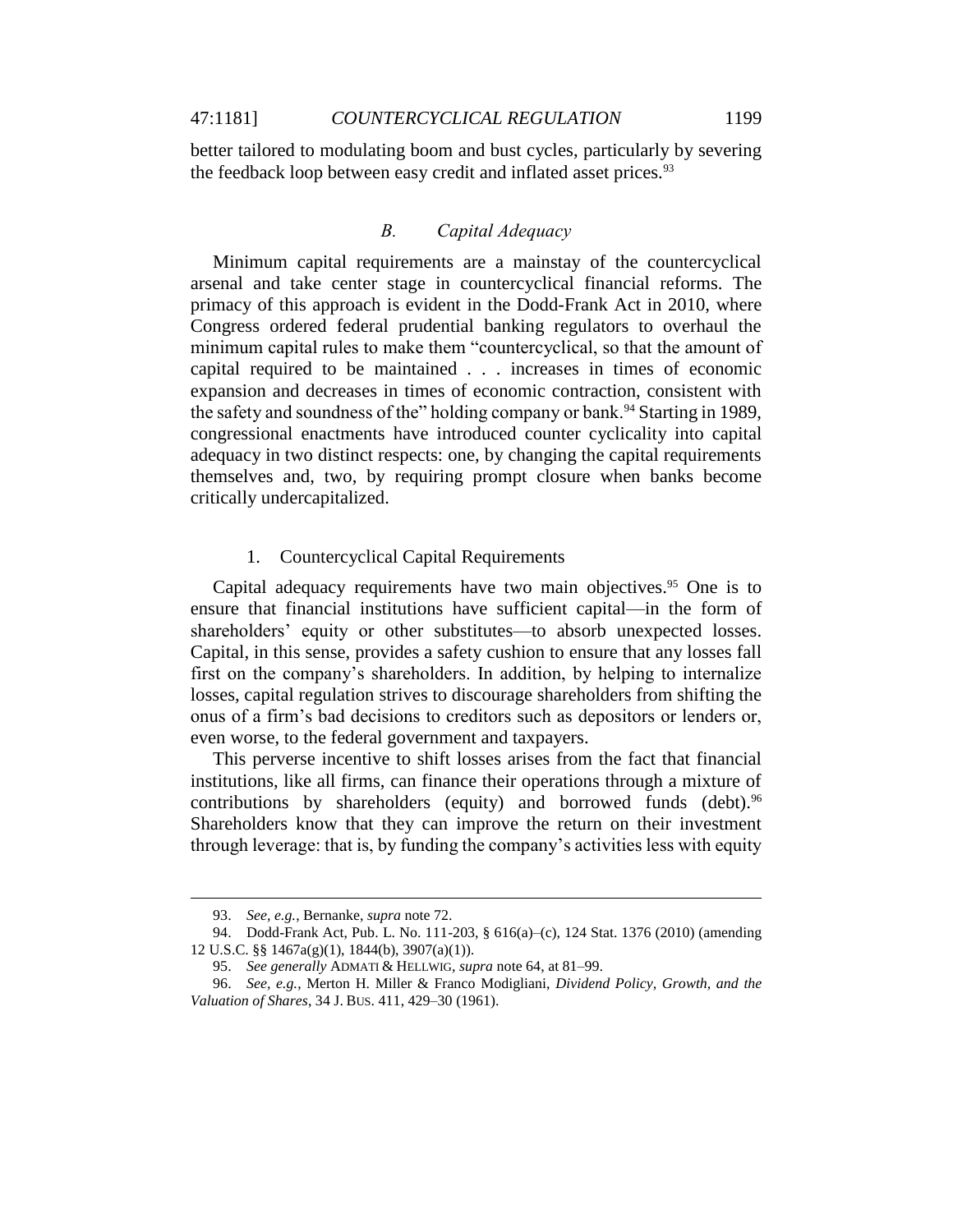and more with debt.<sup>97</sup> Commercial banks are much more leveraged than nonfinancial companies on average because banks finance most of their operations with debt in the form of deposits.

As leverage increases, shareholders are exposed to a smaller and smaller fraction of potential losses and the safety cushion available to protect creditors shrinks as well. When a company becomes too leveraged, shareholders have incentives to take outsize risks because any profit will inure to them while any losses will be borne by the firm's creditors if the shareholders are wiped out. Capital adequacy rules seek to reverse these shareholder incentives by requiring financial firms to hold more equity compared to debt.<sup>98</sup>

Early minimum capital requirements were confined to a simple leverage ratio, which is typically defined by dividing shareholders' equity by average total assets.<sup>99</sup> The beauty of this ratio is that all assets are weighted the same, making it hard to manipulate. In 1988, however, global financial regulators became enamored of the risk-based approach in the Basel I Capital Accord. Under the risk-based approach, financial institutions were allowed to hold less capital against "safer" assets. Basel I divided assets into four categories according to risk and each of those four "buckets" received a different risk weight (ranging from 0 percent for safer assets to 100 percent for the riskiest). Banks were required to hold capital of at least 8 percent of their total riskweighted assets.

Over time, Basel I manifested a number of problems. Ironically, it reduced the total capital held in the financial system because less capital had to be held against assets that were deemed safe. Similarly, Basel I did not take

<sup>97.</sup> For example, take a \$10 million firm where shareholders contribute \$5 million of the working funds and debt makes up the other half. Assume that the shareholders decide to have the company invest \$1 million in a project with a certain 10% return. The profit on that project will be \$100,000. The return on equity will be \$100,000/\$5 million or 2%. Now imagine a scenario where the shareholders increase their leverage by investing only 10% or \$1 million in the same \$10 million firm, with debt contributing the other 90%. In that case, the same project will produce a return on equity of \$100,000/\$1 million or 10%. As this shows, shareholders can increase their potential returns by loading up the company with leverage in the form of debt.

<sup>98.</sup> Whether higher capital levels will reduce risk-taking by banks remains a matter of intense debate. Caprio argues, for instance, that if shareholders and managers have a target rate of return and supervisors cannot observe their decisions on a real-time basis, higher capital requirements might push them toward riskier decision-making. *Compare, e.g.*, ADMATI & HELLWIG, *supra* note 64, at 115–28, *with* Caprio, *supra* note 2, at 23–24.

<sup>99.</sup> Brunnermeier et al. argue that the denominator should be limited to common equity, not total equity, to better align shareholders' incentives. BRUNNERMEIER ET AL., *supra* note 2, at 34– 36.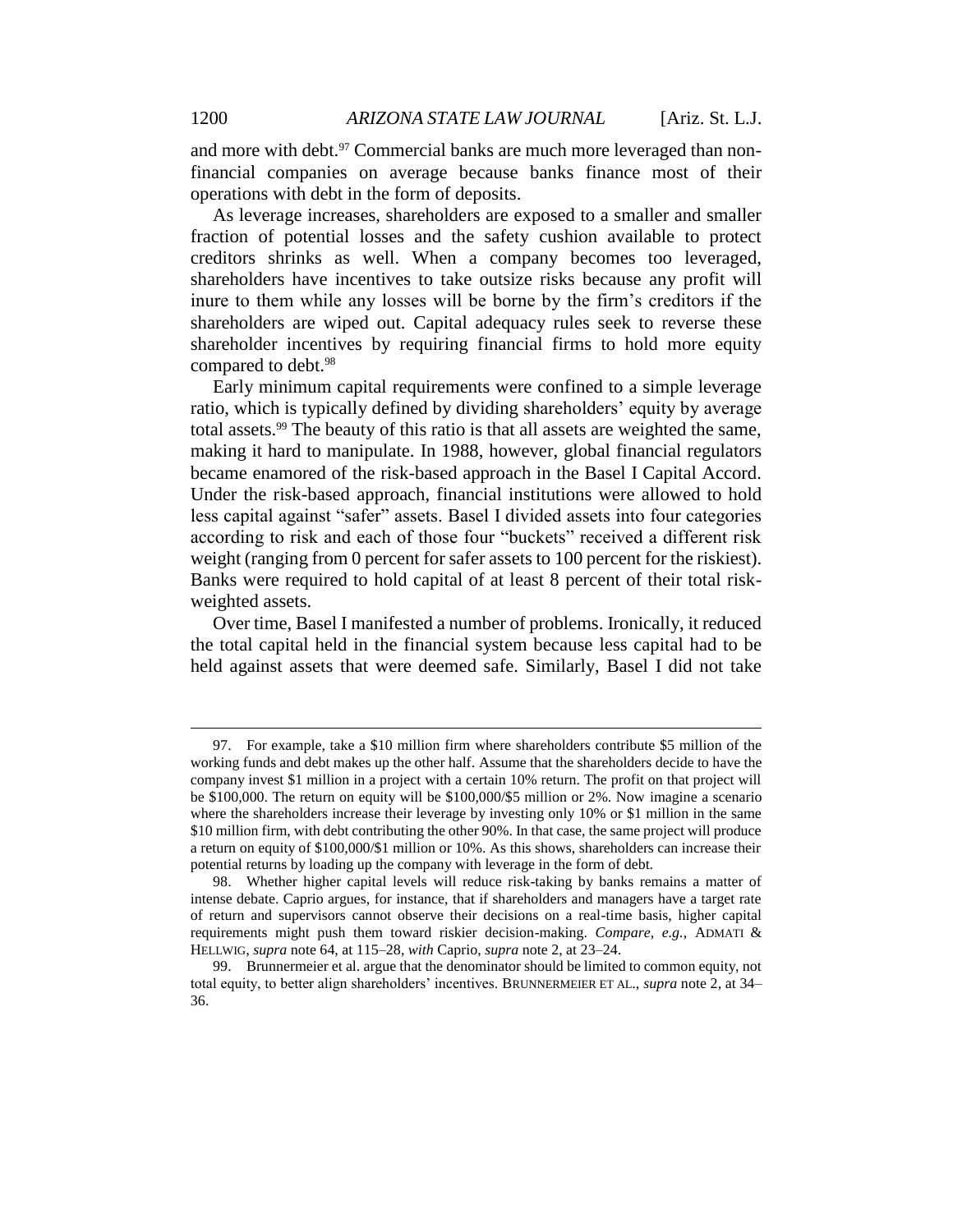account of systemic risk.<sup>100</sup> Finally, the Basel I risk weights were easy to manipulate.

There were numerous ways to game the risk weights.<sup>101</sup> Those weights underestimated the risk that certain assets posed. For example, U.S. residential mortgages and sovereign debt were seriously underweighted in view of their actual risk, as the 2008 financial crisis and the European Union debt crisis showed. That encouraged banks to concentrate investments in those asset classes. In addition, Basel I's design encouraged banks to load up on the riskiest assets within a given risk weight bucket. Further, banks did not have to hold full capital against assets that they shifted off their balance sheets via securitization loans or structured investment vehicles (SIVs), even when banks retained exposure to those items through formal or informal guarantees.<sup>102</sup> This last problem helped fuel the surge in mortgage-backed securities and collateralized debt obligations that nearly brought down the global financial system in 2008.

U.S. banking regulators responded to these problems by unveiling the Basel II approach in December 2007, unfortunately just in time for the financial crisis. Basel II took some initial steps to address operational risk and trading risk, but not systemic risk.<sup>103</sup> In addition, as mentioned earlier, Basel II altered the risk bucket system for assigning risk weights. Under Basel II, smaller banks had to base their risk weights on ratings by the credit rating agencies, while the largest international banks generated their own risk weights using their own internal risk models. These models were only as good as their economic assumptions and inputs and ended up severely

<sup>100.</sup> *See* DANIEL K. TARULLO, BANKING ON BASEL: THE FUTURE OF INTERNATIONAL FINANCIAL REGULATION 54–64 (Peterson Inst. for Int'l Econs., 2008).

<sup>101.</sup> For a general discussion of these problems, see Peter King & Heath Tarbert, *Basel III: An Overview*, BANKING & FINAN. SERVS. POL'Y REPORT, May 2011, at 1, 2; McCoy, *supra* note 19, at 452–53.

<sup>102.</sup> Banks that originated mortgages and then securitized them normally agreed to recourse clauses in which they would buy back any mortgages that involved early payment default or fraud. *See* Kathleen C. Engel & Patricia A. McCoy, *A Tale of Three Markets: The Law and Economics of Predatory Lending*, 80 TEX. L. REV. 1255, 1288, 1361 (2002); Robert T. Miller, *The RMBS Put-Back Litigations and the Efficient Allocation of Endogenous Risk Over Time*, 34 REV. BANKING & FIN. L. 255, 289-94 (2014). In a slightly different vein, for reputational reasons in 2007, Citibank voluntarily agreed to take \$49 billion in assets from troubled SIVs back onto its books. *See* Dan Gallagher, *Citigroup Says it Will Absorb SIV Assets*, MARKETWATCH (Dec. 13, 2007, 11:36 PM), http://www.marketwatch.com/story/citi-plans-to-absorb-49-billion-in-sivassets-onto-balance-sheet.

<sup>103.</sup> *See* BASEL COMM. ON BANKING SUPERVISION, BASEL II: INTERNATIONALCONVERGENCE OF CAPITAL MEASUREMENT AND CAPITAL STANDARDS: A REVISED FRAMEWORK 13–17 (2004), http://www.bis.org/publ/bcbs107.htm.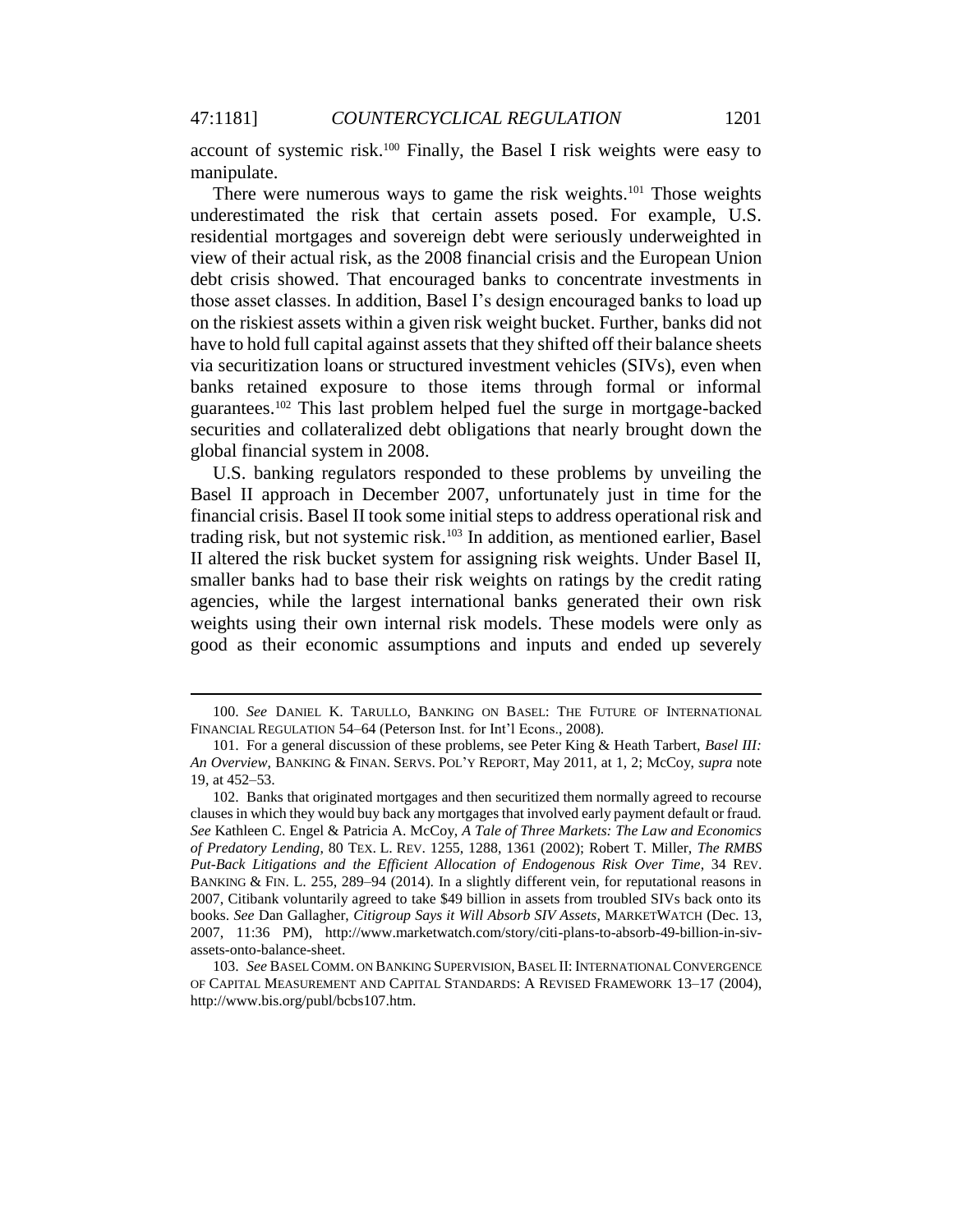underestimating losses in the run-up to the recent crisis.<sup>104</sup> In addition, Basel II gave the largest financial institutions opportunities to rig their models in order to hold less capital.<sup>105</sup> Regulators' ability to detect these problems and evaluate the models was questionable.

The 2008 crisis revealed another problem, which was the procyclical bent of the Basel rules.<sup>106</sup> At best, Basel I was indifferent to the business cycle and did not require banks to accumulate additional capital when times were good. Basel II went further and was overtly procyclical. As discussed earlier, Basel II's decision to rely so heavily on private credit ratings and internal models encouraged financial institutions to underestimate their risks significantly in flush times.

For all of these reasons, Basel II came under attack in the aftermath of 2008. Chastened, regulators returned to the drawing board and the G20 endorsed higher capital levels in the new Basel III Accord in November 2010.

As this account suggests, minimum capital regulation has had a checkered history of success. The numbers tell the story. During the housing bubble, from 2005 through 2008, capital levels steadily declined at insured U.S. banks and thrifts. In 2006, overall core capital for the U.S. banking industry stood at 8.25 percent; by 2008, it had dropped to 7.48 percent.<sup>107</sup> Meanwhile, one of the reasons Henry Paulson, Jr., and Ben Bernanke argued so vehemently for TARP bailouts in the late fall of 2008 was that regulators suspected that almost all of the largest U.S. banks were insolvent.<sup>108</sup> Across-

capital.aspx (finding the Basel ratio of Tier 1 to risk-weighted assets "moderately pro-cyclical"). 107. *Statistics on Depository Institutions—Compare Banks*, FED. DEPOSIT INS. CORP., https://www5.fdic.gov/sdi/ (last visited Jan. 17, 2016) (computations by author).

bank-was-safe-from-collapse-during-financial-crisis-says-Feds-Ben-Bernanke.html. Citigroup and Bank of America Corporation were in such dire shape that they each eventually received two

<sup>104.</sup> *See, e.g.*, King & Tarbert, *supra* note 101, at 3. Regulators had allowed major banks to phase in the Basel II system some time before that system was formally unveiled in December 2007.

<sup>105.</sup> *See, e.g.*, Saul Hansell, *How Wall Street Lied to Its Computers*, N.Y. TIMES (Sept. 18, 2008, 7:52 AM), http://bits.blogs.nytimes.com/2008/09/18/how-wall-streets-quants-lied-to-theircomputers/?\_r=0; Paul Wilmott, *For Wall Street, Greed Wasn't Good Enough*, N.Y. TIMES (Sept. 18, 2008), http://www.nytimes.com/2008/09/18/opinion/18wilmott.html?pagewanted=all.

<sup>106.</sup> *Cf.* Joseph G. Haubrich, *How Cyclical is Bank Capital?* 15–16 (Fed. Res. Bank of Cleveland, Working Paper No. 15-04, 2015), https://www.clevelandfed.org/newsroom-andevents/publications/working-papers/2015-working-papers/wp-1504-how-cyclical-is-bank-

<sup>108.</sup> In a private interview with the Financial Crisis Inquiry Commission, then Federal Reserve Chairman Ben Bernanke stated that only one of the financial firms that came under pressure in fall 2008 "was not at serious risk of failure." Richard Blackden, *Only One US Bank was Safe from Collapse During Financial Crisis, Says Fed's Ben Bernanke*, THE TELEGRAPH (Jan. 28, 2011,  $1:25$  PM), http://www.telegraph.co.uk/finance/newsbysector/banksandfinance/8287381/Only-one-US-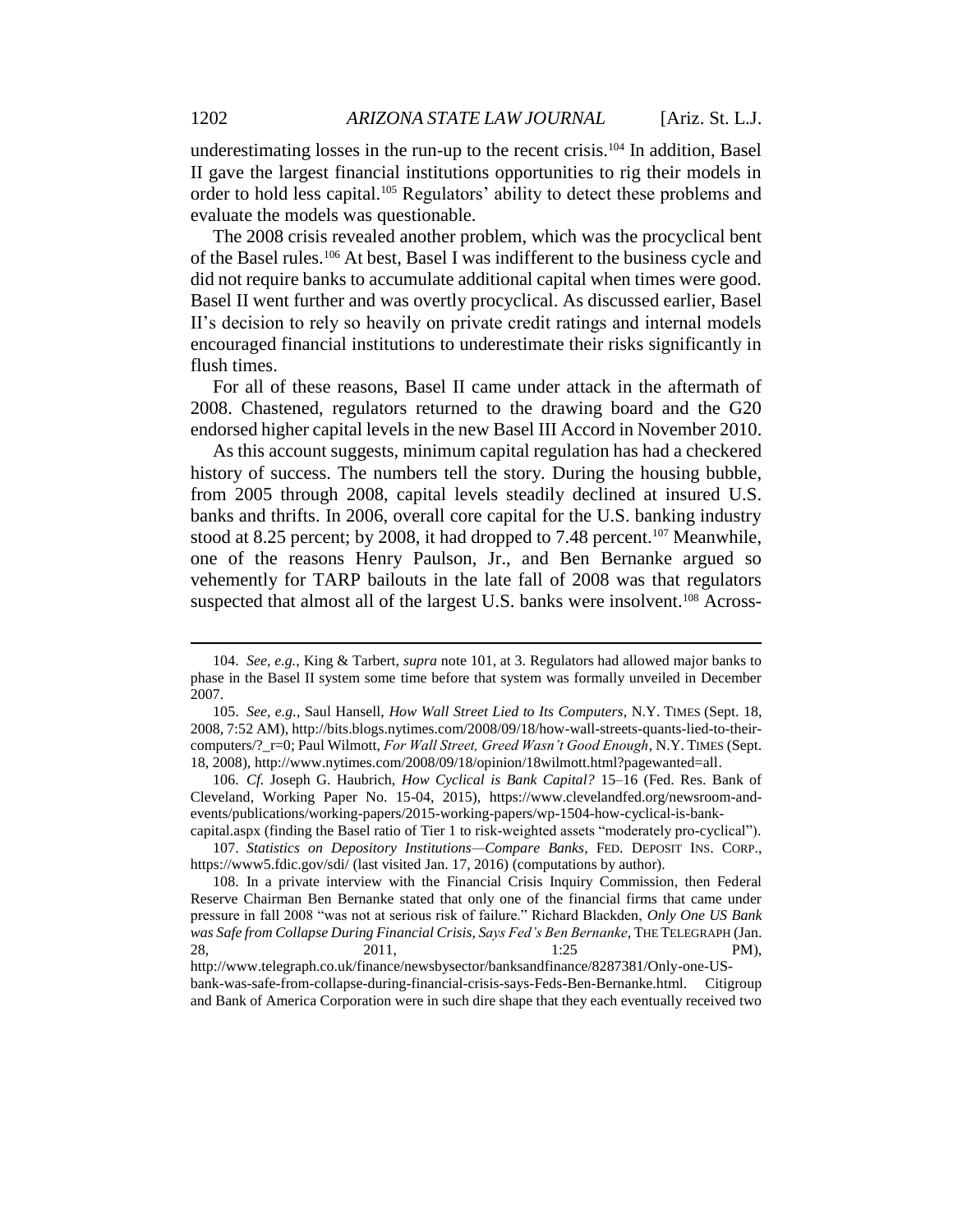the-board capital infusions to the nation's top banks gave regulators cover to bail out the sickest of those institutions without having to close them down. Despite these cash infusions, by the end of 2008, nearly one quarter of all insured U.S. depository institutions were losing money.<sup>109</sup>

The severity of these losses forced supervisors to rethink capital supervision in Basel III. One of Basel III's overarching objectives is to boost the amount and quality of capital. In addition, Basel III consciously incorporates countercyclical elements in order to prod financial institutions to build up their capital during economic expansions. One such element requires banks to evaluate risks over the entire economic cycle, not just five years.<sup>110</sup> Another element, called a *countercyclical buffer*, requires banks to hold added capital, over and above the ordinary minimum level, when credit conditions start to overheat.<sup>111</sup> On top of this, Basel III vests regulators with authority to impose an extra *capital conservation buffer* of up to 2.5 percent in order for global systemically important banks to avoid limitations on their dividend payments and bonuses.<sup>112</sup> The largest banks and bank holding companies also undergo macroprudential stress tests to determine whether they will have sufficient capital in times of financial stress.<sup>113</sup> Basel III further

 $\overline{a}$ 

111. *See id.* at 23–27. In October 2013, the Federal Reserve and the Office of the Comptroller of the Currency adopted a final rule mandating a countercyclical buffer for large banks and bank holding companies that started phasing in in January 2016. Regulatory Capital Rules: Regulatory Capital, Implementation of Basel III, Capital Adequacy, Transition Provisions, Prompt Corrective Action, Standardized Approach for Risk-Weighted Assets, Market Discipline and Disclosure Requirements, Advanced Approaches Risk-Based Capital Rule, and Market Risk Capital Rule: Final Rule, 78 Fed. Reg. 62018, 62031, 62171 (Oct. 11, 2013). For a general assessment of this tool, see Rafael Repullo & Jesús Saurina, *The Countercyclical Capital Buffer of Basel III: A Critical Assessment* 5–8 (Ctr. for Monetary and Fin. Studies, Working Paper No. 1102, 2011), ftp://ftp.cemfi.es/wp/11/1102.pdf. Some commentators have advocated sectoral capital requirements, which would be amassed and spent down like countercyclical buffers but would be tailored to certain asset classes, such as housing and housing-related instruments. *See, e.g.*, Adrian & Liang, *supra* note 81, at 17. For a discussion of sectoral capital requirements in a handful of countries, see Ren, *supra* note 5, at 29.

112. Regulatory Capital Rules: Regulatory Capital, Implementation of Basel III, Capital Adequacy, Transition Provisions, Prompt Corrective Action, Standardized Approach for Risk-Weighted Assets, Market Discipline and Disclosure Requirements, Advanced Approaches Risk-Based Capital Rule, and Market Risk Capital Rule: Final rule, 78 Fed. Reg. 62018, 62031, 62171 (Oct. 11, 2013).

113. *See, e.g.*, GROUP OF THIRTY, *supra* note 1, at 45, 48–50.

TARP bailouts, for a total of \$45 billion apiece. *See Bailout Recipients*, PRO PUBLICA, http://projects.propublica.org/bailout/list (last visited Jan. 17, 2016).

<sup>109.</sup> FED. DEPOSIT INS. CORP., *supra* note 107.

<sup>110.</sup> *See* Ren, *supra* note 5, at 21–23.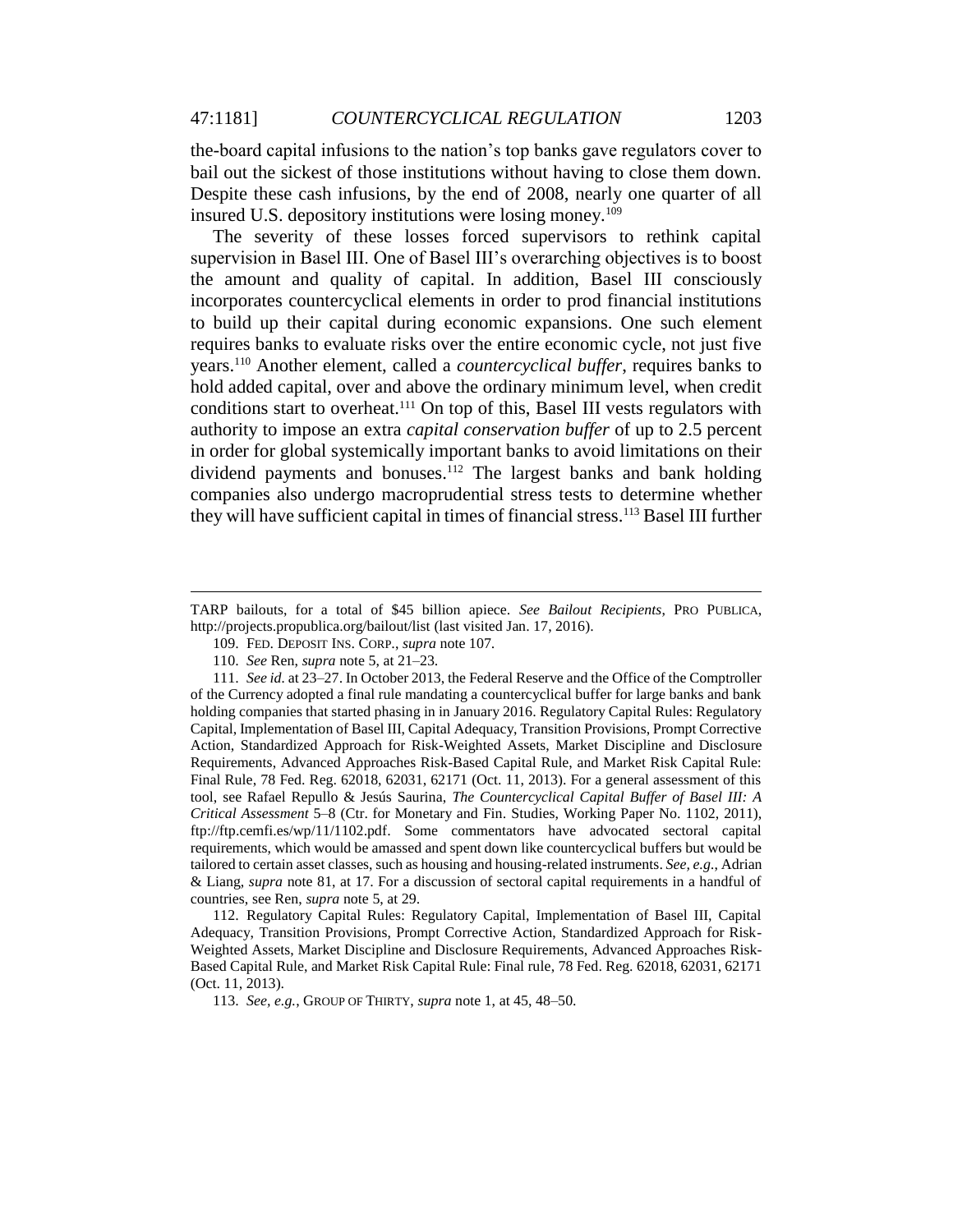superimposes a simple 3 percent leverage ratio $114$  on top of the risk-based capital ratio. The leverage ratio is an important step forward because it cannot be easily gamed.

In a similar vein, Basel III is the first global framework to impose minimum liquidity standards for risks posed by financial institutions to the financial system as a whole. The centerpiece of that approach is Basel III's directive to financial institutions to rely more heavily on long-term debt and to hold sufficient liquid assets to offset any runs on their short-term debt.<sup>115</sup> The purpose of these requirements is to push financial institutions to fund their long-term assets with long-term sources of funds, instead of short-term loans of the kind that toppled Bear Stearns and Lehman Brothers.

Despite the Basel III initiative, the jury is out on whether it will succeed, especially given the incremental nature of its reforms. Basel III, for example, leaves the internal-ratings-based approach in place for the largest, too-big-tofail banks. Meanwhile, precisely how much added capital it will require remains the subject of heavy lobbying.<sup>116</sup> Some observers are concerned that banks will only be required to hold a measly 3 to 5 percent in total capital at the end of the day.<sup>117</sup> The effectiveness of capital rules in curbing banks' risktaking appetite remains in question. Finally, there are doubts about whether the countercyclical and capital conservation buffers will work if the decision

<sup>114.</sup> *See* Ren, *supra* note 5, at 11, 20–21. Under Basel III, the leverage ratio takes offbalance-sheet items and derivatives into account, in addition to total assets. *See* King & Tarbert, *supra* note 101, at 6.

<sup>115.</sup> *See* Liquidity Coverage Ratio: Liquidity Risk Measurement Standards: Final Rule, 79 Fed. Reg. 61440, 61440 (Oct. 10, 2014); BASEL COMM. ON BANKING SUPERVISION, BASEL III: THE LIQUIDITY COVERAGE RATIO AND LIQUIDITY RISK MONITORING TOOLS 1-3 (2013), http://www.bis.org/publ/bcbs238.htm; BASEL COMM. ON BANKING SUPERVISION, BASEL III: THE NET STABLE FUNDING RATIO 1–2 (2014), http://www.bis.org/bcbs/publ/d295.htm; *see also* GROUP OF THIRTY, *supra* note 1, at 50–51; Jeremy C. Stein, Member, Fed. Reserve Bd. of Governors, Speech at the "Finding the Right Balance" 2013 Credit Markets Symposium: Liquidity Regulation and Central Banking (April 19, 2013), http://www.federalreserve.gov/newsevents/speech/stein20130419a.htm. For a general discussion of minimum liquidity standards, see BRUNNERMEIER ET AL., *supra* note 2, at 39, 45–48; OFFICE OF FIN. RESEARCH, *supra* note 77, at 46; OFFICE OF FIN. RESEARCH, 2014 ANNUAL REPORT 50–52 (2014), http://financialresearch.gov/annual-reports/files/office-of-financial-research-annualreport-2014.pdf; INT'L MONETARY FUND, KEY ASPECTS OF MACROPRUDENTIAL POLICY— BACKGROUND PAPER (2013), http://www.imf.org/external/np/pp/eng/2013/061013C.pdf.

<sup>116.</sup> *See, e.g.*, Gretchen Morgenson, *Bankers Are Balking at a Proposed Rule on Capital*, N.Y. TIMES (July 13, 2013), http://www.nytimes.com/2013/07/14/business/bankers-are-balkingat-a-proposed-rule-on-capital.html.

<sup>117.</sup> *See, e.g.*, Anat R. Admati, *We're All Still Hostages to the Big Banks*, N.Y. TIMES (Aug. 25, 2013), http://www.nytimes.com/2013/08/26/opinion/were-all-still-hostages-to-the-bigbanks.html.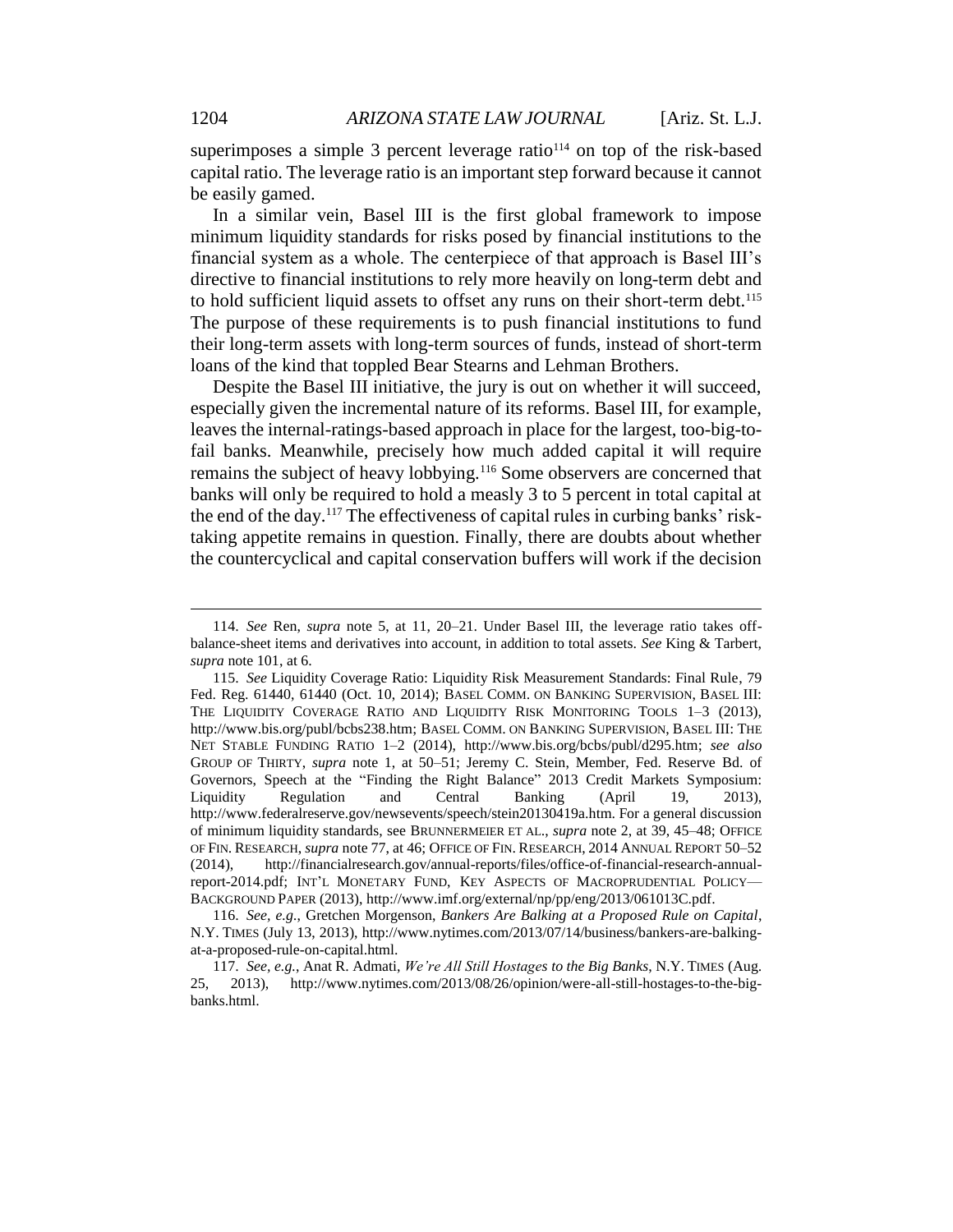when to trigger those requirements is left to regulators' discretion.<sup>118</sup> Consequently, despite the enormous effort being put into capital reforms, these problems have prompted a search for other types of countercyclical tools.

#### 2. Prompt Corrective Action Rules

Despite the Basel Accord's inherent procyclicality, surprisingly one of the earliest U.S. experiments with countercyclical design involved capital adequacy. In the aftermath of the 1980s savings and loan crisis, Congress was disturbed at regulators' protracted delay in closing down insolvent banks and thrifts. In response, in the Federal Deposit Insurance Corporation Improvement Act of 1989 (FDICIA), Congress enacted a general rule requiring federal banking regulators to close a failing depository institution within ninety days after the institution's leverage ratio falls below 2 percent.<sup>119</sup> This rule—known as the prompt corrective action rule or PCA was an early attempt by Congress to impose a binding, objective rule on federal regulators in order to constrain their discretion and *force* them to act. Prompt corrective action is countercyclical in that respect.

<sup>118.</sup> *See, e.g.*, OFFICE OF FIN. RESEARCH, *supra* note 77, at 44–45; Larry D. Wall, *Measuring Capital Adequacy Supervisory Stress Tests in a Basel World* 18–19 (Fed. Res. Bank of Atlanta, Working Paper No. 2013-15, 2013), https://www.frbatlanta.org/research/publications/wp/2013/15.aspx. The Basel Committee has suggested using a standardized automatic trigger (consisting of deviations of the ratio of nonfinancial private-sector credit-to-GDP from long-term average trends) to circumvent this problem. *See* OFFICE OF FIN. RESEARCH, *supra* note 77, at 44; INT'L MONETARY FUND, *supra* note 115; Simo Kalatie et al., *Indicators Used in Setting the Countercyclical Capital Buffer* 1–6 (Bank of Finland Research Discussion Paper No. 8, 2015), http://www.suomenpankki.fi/en/julkaisut/tutkimukset/keskustelualoitteet/Documents/BoF\_DP\_ 1508.pdf. Wall recommends using stress tests to accomplish the same goal. Wall, *supra* note 118, at 19. For more optimistic forecasts of countercyclical bank capital requirements, see, for example, Paolo Angelini et al., *Basel III: Long-Term Impact on Economic Performance and Fluctuations*, 83 THE MANCHESTER SCHOOL 217, 217–19 (2015); Ignazio Angeloni & Ester Faia, *Capital Regulation and Monetary Policy with Fragile Banks*, 60 J. MONETARY ECON. 311, 311– 12 (2013); Ian Christensen et al., *Bank Leverage Regulation and Macroeconomic Dynamics* 2–3 (Bank of Canada, Working Paper No. 2011-32, 2011), http://www.bankofcanada.ca/2011/12/working-paper-2011-32/; Papa N'Diaye, *Countercyclical Macroprudential Policies in a Supporting Role to Monetary Policy* 3–4 (Int'l Monetary Fund, Working Paper No. 257, 2009), https://www.imf.org/external/pubs/ft/wp/2009/wp09257.pdf; William Tayler & Roy Zilberman, *Macroprudential Regulation and the Role of Monetary Policy* 2–6 (Dynare Working Paper Series, Working Paper No. 37, 2014), http://www.dynare.org/wprepo/dynarewp037.pdf and sources discussed therein.

<sup>119.</sup> 12 U.S.C. § 1831o(c)(3)(B), (h)(3) (2015).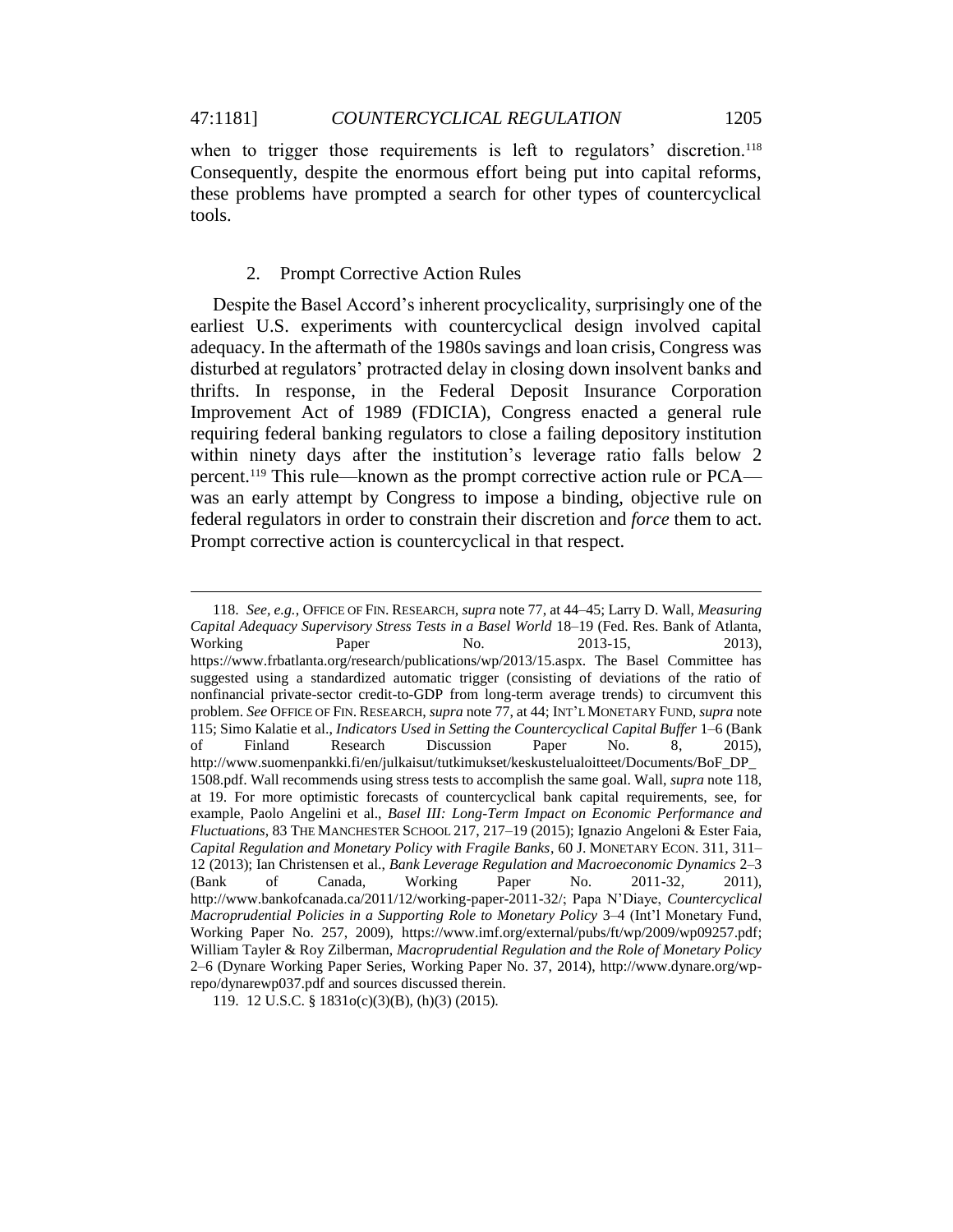During the recent financial crisis, prompt corrective action had some partial success. For the most part, federal banking regulators did close critically capitalized banks and thrifts according to the timetable laid out in the prompt corrective action statute.<sup>120</sup> This suggests that the 1989 law successfully insulated those regulators from political pressure to prolong ailing banks' survival.

At the same time, the hope was that mandatory closure would ensure that critically undercapitalized institutions were closed while they still had equity, thereby shielding the Deposit Insurance Fund from any losses. The reality proved otherwise. Although the use of prompt corrective action increased tenfold between 2008 and 2011, every bank closed under PCA during that period inflicted losses on the Deposit Insurance Fund,<sup>121</sup> sending the Fund into the red in 2010.<sup>122</sup> This suggests that the 2 percent tripwire for closure was set too low. If that tripwire was raised to a meaningful level, however, there is reason to think that prompt corrective action could work as it was intended.

## *C. Provisioning*

Provisioning rules require banks to set aside reserves for losses on individual loans. These rules resemble capital requirements, except that capital rules address unexpected losses while provisioning rules address anticipated ones. The main purpose of provisioning is to increase the resilience of financial institutions in the event of a crisis.

Traditionally, provisioning rules have had a procyclical effect<sup>123</sup> because they have been computed based on losses *already incurred*, instead of on projected future losses. This backward-looking approach produces low

<sup>120.</sup> U.S. GOV'T ACCOUNTABILITY OFF., GAO-11-612, BANK REGULATION: MODIFIED PROMPT CORRECTIVE ACTION FRAMEWORK WOULD IMPROVE EFFECTIVENESS 1–6 (2011), http://www.gao.gov/products/GAO-11-612.

<sup>121.</sup> *Id.*; *accord* FED. DEPOSIT INS. CORP., EVAL-11-006, EVALUATION OF PROMPT REGULATORY ACTION IMPLEMENTATION 4-8 (2011), http://www.treasury.gov/about/organizational-structure/ig/Agency%20Documents/OIG-CA-11- 008.pdf; *cf.* Julie Andersen Hill, *Bank Capital Regulation by Enforcement: An Empirical Study*, 87 IND. L.J. 645, 658 (2012) (documenting the increased use of prompt corrective action orders during this time period).

<sup>122.</sup> *Statistics At A Glance: Historical Trends As of March 31, 2013*, FED. DEPOSIT INS. CORP., https://www.fdic.gov/bank/statistical/stats/2013mar/fdic.html (last updated May 29, 2013).

<sup>123.</sup> *See, e.g.*, Roy Zilberman & William Tayler, *Financial Shocks, Loan Loss Provisions and Macroeconomic Stability* 2–4 (Lancaster Univ. Mgmt. Sch. Dep't. of Econ., Working Paper No. 2014/023, Nov. 2014), http://eprints.lancs.ac.uk/71600/.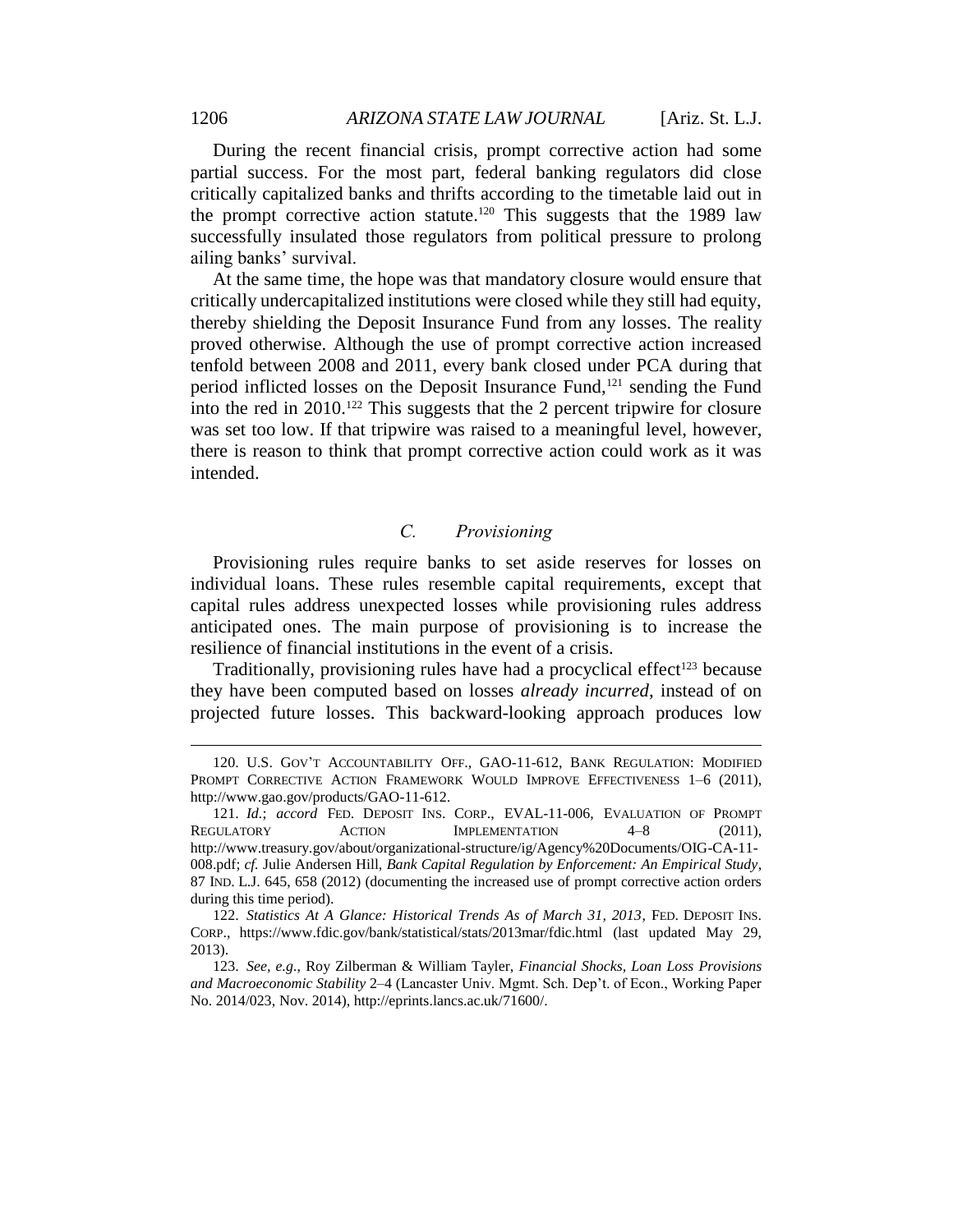reserves when economic conditions are favorable and high reserves during economic declines. As a result, by the time that losses begin to mount, banks often have inadequate reserves to cover them. That was exactly what happened while the housing bubble was gathering steam from 2002 to mid-2006, when U.S. banks steadily slashed their loan loss reserves. 124

Countercyclical regulation attempts to reverse this sequence through a new approach known as *dynamic provisioning*. When the economy heats up, dynamic provisioning activates a component in the algorithm for loss reserves that calculates those reserves as if the economy was contracting. Later, if the economy takes a nosedive, that component is set to zero and banks can draw on the reserves that they accumulated during the upswing to absorb their losses.<sup>125</sup>

It is not yet clear whether dynamic provisioning helps restrain asset bubbles. Spain adopted dynamic provisioning in 2000; later Colombia, Peru, Bolivia and Uruguay followed suit.<sup>126</sup> This new approach to loan loss reserves, however, was not enough to stop a credit bubble in the Spanish banking system from bursting after 2008.<sup>127</sup>

The International Accounting Standards Board (IASB) and the U.S. Financial Accounting Standards Board (FASB) took a different approach to countercyclical provisioning when they issued their so-called "expected loss provisioning" proposal in 2011.<sup>128</sup> Under that proposal, accountants would estimate loan losses over the loan's remaining life rather than basing their estimates on losses already incurred. However, a loan's remaining life may not coincide with a full business cycle, which means that some degree of

<sup>124.</sup> *See* ENGEL & MCCOY, *supra* note 49, at 212 figs.11.1 & 11.2 (computations by authors).

<sup>125.</sup> Caprio, *supra* note 2, at 22; *see also* Ren, *supra* note 5, at 11–19.

<sup>126.</sup> *See* Caprio, *supra* note 2, at 13–14, 19 (Spain, Colombia, and Peru adopting dynamic provisioning); Griffith-Jones & Ocampo, *supra* note 65, at 4 (stating that Spain pioneered dynamic provisioning in 2000); Martha López et al., *Credit Cycles, Credit Risk and Countercyclical Loan Provisions* 9–10 (Borradores de Economía, Banco de la Republica, Working Paper No. 788, 2013) (discussing dynamic provisioning in Colombia).

<sup>127.</sup> Caprio, *supra* note 2, at 13–23; Ren, *supra* note 5, at 11–19; *see also* BRUNNERMEIER ET AL., *supra* note 2, at 37. *But see* Carlos Trucharte & Jesús Saurina, *Spanish Dynamic Provisions: Main Numerical Features*, 25 ESTABILIDAD FINANCIERA 11, 11, 46 (2013), http://www.asbaweb.org/E-News/enews-36/CONTR/3%20Contrib.pdf (concluding that the countercyclical provisions amassed by Spanish banks at the peak of the cycle "reduced in an equivalent amount the public capital injections required by these banks" during the later downturn).

<sup>128.</sup> Edith Orenstein, *FASB Further Develops Current Expected Credit Loss Model*, FIN. EXECS. INT'L (Sept. 14, 2012, 10:56 AM), http://www.financialexecutives.org/KenticoCMS/FEI\_Blogs/Financial-Reporting-Blog/September-2012/FASB-Further-Develops-Current-Expected-Credit-Loss.aspx#ixzz3q6o9lcGr.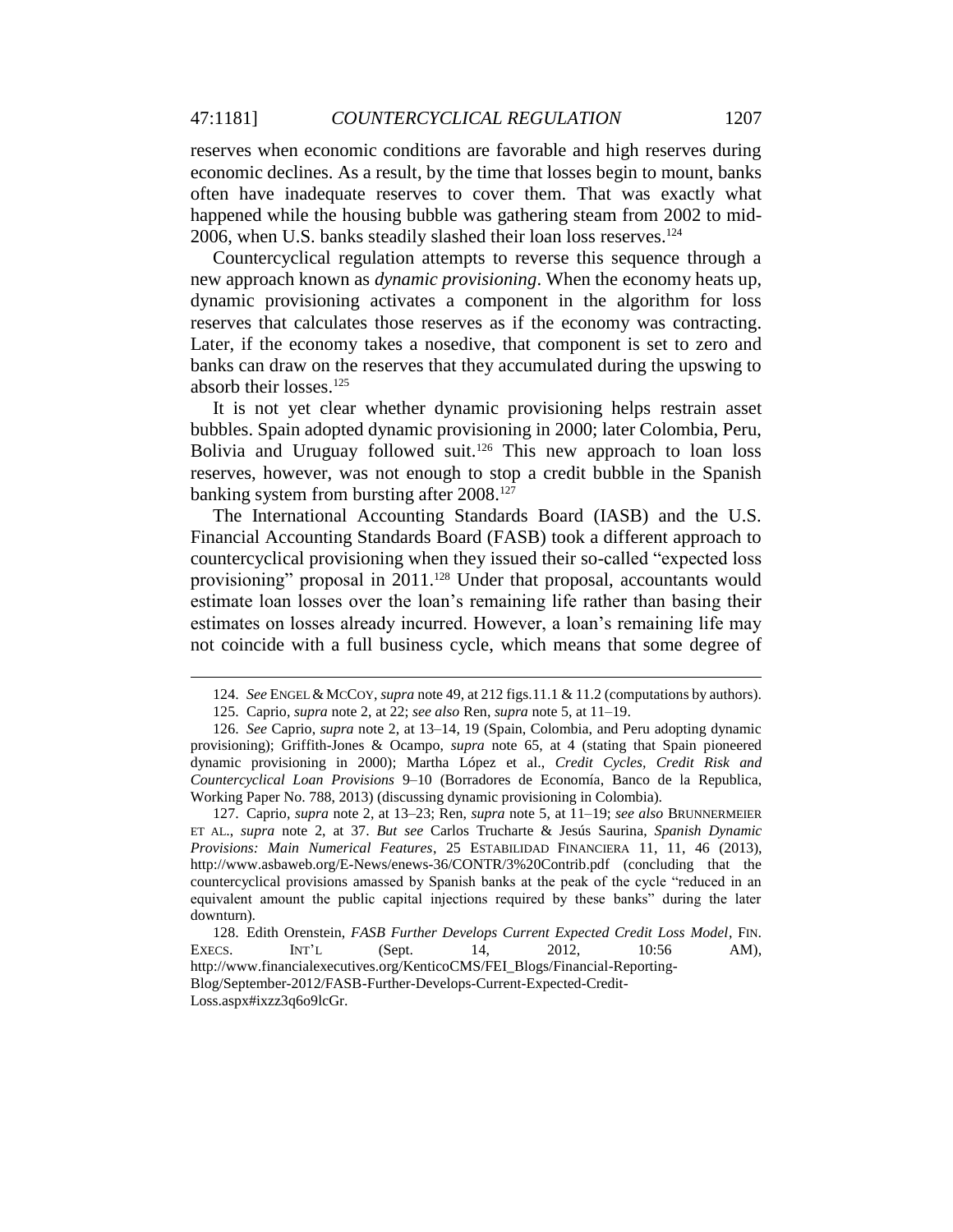procyclicality may persist. Additionally, if companies obtain too much discretion under this new approach, they may use provisioning to smooth income in other, misleading ways.<sup>129</sup>

Suffice it to say, it is too early to tell whether countercyclical reforms to traditional provisioning practices will have their intended effect. Ultimately, FASB elected not to adopt the IAIS proposal in the United States.<sup>130</sup> There is evidence that Colombia's provision helped to dampen the credit cycle,<sup>131</sup> while Spain's experience with dynamic provisioning made domestic banks more resilient but did not curb the credit boom.<sup>132</sup> More work is needed on how to design countercyclical provisioning for greater success.

#### *D. Sectoral Regulatory Tools*

A final set of countercyclical tools targets sectors that are prone to asset bubbles or are likely to exacerbate a bubble's effects. In the United States and many other countries, the most prominent of those sectors is real estate finance.

Real estate lending is an obvious sector to target because the most destructive asset bubbles historically have involved real estate. The 1980s savings and loan crisis was driven by real estate credit, as was the 2008 debacle, and both crises sparked prolonged recessions. Across the world and over the centuries, bubbles fueled by real estate loans have had the most devastating economic effects, both in advanced economies and emerging markets.<sup>133</sup>

<sup>129.</sup> Caprio, *supra* note 2, at 12–13; Ren, *supra* note 5, at 11–13, 18–19.

<sup>130.</sup> *See* Hans Hoogervorst, Chairman, Int'l Accounting Standards Bd., Speech at the Asia-Oceanic Regional Policy Forum: Closing the Accounting Chapter of the Financial Crisis (March 8, 2014), at 1, 3–4, http://www.ifrs.org/Alerts/Conference/Documents/2014/Speech-Hans-Hoogervorst-March-2014.pdf.

<sup>131.</sup> López et al., *supra* note 126, at 10–11. Another, broader study of countercyclical provisioning measures around the world concluded that "increasing loan-loss provisioning requirements tend[s] to slow credit growth." Kenneth Kuttner & Ilhyock Shim, *Taming the Real Estate Beast: The Effects of Monetary and Macroprudential Policies on Housing Prices and Credit*, *in* RESERVE BANK OF AUSTRALIA CONFERENCE VOLUME 231, 232 (Alexandra Heath et al. eds., 2012), http://www.rba.gov.au/publications/confs/2012/pdf/kuttner-shim.pdf.

<sup>132.</sup> Borio, *supra* note 1, at 6; Caprio, *supra* note 2, at 13–23; Ren, *supra* note 5, at 11-19; *see also* BRUNNERMEIER ET AL., *supra* note 2, at 37. *But see* Cerutti et al., *supra* note 92, at 13 ("[D]ynamic provisioning, used almost exclusively in emerging markets, has a negative relation with overall credit growth.").

<sup>133.</sup> REINHART & ROGOFF, *supra* note 8, at 158–62; Schularick & Taylor, *supra* note 8, at 1032.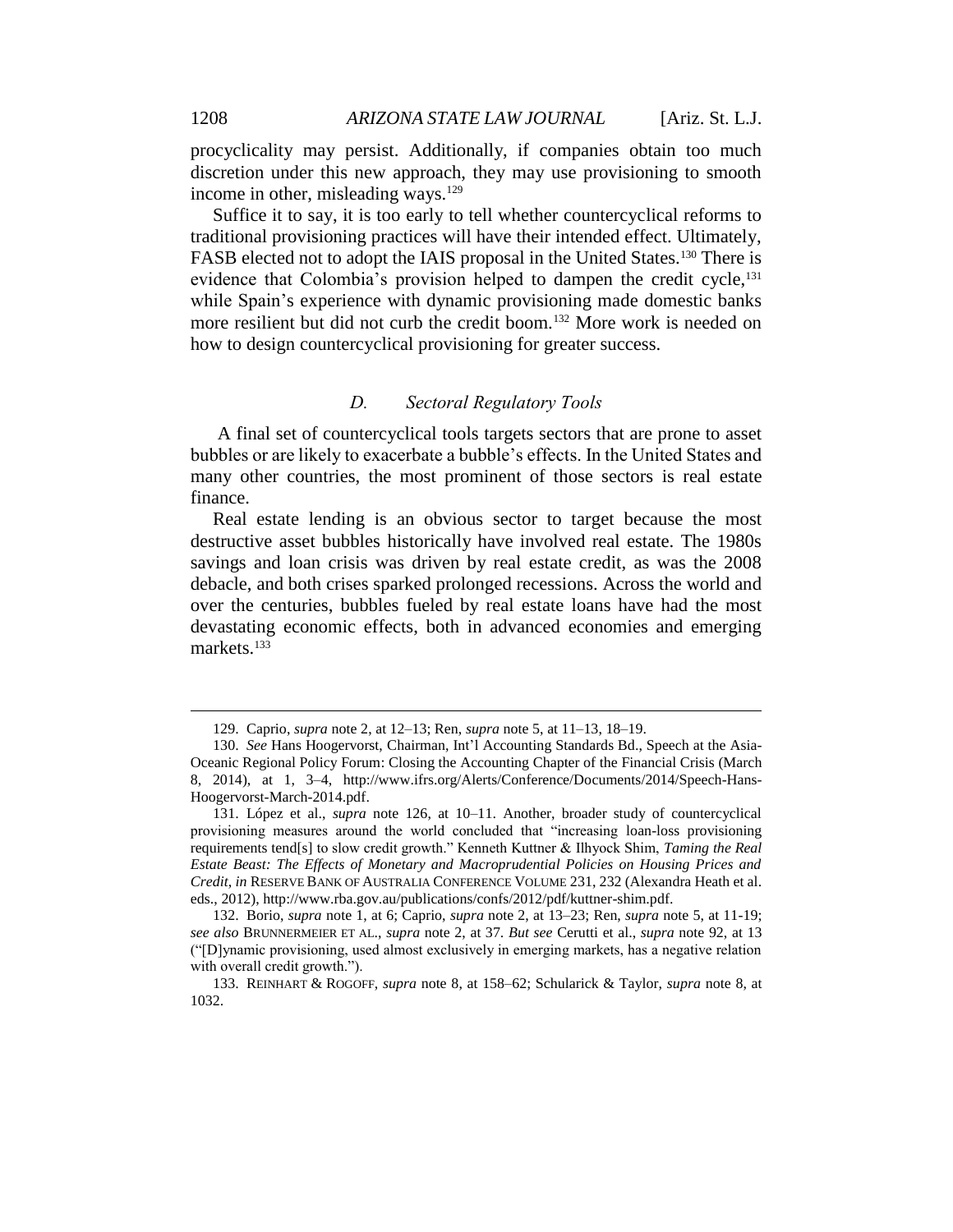#### 47:1181] *COUNTERCYCLICAL REGULATION* 1209

To date, sectoral tools have mostly been used to prevent real estate lending standards from deteriorating during business cycles. Some of these sectoral tools operate by constraining the demand for credit, including maximum loan-to-value ratios, debt-to-income caps, and other rules governing borrowers' ability to repay.<sup>134</sup> Other sectoral tools, especially higher capital risk weights for targeted sectors, seek to restrain the supply of credit.<sup>135</sup> By providing regulatory guardrails, these instruments seek to prevent reckless lending and ensuing booms and busts in real estate prices.

So far, sectoral tools have not received the attention they deserve. Most of the discussion of countercyclical regulation has focused on monetary policy and on minimum capital standards and rules governing provisioning. In the meantime, the Dodd-Frank Act drew attention to a new suite of sectoral tools that directly address the types of lax credit conditions that can cause asset bubbles to expand and explode.

These sectoral tools are a valuable addition to the countercyclical portfolio for at least two reasons. Unlike monetary policy, sectoral tools are specifically designed to prick asset bubbles while they are inflating. As such, sectoral tools attack incipient bubbles directly. Further, sectoral tools have the potential to dampen systemic risk by preventing imprudent lending and a resulting race to the bottom in credit standards. Initial findings have concluded that sectoral tools, when tightened, are effective in restraining the growth of credit during expansions but less successful in encouraging the growth of credit during downturns.<sup>136</sup>

#### 1. Loan-to-Value Limits

 $\overline{a}$ 

Of all the sectoral tools, maximum loan-to-value ratios have received the most attention. These caps limit how much a debtor can borrow against the value of a parcel of real estate. Where the maximum loan-to-value ratio is 80 percent, for example, the most that a homeowner can borrow is 80 percent of the appraised value of the home.

<sup>134.</sup> The federal government has a long history of using these and other techniques to regulate underwriting standards for loans, mostly directed at depository institutions but sometimes at nonbank lenders as well. While the normal purpose of those rules was safety and soundness or consumer protection, sometimes it was to contain credit bubbles. For a thorough history, see Elliott et al., *supra* note 1, at 9–17.

<sup>135.</sup> *See, e.g.*, INT'L MONETARY FUND, *supra* note 115, at 18–19.

<sup>136.</sup> *See* Borio, *supra* note 1, at 6; Elliott et al., *supra* note 1, at 47.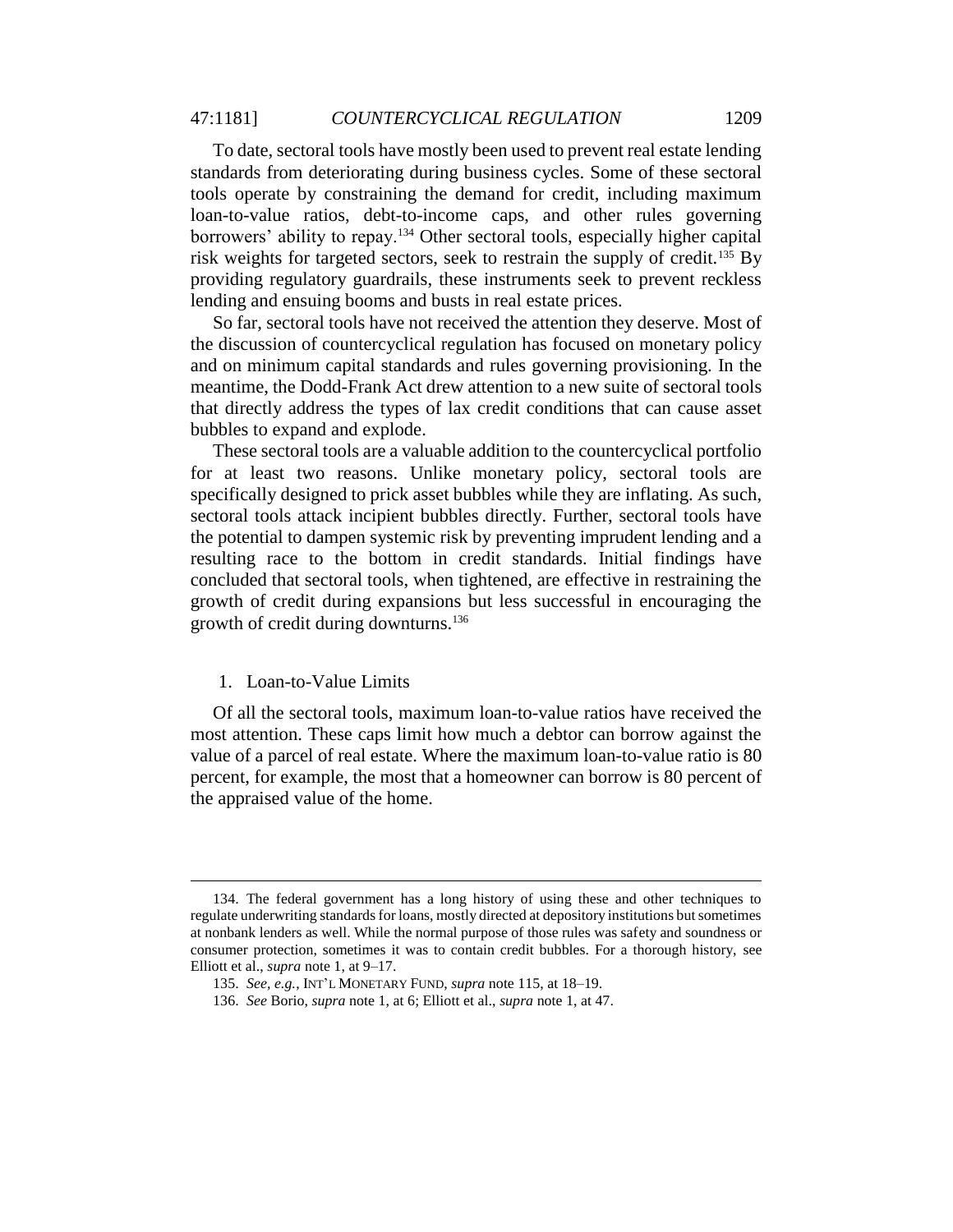It is well-established that higher loan-to-value ratios are positively associated with higher probabilities of default.<sup>137</sup> For this reason, federal banking regulators expect banks to limit their commercial real estate loans to stated maximum loan-to-value ratios.<sup>138</sup> Currently, however, the federal government has no legally mandated loan-to-value caps for residential real estate loans. Outside of the United States, a growing number of jurisdictions, including Canada, China, Colombia, the Hong Kong SAR, Malaysia, the Republic of Korea, Singapore, and a number of Eastern European nations, have adopted maximum loan-to-value ratios as part of their countercyclical arsenals.<sup>139</sup>

Loan-to-value caps have strong potential as a countercyclical tool because lower loan-to-value ratios can keep housing prices in check and also credit

138. Under federal bank regulatory guidelines dating back to 1992, loans secured by raw land are supposed to be limited to a highly conservative loan-to-value ratio of sixty-five percent, followed by seventy-five percent for land development loans. The top loan-to-value ratio for construction loans for commercial, other non-residential, and multi-family residences is eighty percent, while the maximum ratio for construction loans for 1 to 4 family residences and improved property is eighty-five percent. *See* 12 C.F.R. pts. 34 subpt. D, app. A, 208 app. C, 365 app. A.

<sup>137.</sup> *See, e.g.*, Credit Risk Retention, 78 Fed. Reg. 57928, 57994 n.96(a) (proposed Aug. 28, 2013), https://www.gpo.gov/fdsys/pkg/FR-2013-09-20/pdf/2013-21677.pdf; Kristopher Gerardi et al., *Decomposing the Foreclosure Crisis: House Price Depreciation versus Bad Underwriting* 1 (Fed. Reserve Bank of Atlanta, Working Paper No. 2009-25, 2009), https://www.frbatlanta.org/research/publications/wp/2009/09\_25.aspx; Min Qi & Xiaolong Yang, *Loss Given Default of High Loan-to-Value Residential Mortgages* 1 (Office of the Comptroller of the Currency, Working Paper No. 2007-4, 2007), http://www.occ.gov/publications/publications-by-type/economics-working-papers/2008- 2000/wp2007-4.pdf (reviewing literature).

<sup>139.</sup> *See* GROUP OF THIRTY, *supra* note 1, at Annex II (noting adoption of maximum LTV ratios in Hong Kong SAR, Malaysia, the Republic of Korea, and Singapore); INT'L MONETARY FUND, *supra* note 115, at 18–19, 22 (noting adoption of maximum LTV ratios in a number of countries, including Canada, China, and Colombia); Adrian & Liang, *supra* note 81, at 20–21 (noting adoption of maximum LTV ratios in Hong Kong and the Republic of Korea); Ren, *supra* note 5, at 11, 29 (noting adoption of maximum LTV ratios in a plethora of countries). In addition, some countries, including Australia, India, Israel, and Spain, attach higher risk weights to mortgages with higher loan-to-value ratios for purposes of calculating capital adequacy requirements. *See, e.g.*, Ren, *supra* note 5, at 29.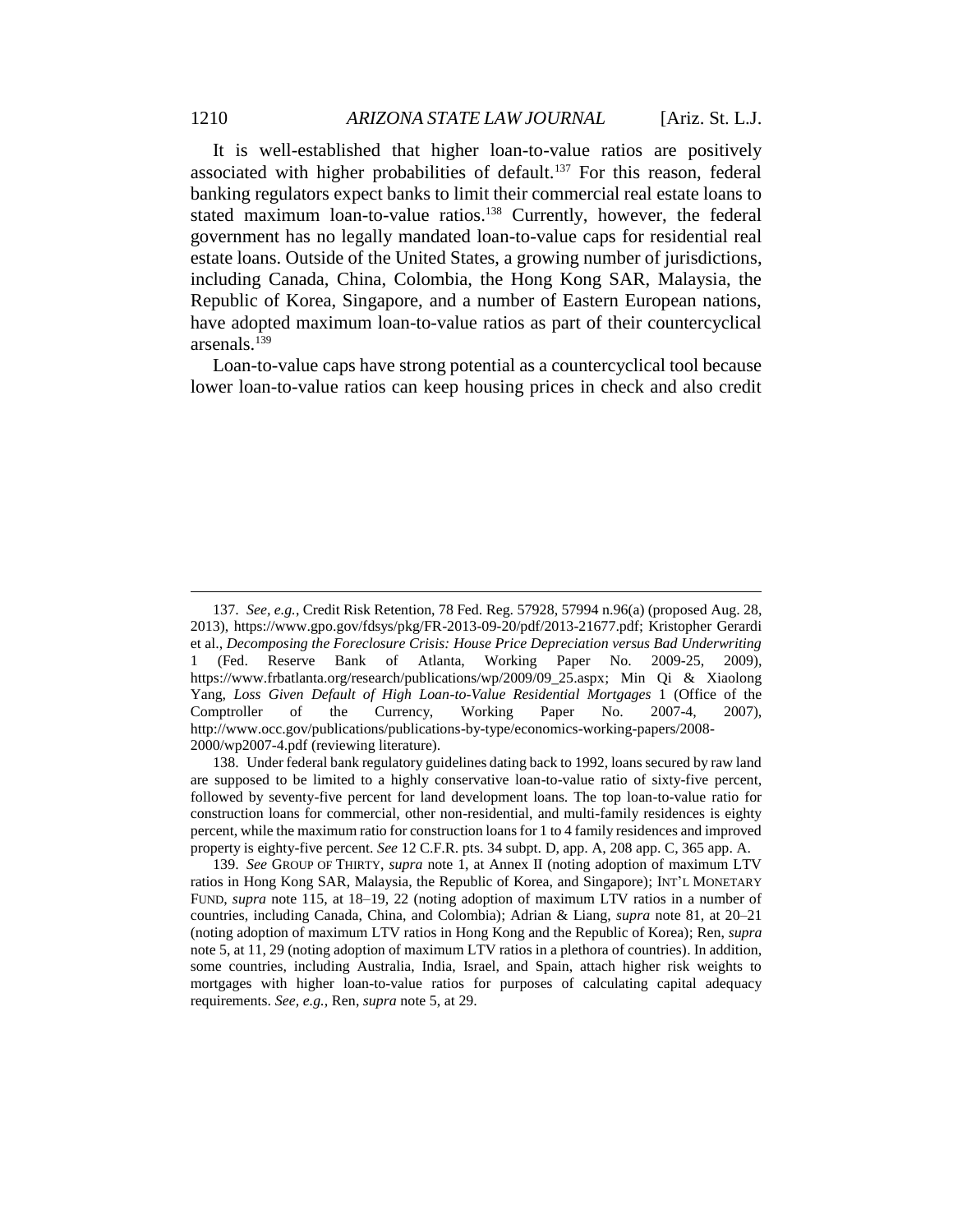growth.<sup>140</sup> Nevertheless, these caps are not failsafe.<sup>141</sup> When collateral values are rising, borrowers can take on more debt because the cap normally remains constant. Similarly, a tough cap alone does not prevent a borrower from later incurring additional debt that could impair his or her ability to repay an earlier mortgage. Such debt could be unsecured or take the form of a junior mortgage.<sup>142</sup> In addition, loan-to-value ratios can be—and have been—rigged by inflating the underlying appraisals.<sup>143</sup>

After 2008, the fate of a U.S. proposal to impose risk retention requirements on securitizers for all residential loans with loan-to-value ratios exceeding 70 percent illustrated the tough social tradeoffs involved in imposing those limits. The proposal provoked fierce controversy—both from realtors and from consumer groups—because of the adverse effect those limits would have had on access to credit.<sup>144</sup> Very few U.S. consumers of

<sup>140.</sup> *See, e.g.*, INT'L MONETARY FUND, *supra* note 115, at 23–24; Cerutti et al., *supra* note 92, at 11–13; Kuttner & Shim, *supra* note 131, at 255–56; Chris McDonald, *When is Macroprudential Policy Effective?* 2 (Bank for Int'l. Settlements, Working Paper No. 496, 2015), http://www.bis.org/publ/work496.pdf; Peter Morgan et al., *Loan-to-Value Policy as a Macroprudential Tool: The Case of Residential Mortgage Loans in Asia* 3 (Asian Dev. Bank Inst., Working Paper No. 528, 2015), http://papers.ssrn.com/sol3/papers.cfm?abstract\_id=2622433; Daan Struyven, *The Effects of Macroprudential and Fiscal Policy on Mortgage Debt: Evidence from the Netherlands* 2 (Mass. Inst. Tech., Working Paper, April 15, 2015), http://papers.ssrn.com/sol3/papers.cfm?abstract\_id=2616472.

<sup>141.</sup> *See, e.g.*, Adrian & Liang, *supra* note 81, at 20–21.

<sup>142.</sup> *See* BRUNNERMEIER ET AL., *supra* note 2, at 53.

<sup>143.</sup> *See, e.g.*, Sumit Agarwal et al., *Collateral Valuation and Borrower Financial Constraints: Evidence from the Residential Real Estate Market* 2 (Nat'l Bureau of Econ. Research, Working Paper No. 19606, 2013), http://www.nber.org/papers/w19606.pdf. In the Dodd-Frank Act, Congress responded to this problem by mandating stricter oversight of home appraisals. *See* Dodd-Frank Act, Pub. L. No. 111-203, § 1601, 124 Stat. 1376, 2223 (2010) (codified at 26 U.S.C. § 1256(a) (2015)); Appraisals for Higher-Priced Mortgage Loans, 78 Fed. Reg. 10368, 10398 (Feb. 13, 2013).

<sup>144.</sup> Originally, the proposed qualified residential mortgage rule mandated by Dodd-Frank solicited comment on whether Wall Street banks and other securitizers should be required to keep more "skin in the game" in the form of a risk retention requirement for certain residential mortgages with loan-to-value ratios of higher than 70%. *See* Credit Risk Retention, 78 Fed. Reg. 57928, 57932 (proposed Aug. 28, 2013), https://www.gpo.gov/fdsys/pkg/FR-2013-09- 20/pdf/2013-21677.pdf. The proposal ignited a firestorm of criticism from lenders and consumer groups and prompted regulators to issue a new proposed rule removing that requirement. The final rule dispensed with any risk retention requirement (whether keyed to loan-to-value ratios or otherwise) for residential mortgage loans that met the definition of a qualified mortgage. *See* Credit Risk Retention, 79 Fed. Reg. 77602, 77607, 77685, 77688–89 (Dec. 24, 2014), https://www.gpo.gov/fdsys/pkg/FR-2014-12-24/pdf/2014-29256.pdf. For the definition of a qualified mortgage, see 15 U.S.C. § 1639c(b)(2)(A) (2015); Ability to Repay and Qualified Mortgage Standards Under the Truth in Lending Act (Regulation Z), 78 Fed. Reg. 6408 (Jan. 30, 2013), https://www.gpo.gov/fdsys/pkg/FR-2013-01-30/pdf/2013-00736.pdf.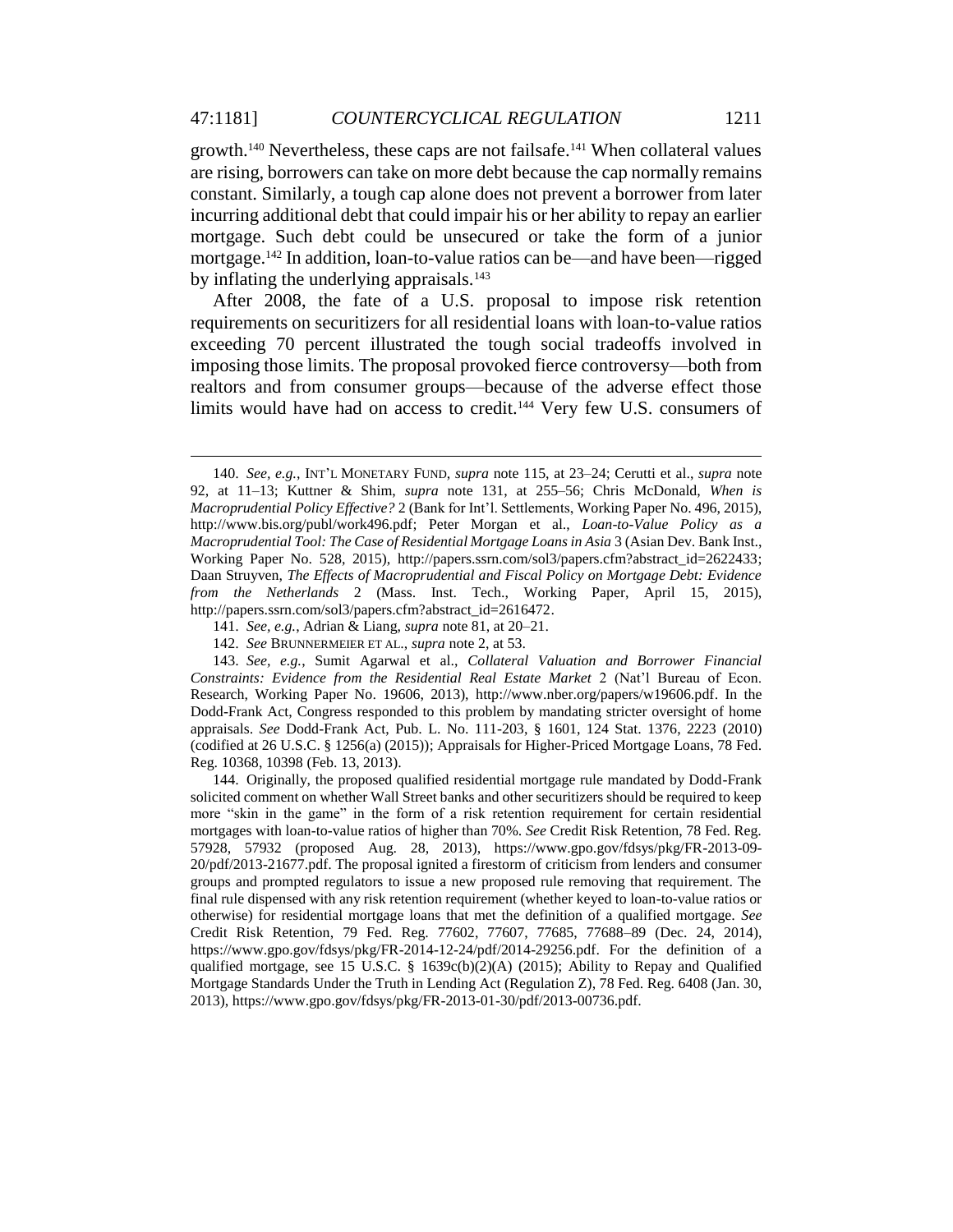modest means can muster a down payment of even 20 percent.<sup>145</sup> These disparities are particularly pronounced for minority borrowers. Researchers at the University of North Carolina (Chapel Hill) and the Center for Responsible Lending concluded in 2012, for instance, that 75 percent of African-American borrowers and 70 percent of Latino borrowers with performing loans could not have afforded a 20 percent down payment requirement when they first obtained their mortgages.<sup>146</sup> Accordingly, a search has been underway in the United States for other, more finely tuned sectoral tools that could prevent real estate bubbles without impinging so heavily on access to credit.

#### 2. Debt-to-Income Limits

Debt-to-income limits are another common way of reducing default risk. These caps restrict a borrower's monthly payments for mortgage debt and other extensions of credit to a set percentage of the borrower's gross income. Prior to the housing bubble, for example, under their manual underwriting guidelines, the housing finance giants Fannie Mae and Freddie Mac would not buy a mortgage unless the monthly payment for principal, interest, insurance and taxes was 28 percent or less of the borrower's monthly gross income. More recently, the Consumer Financial Protection Bureau (CFPB) imposed a much more liberal maximum debt-to-income ratio of 43 percent on mortgages known as "qualified mortgages" in its 2013 ability-to-repay rule.<sup>147</sup> Debt-to-income caps are also used in the Republic of Korea and in the Hong Kong SAR.<sup>148</sup>

<sup>145.</sup> *See, e.g.*, DARRYL E. GETTER, CONG. RESEARCH SERV., R7-5700, ABILITY TO REPAY, RISK-RETENTION STANDARDS, AND MORTGAGE CREDIT ACCESS 13–15 (2012), http://www.fas.org/sgp/crs/misc/R42056.pdf; ROBERTO G. QUERCIA ET AL., BALANCING RISK AND ACCESS: UNDERWRITING STANDARDS AND QUALIFIED RESIDENTIAL MORTGAGES 10–11 (2012), http://www.responsiblelending.org/mortgage-lending/research-analysis/Underwriting-Standards-for-Qualified-Residential-Mortgages.pdf; *Revitalizing the Private Mortgage Market: 'Skin in the Game' and the Consequences for Future Homebuyers*, KNOWLEDGE@WHARTON (May 11, 2011), http://knowledge.wharton.upenn.edu/article.cfm?articleid=2775.

<sup>146.</sup> QUERCIA, ET AL., *supra* note 145, at 10–11, 27–28.

<sup>147.</sup> Under that rule, home mortgages that meet the 43% cap and certain other requirements qualify the lender for protection from lawsuits by borrowers who claim that the lender failed to make a reasonable determination of the borrower's ability to repay. *See* Ability to Repay and Qualified Mortgage Standards Under the Truth in Lending Act (Regulation Z), 78 Fed. Reg. 6408; *see also* Dodd-Frank Act, § 1412 (giving regulators discretion to include a debt-to-income test in the definition of a qualified mortgage).

<sup>148.</sup> *See* Ren, *supra* note 5, at 11, 29.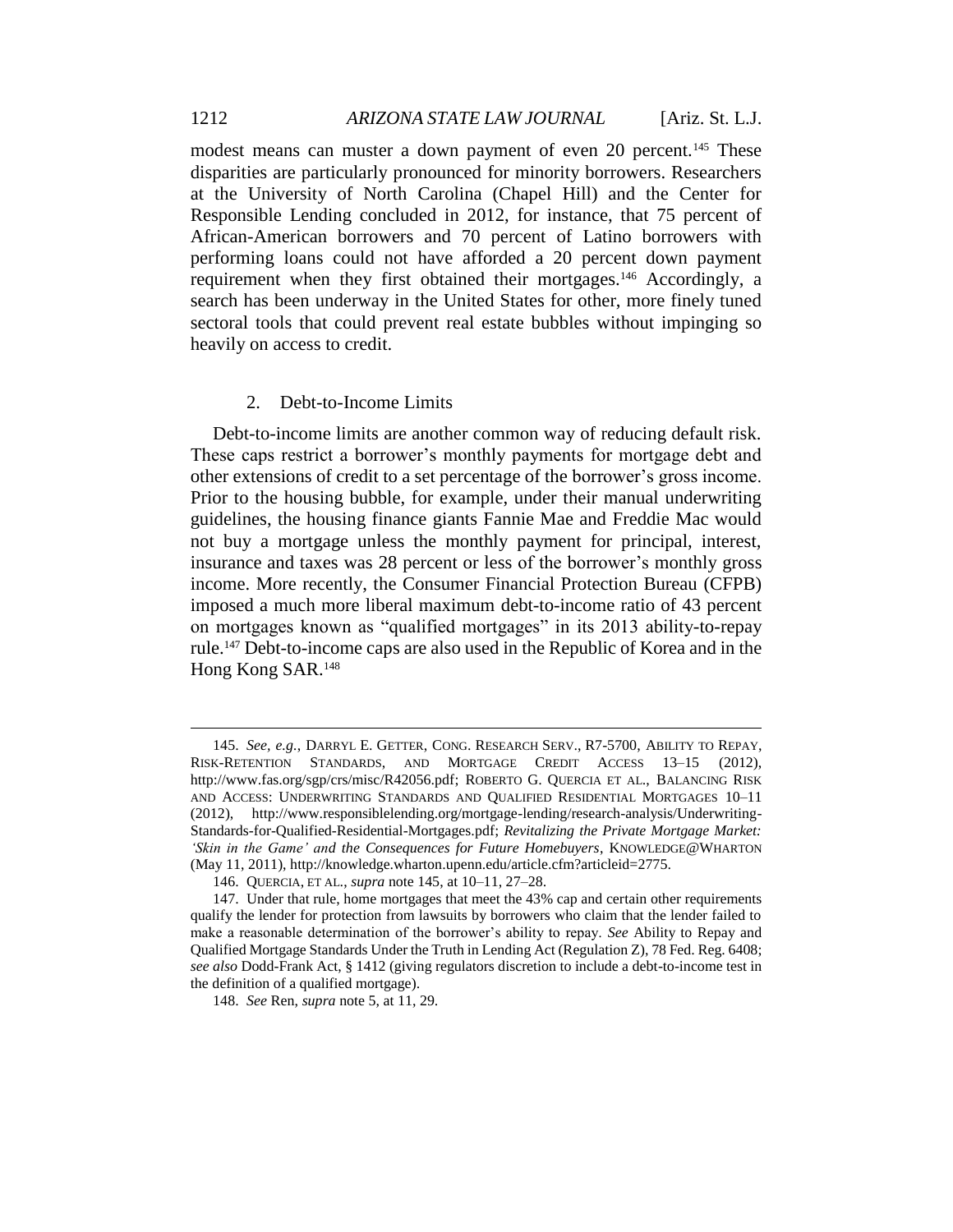Lower debt-to-income ratios are positively correlated with slower growth in housing credit<sup>149</sup> and better default rates.<sup>150</sup> But like loan-to-value caps, these ratios are relatively blunt. A high-income borrower may well be able to repay a loan even with a high ratio of debt to income. Meanwhile, a lowerincome borrower who meets the debt-to-income test may still not have enough to live on after the monthly mortgage payment. As this suggests, the debt-to-income ratio does not address the central issue, which is how much *residual income* a borrower has left to work with each month after sending in the mortgage check. The only major lending program that uses a residual income test, however, is the Veterans Administration in its guaranteed loan program for military veterans.<sup>151</sup>

And like loan-to-value ratios, debt-to-income ratios can be gamed. One way to do that is to falsify the amount of income that is reported.<sup>152</sup> Another way is to take on additional unsecured debt after the mortgage is incurred. Due to all of these concerns, attention in the United States has shifted to a third sectoral technique for constraining credit risk, namely, ability-to-repay rules.

#### 3. Ability-to-Repay Rules

Dodd-Frank's biggest innovation involving sectoral rules was its adoption of an ability-to-repay requirement in 2010.<sup>153</sup> That provision states that "no creditor may make a residential mortgage loan unless the creditor makes a reasonable and good faith determination . . . that, at the time the loan is consummated, the consumer has a reasonable ability to repay the loan,"

<sup>149.</sup> Cerutti et al., *supra* note 92, at 11–13; Kuttner & Shim, *supra* note 131, at 254–56; McDonald, *supra* note 140, at 2–4.

<sup>150.</sup> *See* Ability to Repay and Qualified Mortgage Standards Under the Truth in Lending Act (Regulation Z), 78 Fed. Reg. 6408, 6566–67, 6574.

<sup>151.</sup> *Id.* at 6408, 6486–87 & n.117. In a somewhat different context, the Consumer Financial Protection Bureau's ability-to-repay rule provides that borrowers with subprime qualified mortgages can prove a violation of that rule "by showing that, at the time the loan was originated, the consumer's income and debt obligations left insufficient residual income or assets to meet living expenses." *Id*. at 6409; *see also id.* at 6462, 6479, 6485–87, 6511–16, 6525, 6528; 12 C.F.R. § 1026.43(e)(1). Preliminary research suggests that the VA residual income test is successful in lowering default rates. *See* Jun Zhu, *Is Residual Income the Key to the Superior Performance of VA loans?*, URBAN INST. (July 16, 2014), http://blog.metrotrends.org/2014/07/residual-incomekey-superior-performance-veterans-administration-loans/.

<sup>152.</sup> *See, e.g.*, Wei Jiang et al., Liar's Loan? Effects of Origination Channel and Information Falsification on Mortgage Delinquency 24 (Feb. 2010) (unpublished manuscript), http://kelley.iu.edu/BEPP/documents/Nelson.pdf.

<sup>153.</sup> Dodd-Frank Act § 1411.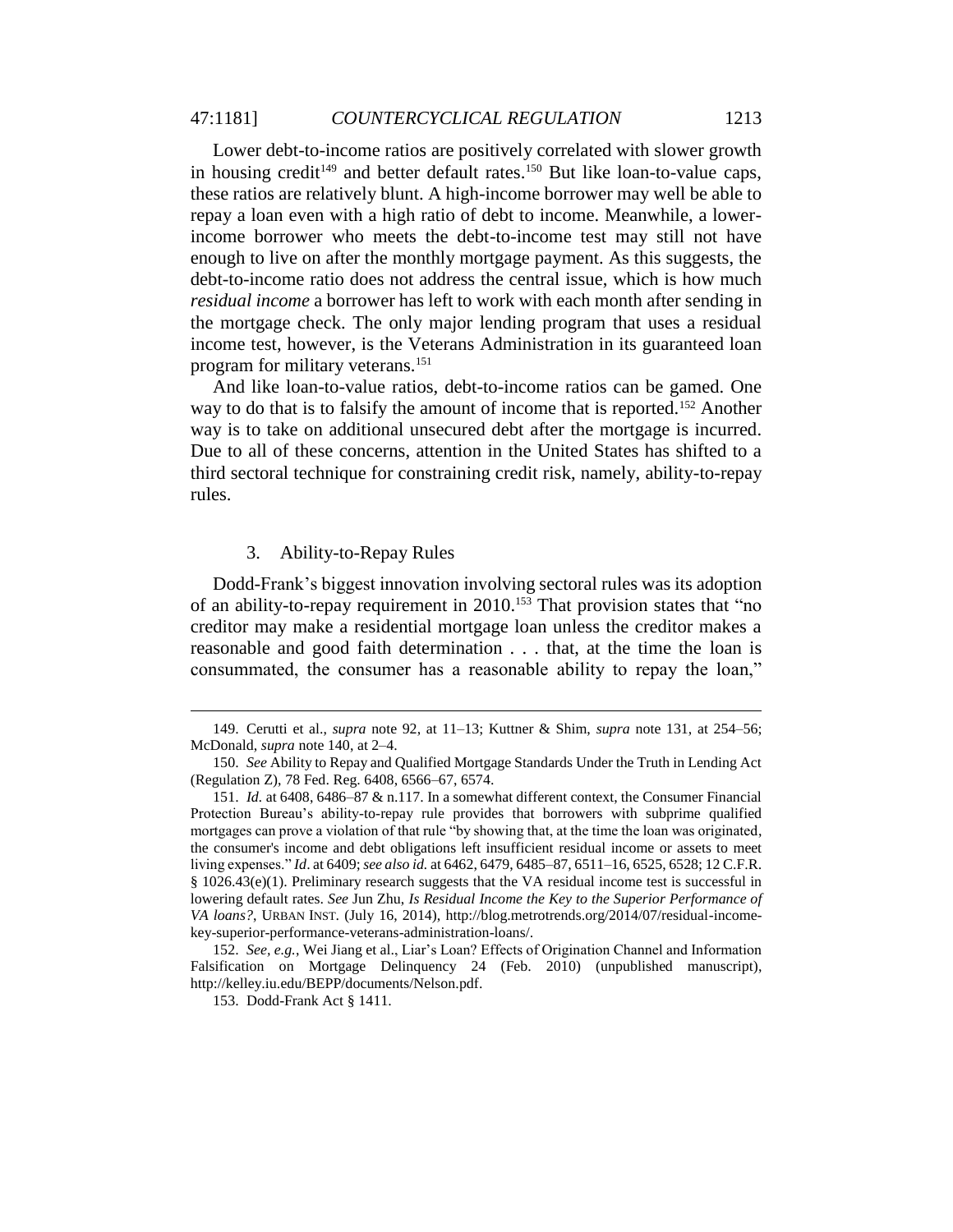including all associated taxes, insurance, and homeowners' assessments.<sup>154</sup> The Consumer Financial Protection Bureau issued a final rule implementing this provision in January 2013.<sup>155</sup>

The ability-to-repay rule is of landmark significance in a number of respects. It represents a radical departure from the attitude once held by many federal regulators and members of Congress that it was in lenders' selfinterest to ensure the repayment of loans.<sup>156</sup> As the financial crisis sadly showed, that old incentive system broke down with the rise of securitization. Once lenders realized that they could make money upfront from the fees they charged to borrowers and their proceeds from selling loans, they slashed their lending standards, knowing that they could pass bad loans and the heightened default risk that those loans posed on to unsuspecting investors.

The rule also breaks new ground by operationalizing the meaning of a "reasonable determination" of the ability to repay in certain important respects. Now the loan underwriter's determination must be based on "verified and documented information" regarding the borrower's income and assets.<sup>157</sup> This rules out the dangerous practice of low-documentation and nodocumentation loans that flourished during the housing bubble. As a result, a lender can no longer approve a mortgage based only on an assertion by a borrower or broker as to the borrower's wages or assets.<sup>158</sup> This will fundamentally reduce the opportunities for falsification and for rigging debtto-income ratios and other underwriting tests. This should also cut default rates on home loans because stated income loans made during the housing boom were associated with markedly higher default rates.<sup>159</sup>

Still another notable aspect of the rule is its command that lenders must take a borrower's other indebtedness and any other credit extensions secured by the home into account when ascertaining the ability to repay.<sup>160</sup> This means

<sup>154.</sup> *Id.* § 1411(a)(2).

<sup>155.</sup> Ability-to-Repay and Qualified Mortgage Standards Under the Truth in Lending Act (Regulation Z), 78 Fed. Reg. 6408.

<sup>156.</sup> *See, e.g.*, ENGEL & MCCOY, *supra* note 49, at 192–93.

<sup>157.</sup> Dodd-Frank Act § 1411(a)(2).

<sup>158.</sup> *Id.*

<sup>159.</sup> *See, e.g.*, Adam Ashcraft et al., *MBS Ratings and the Mortgage Credit Boom*, 449 FED. RES. BANK N.Y. STAFF REP. 1, 28 (2010), https://www.newyorkfed.org/medialibrary/media/research/staff\_reports/sr449.pdf (noting that mortgage-backed securities issues with higher rates of low-documentation loans performed worse); Michael LaCour-Little & Jing Yang, *Taking the Lie Out of Liar Loans: The Effect of Reduced Documentation on the Performance and Pricing of Alt-A and Subprime Mortgages*, 35 J. REAL EST. RES. 507, 508 (2013), http://pages.jh.edu/jrer/papers/pdf/past/vol35n04/05.507\_554.pdf.

<sup>160.</sup> Dodd-Frank Act § 1411(a)(2).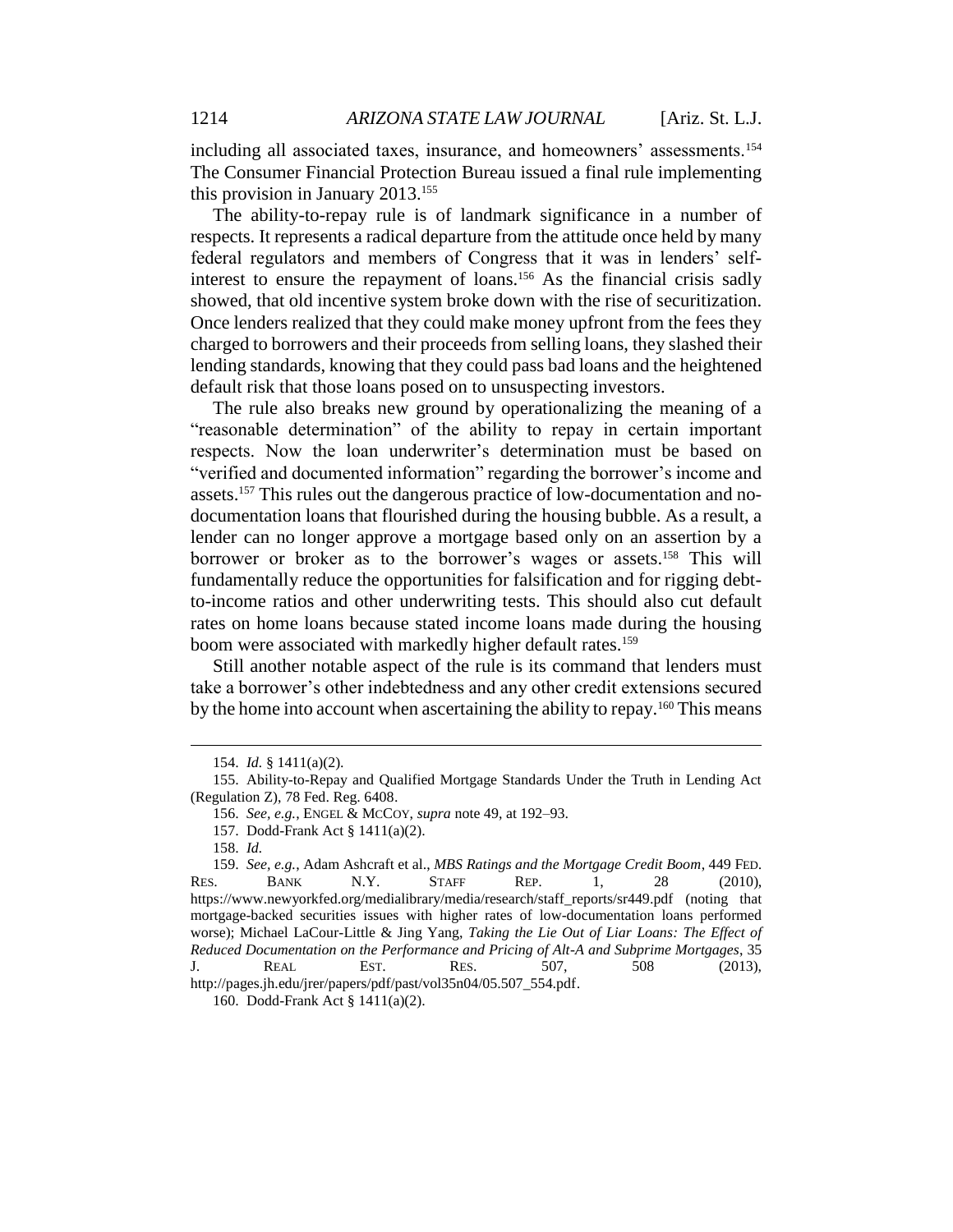#### 47:1181] *COUNTERCYCLICAL REGULATION* 1215

that a lender cannot base its underwriting analysis solely on the amount of equity that the borrower has in the home<sup>161</sup> in the cynical expectation of seizing that equity if the borrower ends up in foreclosure. Further, every time the borrower seeks to encumber the property with more debt, the new lender must evaluate the borrower's ability to repay anew. That will help prevent evasion of loan-to-value and debt-to-income tests, as well as a repeat of equity stripping scams that typified the subprime market in the 2000s.<sup>162</sup>

A sister clause in Dodd-Frank works in tandem with this provision by outlawing the most common ways of artificially rigging the monthly payment to make it appear smaller for purposes of underwriting. Now underwriters must assume that all loans are fully amortizing when evaluating a borrower's ability to repay, which will have the effect of boosting the size of loan payments for purposes of that determination. Similarly, for adjustable-rate loans, underwriters must use the monthly payment based on the fully indexed rate and not on a low initial teaser rate in assessing ability to repay.<sup>163</sup>

Dodd-Frank discouraged violations of the ability-to-repay rule through potentially strong oversight and sanctions. Compliance with the rule is subject to federal examination and enforcement.<sup>164</sup> In addition, Dodd-Frank authorized private relief under certain circumstances. Injured borrowers can bring a private right of action for violations of the ability-to-repay rule in the first three years following origination and can also raise a defense to foreclosure based on those violations without time limit.<sup>165</sup> However, lenders enjoy a presumption of compliance with the ability-to-repay rule so long as the loan is a qualified mortgage. $166$ 

<sup>161.</sup> *Id.* (noting that a lender's determination of a consumer's ability to repay cannot be based on his or her "equity in the dwelling or real property that secures repayment of the loan").

<sup>162.</sup> "Equity stripping" refers to schemes where a lender urges a borrower to refinance repeatedly in order to generate successive rounds of closing fees. Usually, the closing fees are financed and tacked on to the principal, which can cause monthly payments to go up. Equity stripping schemes often occur during periods of rising home prices, where lenders look to the value of the collateral alone, and not to borrowers' financial capacity, for repayment of the loan.

<sup>163.</sup> Dodd-Frank Act § 1411(a)(2). The fully indexed rate is the rate produced by adding the index rate on the date the loan is made to the margin that goes into effect after the teaser rate expires. *Id.*

<sup>164.</sup> Authority for supervising institutions for compliance with the ability-to-repay rule is divided between the CFPB, which supervises non-depository institutions and depository institutions with total assets of more than \$10 billion, and state and federal prudential banking regulators, which supervise smaller depository institutions. *Id.* §§ 1024(a)(1)(A), 1025–26. In addition, state attorneys general may sue mortgage lenders, including banks, in court for violations of Bureau rules, including the ability-to-repay rule. *Id.* § 1042(a).

<sup>165.</sup> *Id.* §§ 1413, 1416(b).

<sup>166.</sup> *Id.* § 1412. The presumption is an irrebuttable presumption for all qualified mortgages except higher-priced qualified mortgages, which only provide a rebuttable presumption. In order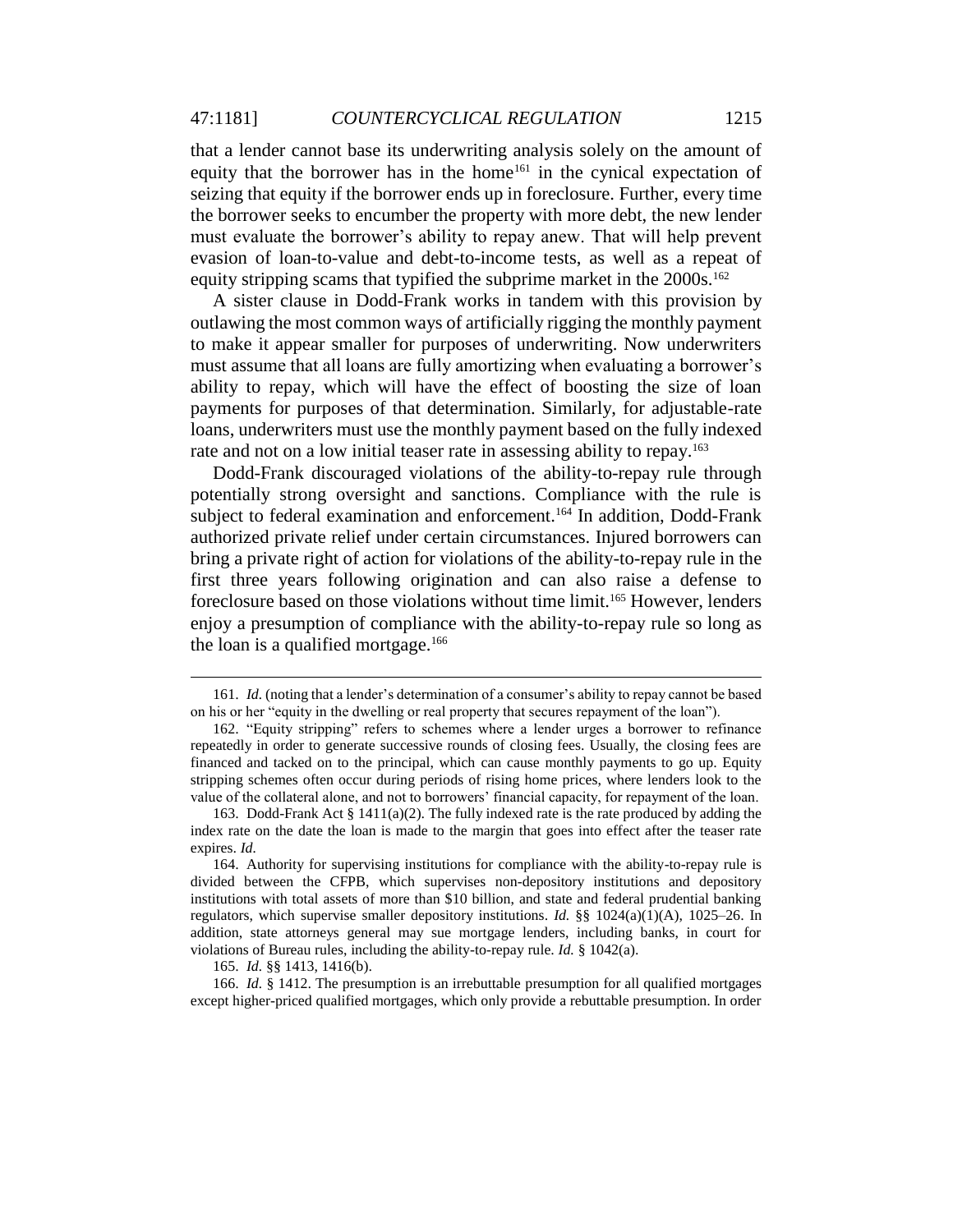It is too early to know whether these sectoral tools will deflate real estate bubbles. However, there are reasons to think that sectoral tools might succeed where monetary policy, capital regulation, or provisioning rules might not. Sectoral tools directly target the volume of credit by prohibiting specific types of loans and underwriting practices that have been endemic to housing bubbles in the past. In addition, the ability-to-repay standards and the debtto-income ratios adopted under the Dodd-Frank Act apply to all mortgage originators across the country, whether state- or federally-chartered and banks or nonbanks.<sup>167</sup> Consequently, mortgage lenders cannot shop regulators, jurisdictions, or legal regimes in order to escape those standards. Capital rules and provisioning rules, in contrast, are easier to arbitrage because they do not normally apply to nonbank lenders.

The importance of the ability-to-repay rule and the CFPB's exclusive role in promulgating that rule has another, very different ramification. It is a mistake to ignore the role of market conduct supervisors such as the CFPB in countercyclical regulation. The centrality of consumer financial protection in ensuring sensible loan underwriting standards—particularly for home mortgages—underscores the vital role that market conduct regulators such as

167. The ability-to-repay provisions apply to virtually all mortgage lenders, regardless of charter. Dodd-Frank Act §§ 1022(b)(1), (b)(4)(A), 1411(a)(2), 1412.

to rebut the presumption of a reasonable determination of ability to repay in a higher-priced covered transaction, a borrower must show that the lender did not make a reasonable and goodfaith determination of his or her repayment ability at the time of consummation, by showing that the borrower's income, debt obligations, alimony, child support, and monthly payment (including mortgage-related obligations) on the mortgage at issue and on any simultaneous loans of which the lender was aware at consummation would leave the borrower with insufficient residual income or assets other than the value of the dwelling (including any real property attached to the dwelling) that secured the loan with which to meet living expenses, including any recurring and material non-debt obligations of which the lender was aware at the time of consummation. 12 C.F.R. § 1026.43(e)(1) (2015). A higher-priced covered transaction includes most home mortgages with an annual percentage rate that exceeds the average prime offer rate for a comparable transaction as of the date the interest rate is set by 1.5 or more percentage points for a first-lien covered transaction, or by 3.5 or more percentage points for a subordinate-lien covered transaction. *Id.* § 1026.43(b)(4).

Subject to certain exceptions for government-insured or government-guaranteed loans, in order for a mortgage to be a qualified mortgage, it must be fully amortizing, total points and fees must not exceed 3% of the total loan amount, the borrower's debt-to-income ratio may not exceed 43%, and the loan term may not exceed 30 years. In addition, the income and financial resources that the borrower relied on to qualify for the loan must have been verified and documented. Adjustable-rate loans must also be underwritten to the maximum interest rate during the first five years. Any prepayment penalties in qualified mortgages are subject to strong restrictions. Dodd-Frank Act §§ 1412, 1414(a); Ability-to-Repay and Qualified Mortgage Standards Under the Truth in Lending Act (Regulation Z), 78 Fed. Reg. 6408.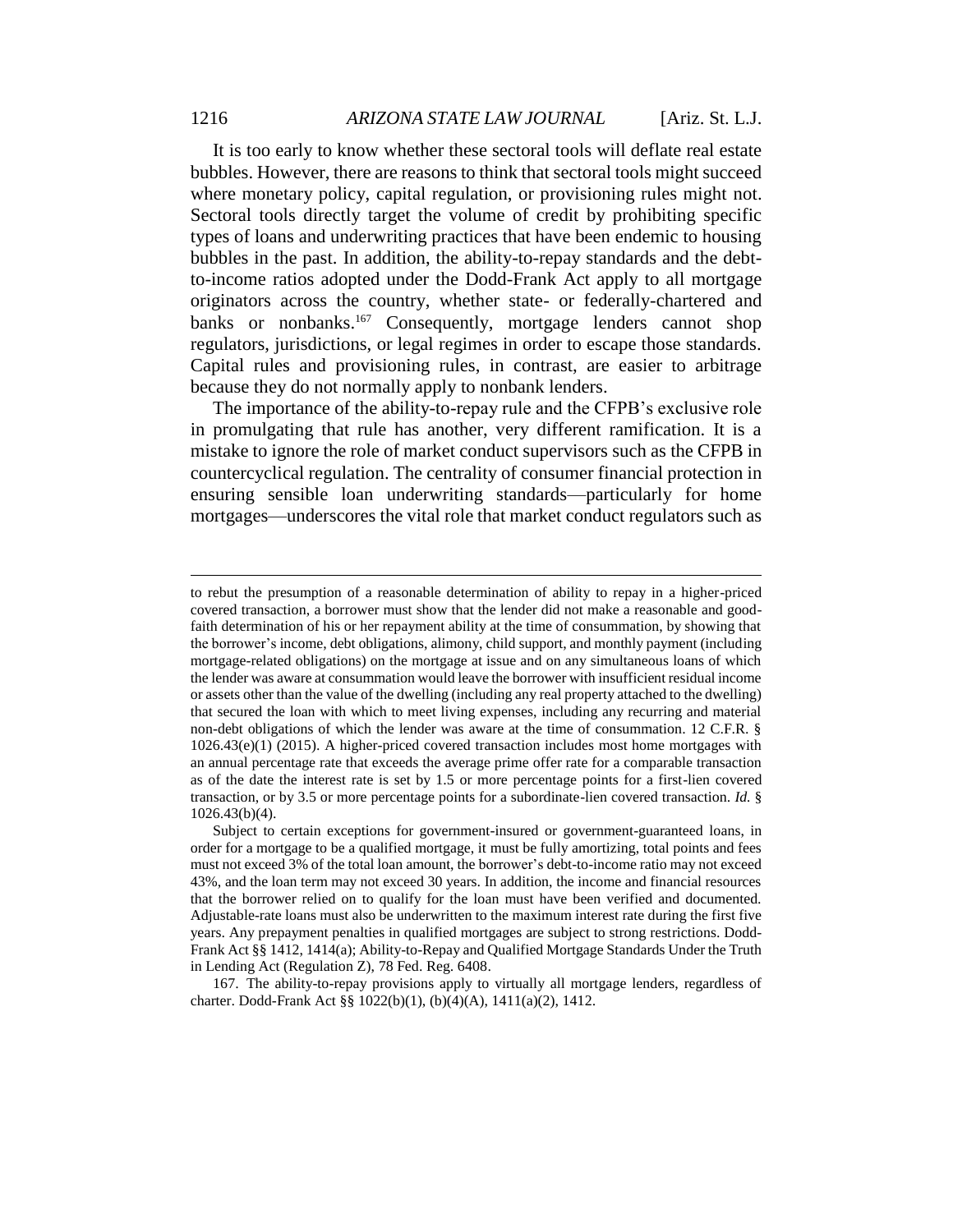the CFPB will play in the federal government's efforts to prevent future, catastrophic real estate bubbles.

To summarize, the past fifteen years has ushered in an exciting period of exploration and experimentation regarding different types of regulatory techniques to dampen economic cycles. While initial results are generally promising, it is too soon to tell whether these tools will succeed at their task in their current or some modified form. The best way to design these tools and the choice of the best tool for a given situation—will require more experimentation and evaluation in years to come.

Regulators are also grappling with the fact that the current kit of countercyclical tools is highly bank-centric.<sup>168</sup> Since the late 1980s, the majority of outstanding private debt held in the United States was originated in the capital markets or by other nonbanks.<sup>169</sup> Consequently, countercyclical requirements that are limited to commercial banks will not bind lending outside of that sector. The Financial Stability Board has floated the idea of time-varying margin or haircut requirements for short-term nonbank loans and repo transactions,<sup>170</sup> but so far the countercyclical aspects of that proposal have not gained traction.<sup>171</sup>

<sup>168.</sup> *See, e.g.*, Adrian & Liang, *supra* note 81, at 19; OFFICE OF FIN. RESEARCH, *supra* note 77, at 34–35, fig.26. The tri-party repo agreement market is one major area of concern in this regard. *See* Jeremy C. Stein, Member, Fed. Reserve Bd. of Governors, Speech at Workshop on Fire Sales as a Driver of Systemic Risk in Triparty Repo and other Secured Funding Markets: The Fire-Sales Problem and Securities Financing Transactions (Oct. 4, 2013), http://www.federalreserve.gov/newsevents/speech/stein20131004a.htm. Collateral quality requirements and mandatory minimum haircuts (which limit the amount of leverage that borrowers can assume) for these and other short-term securities funding transactions are used on a voluntary basis but have not yet been mandated by law in the United States. *See* OFFICE OF FIN. RESEARCH, *supra* note 77*,* at 43–44; OFFICE OF FIN. RESEARCH, *supra* note 115, at 60–61.

<sup>169.</sup> *See* OFFICE OF FIN. RESEARCH, *supra* note 77, at 34–35.

<sup>170.</sup> *See* FIN. STABILITY BD., STRENGTHENING OVERSIGHT AND REGULATION OF SHADOW BANKING: REGULATORY FRAMEWORK FOR HAIRCUTS ON NON-CENTRALLY CLEARED SECURITIES FINANCING TRANSACTIONS 9 (Oct. 14 2014), http://www.financialstabilityboard.org/wpcontent/uploads/r\_141013a.pdf; *see also* Adrian & Liang, *supra* note 81, at 19–20.

<sup>171.</sup> In January 2015, Governor Daniel Tarullo aired plans by the Federal Reserve Board to issue a rule proposing minimum margin requirements for certain types of securities financing transactions used by shadow banks. *See* Tarullo, *supra* note 79. In the Securities Exchange Act of 1934, Congress authorized the Federal Reserve Board to limit the leverage on stock purchases by investors by establishing minimum margin requirements. Securities Exchange Act of 1934, 15 U.S.C.  $\S$  78(g) (1934). Before 1974, the Board routinely moved the margin requirement up and down in an effort to affect the amount of stock market credit. By the 1970s, however, equity investors were able to leverage themselves through other means, including derivatives, calling the efficacy of margin requirements in tempering stock market bubbles into question. Since then, starting in 1974, the Board has left the margin requirement at a constant 50%. *See* Elliott et al., *supra* note 1, at 17–21; 12 C.F.R. §§ 220.4(b)(1), 220.12(a) (2015).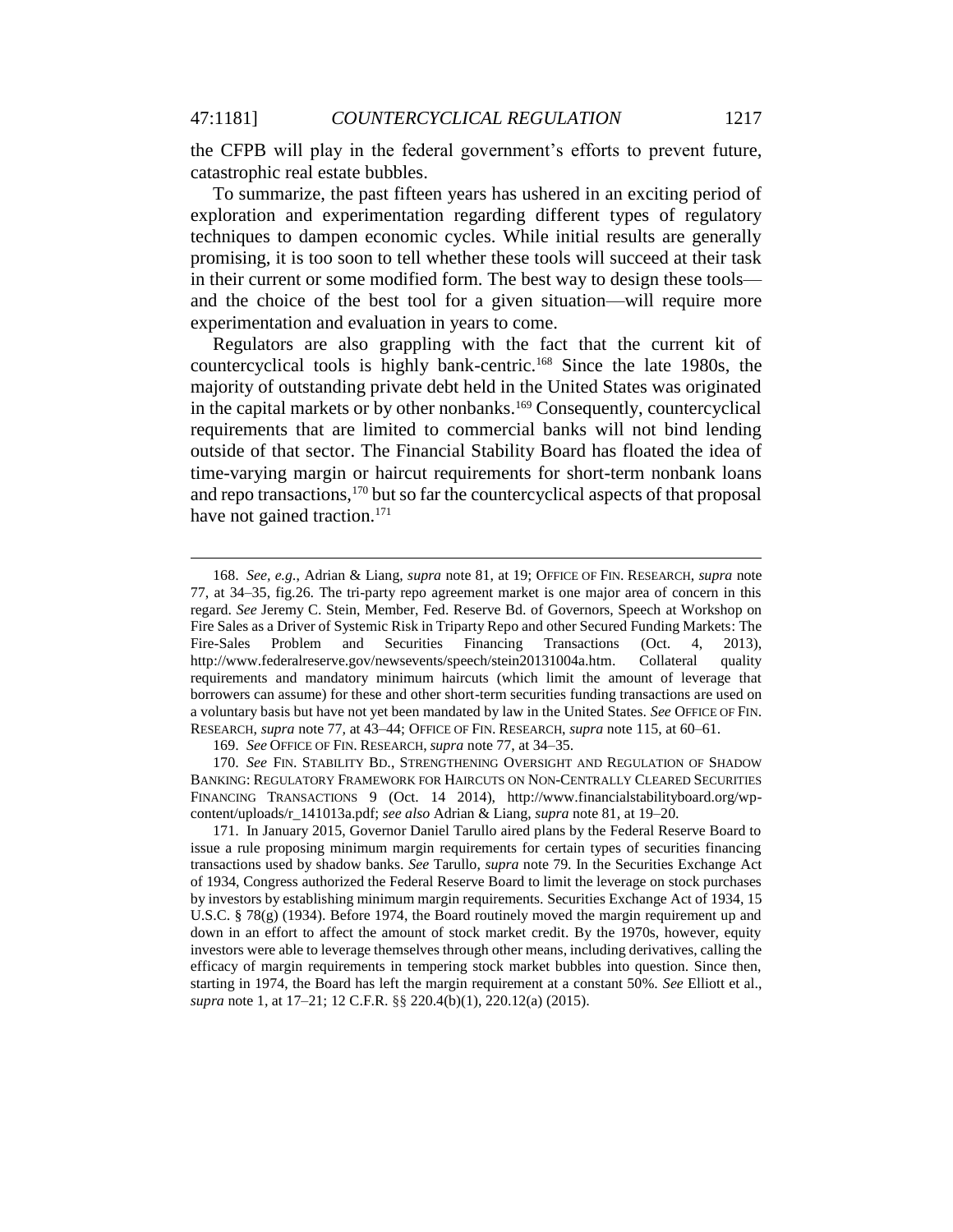These technical design and coverage considerations are pressing and real. Yet they are not the only challenges facing countercyclical initiatives. As the next section discusses, other, considerable hurdles must be surmounted before robust countercyclical regulation can become a reality.

## IV. CHALLENGES

Today's focus on dampening financial cycles is long overdue and worth the effort. It is important to remember, however, that regulatory tools that look promising on paper can confront problems in implementation.<sup>172</sup> In this section, I explore five major challenges to the successful execution of countercyclical regulation. These five challenges all involve the institutional settings in which countercyclical regulation would be implemented. If Congress and policymakers are deaf to these issues, countercyclical regulation could lack the institutional prerequisites to thrive.

The first of these challenges concerns the federal government's data collection initiatives. Those initiatives continue to lag and impede efforts to monitor the economy for emerging financial risks. For the most part, this is not for lack of statutory authority but due to delays in implementation.

Second, and in a related vein, financial regulators need to do more to institutionalize an early response system to nascent threats. How to track threats from new financial products and respond to them pose particular challenges.

Justifying intervention through rules when risks are small presents a third obstacle. Not only do regulators need to justify intervention to internal and external audiences, they may have to defend those decisions in court if challenged. The D.C. Circuit's recent spate of hostile decisions overturning rules by the Securities and Exchange Commission on cost-benefit grounds underscores the difficulty of that task.

The fourth problem, regulatory capture and inertia, goes hand-in-hand with the third. Countercyclical regulation offers some fresh ideas to deal with that problem, which I will explore.

Finally, countercyclical regulation—like all regulation—must anticipate the likelihood of regulatory arbitrage. As I discuss, the Dodd-Frank Act took some tentative steps toward a new organizing principle for financial regulation—oversight according to risk, instead of entity or product—that could significantly curb domestic arbitrage. Federal financial regulation needs to be reorganized according to that principle, however, in order for

<sup>172.</sup> *See* Tarullo, *supra* note 79.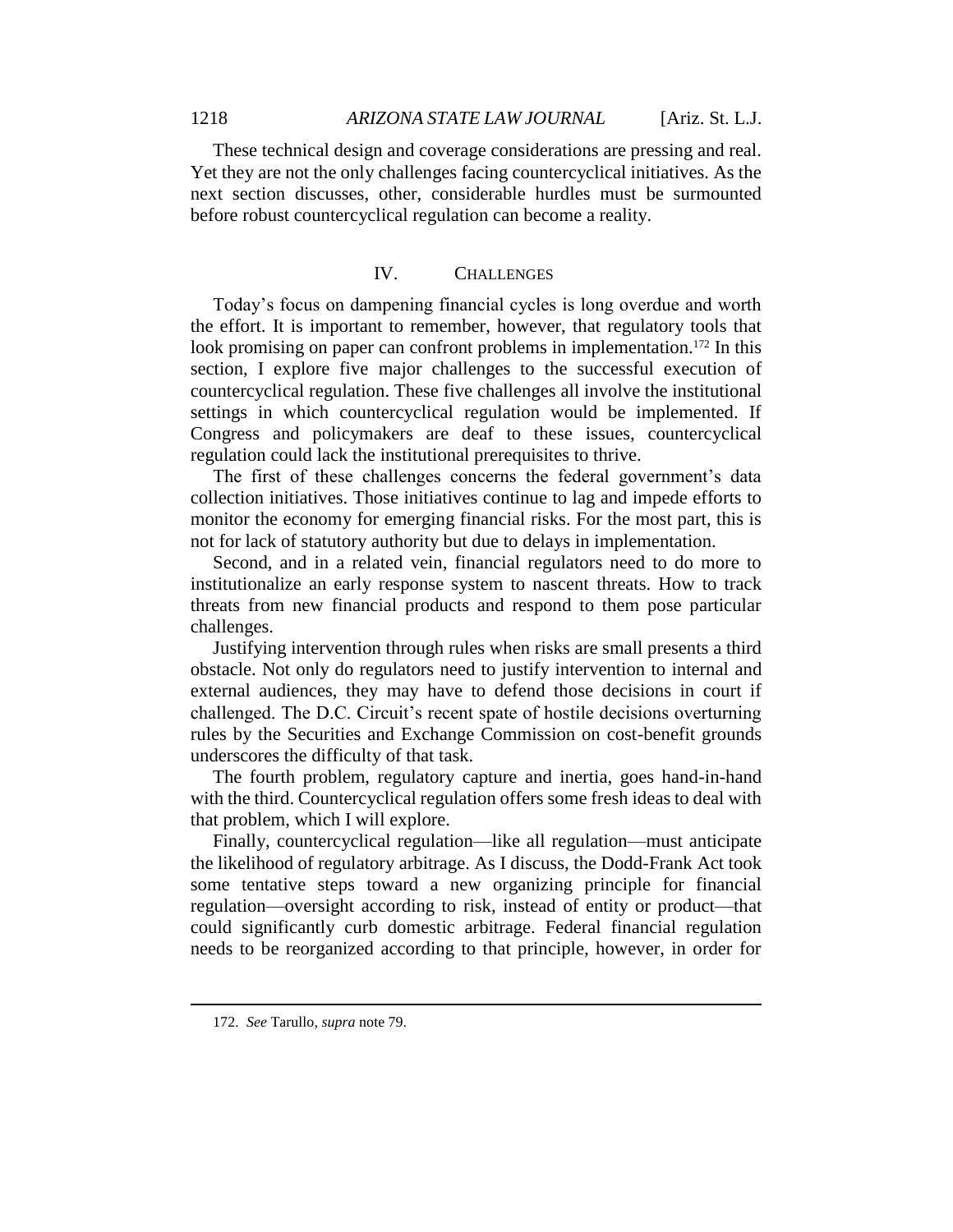arbitrage to be seriously taken in hand. International arbitrage remains a separate challenge.

These five challenges are not the only hurdles that regulators and society will face in moving to a countercyclical approach. But they are significant ones and have not received enough attention. While these obstacles are not insuperable, they must be squarely confronted in order for countercyclical regulation to be a success.

#### *A. Knowledge Requires Data*

Countercyclical regulation depends on intervention when risks are small. This sort of early intervention requires a robust ability to monitor the economy and quickly detect mounting risks.<sup>173</sup> That, in turn, requires data.

In the aftermath of the 2008 collapse, it became apparent how little data financial regulators had at their disposal in trying to contain the crisis. The two federal authorities at the controls—the Treasury Department and the Federal Reserve Board—were flying blind when Bear Stearns pleaded for a bailout in March 2008. They did not know who had financial exposure to the firm and whether those counterparties would fail if Bear Stearns reneged on its debts.<sup>174</sup> The government confronted another information black hole when it had to sort through the size and state of over-the-counter credit default swap exposures during AIG's bailout in the fall of 2008.<sup>175</sup>

In 2008, the federal government also suffered from an information deficit involving residential mortgages. There was no one, comprehensive loan-level data set covering all residential mortgages made in the United States.<sup>176</sup> The government had not assembled those data. Nor could it buy the data in a single data set because the best available data sets each covered only part of the market. To monitor loans bought by Fannie Mae or Freddie Mac, federal agencies had to acquire one data set; to analyze loans packaged into privatelabel mortgage-backed securities, they had to buy another. Loans insured by the Federal Housing Administration (FHA) were covered by a third data set, while loans held in portfolio by national banks were the subject of a fourth.

<sup>173.</sup> *See, e.g.*, COMM. ON THE GLOB. FIN. SYS., CGFS PAPERS NO. 38 MACROPRUDENTIAL INSTRUMENTS AND FRAMEWORKS: A STOCKTAKING OF ISSUES AND EXPERIENCES 6 (May 2010), http://www.bis.org/publ/cgfs38.pdf.

<sup>174.</sup> *See, e.g.*, ENGEL & MCCOY, *supra* note 49, at 89–90.

<sup>175.</sup> *See, e.g.*, *id.* at 106, 221–23.

<sup>176.</sup> *See Federal Housing Finance Agency and Consumer Financial Protection Bureau to Partner on Development of National Mortgage Database*, CONSUMER FIN. PROT. BUREAU (Nov. 1, 2012), http://www.consumerfinance.gov/newsroom/federal-housing-finance-agency-andconsumer-financial-protection-bureau-to-partner-on-development-of-national-mortgagedatabase/.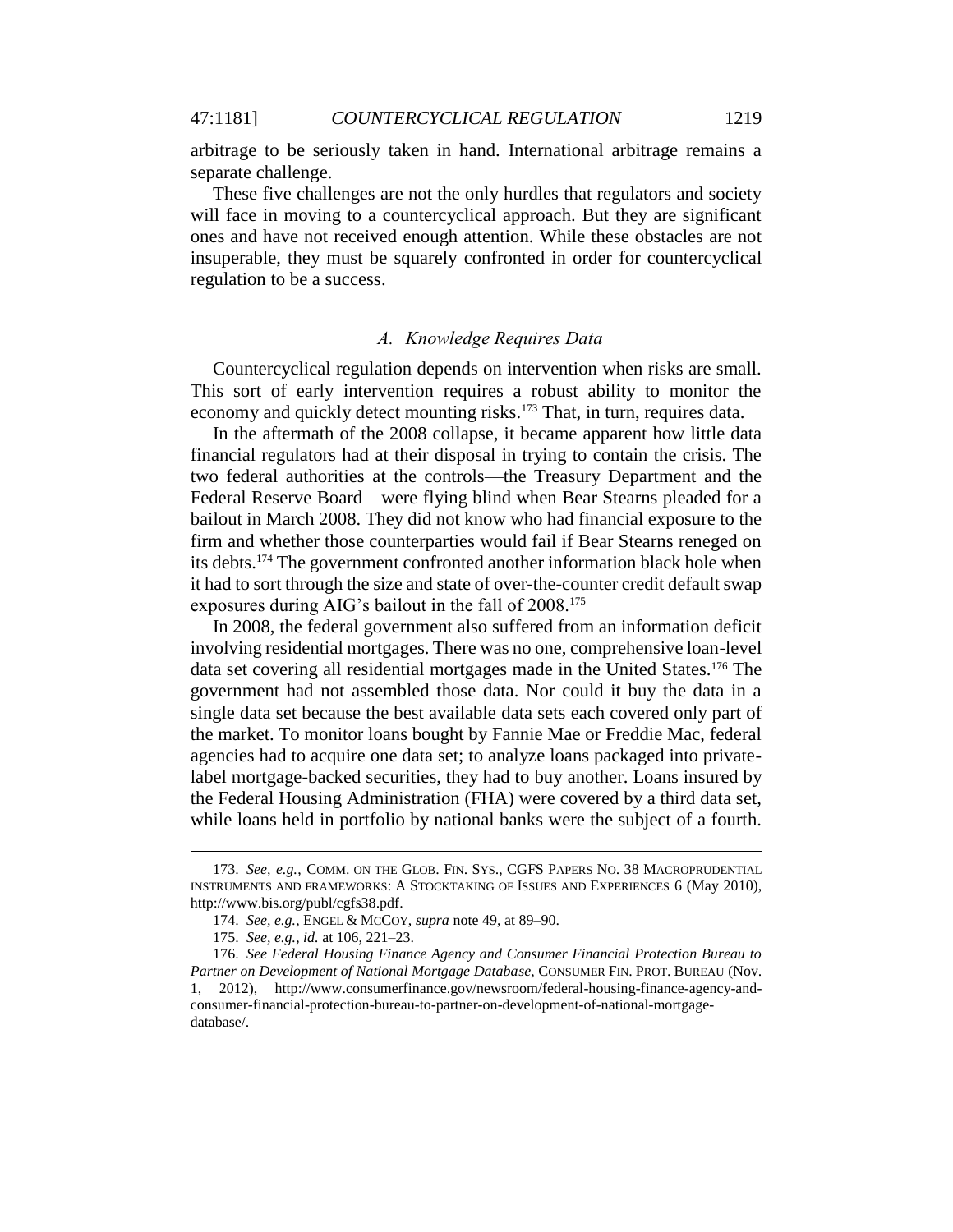Home Mortgage Disclosure Act (HMDA) data afforded the closest thing to full market coverage, but those data lacked numerous crucial data fields on loan origination and did not report on loan performance at all. Accordingly, any regulator wanting an overview of the entire home mortgage market had to piece the picture together from multiple and sometimes incompatible sources.

These residential mortgage data sets had other problems. Publicly available data were scant and federal agencies with better data were not always willing to share those data with other agencies. As a result, federal agencies were heavily reliant on costly proprietary databases that were often subject to vendor restrictions. Vendors were known to try to intimidate the federal government from pursuing certain lines of mortgage research by threatening to cancel agencies' licenses if the research went forward.

In the Dodd-Frank Act, Congress responded to these problems by empowering and sometimes requiring federal financial regulators to improve the data that are mandatorily reported to the government. The new Financial Stability Oversight Council (FSOC), for instance, may require bank holding companies and nonbank financial companies to submit periodic or other reports in order to assess "the extent to which a financial activity or financial market in which the nonbank financial company or bank holding company participates, or the nonbank financial company or bank holding company itself, poses a threat to the financial stability of the United States."<sup>177</sup> Under Dodd-Frank, the Federal Reserve Board now requires reporting by securities holding companies.<sup>178</sup> Similarly, the Securities and Exchange Commission (SEC) has adopted final rules pursuant to Dodd-Frank requiring money market funds and investment advisers for hedge funds, private equity funds, venture capital funds, and other private funds to report on their holdings, trading, and exposures.<sup>179</sup> The Consumer Financial Protection Bureau has authority to collect information on "the organization, business conduct,

<sup>177.</sup> Dodd-Frank Act § 112(d)(3)(A); *see also id.* § 809(b)(2)–(b)(3). Any such data will be collected by the Office of Financial Research on behalf of FSOC. *Id.* §§ 112(d)(3)(A), 153(a)(1). The Federal Reserve Board or FSOC may require certain financial market utilities and clearing entities to submit similar reports. *Id.* § 809(b)(1), (b)(3).

<sup>178.</sup> *Id.* § 618(c)(1); Supervised Securities Holding Company Registration, 77 Fed. Reg. 32881, 32884 (June 4, 2012).

<sup>179.</sup> Dodd-Frank Act § 404(a); *see also id.* §§ 407–08; Money Market Fund Reform; Amendments to Form PF, 79 Fed. Reg. 47736 (Aug. 14, 2014); Reporting by Investment Advisers to Private Funds and Certain Commodity Pool Operators and Commodity Trading Advisors on Form PF, 76 Fed. Reg. 71128 (November 16, 2011); *see also* OFFICE OF FIN. RESEARCH, *supra* note 115, at 112–14.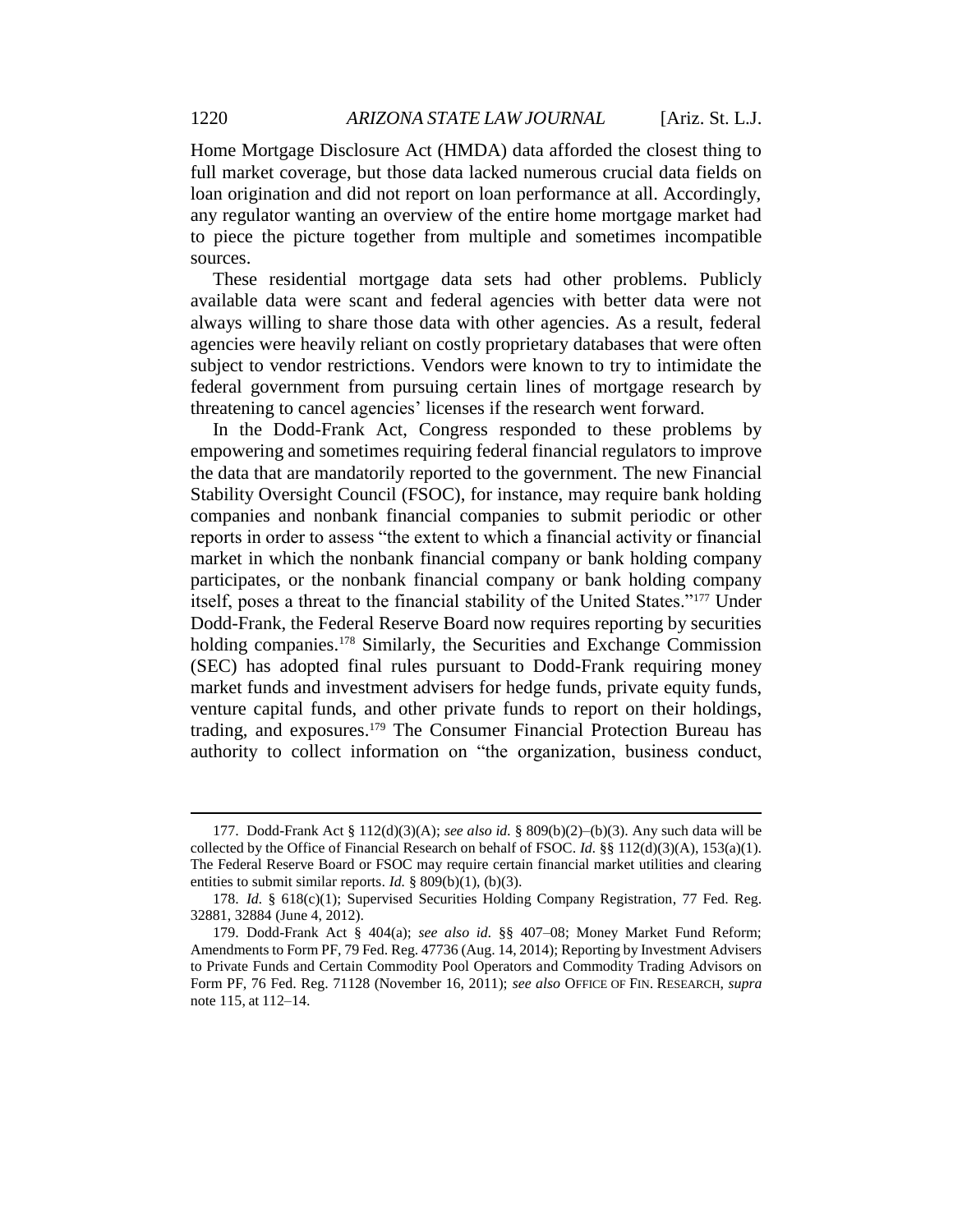markets, and activities of covered persons and service providers."<sup>180</sup> Congress also instructed the Bureau to expand the mortgage origination data fields reported under HMDA<sup>181</sup> and to establish a publicly available mortgage and default database in conjunction with the Secretary of Housing and Urban Development.<sup>182</sup> Congress further imposed or expanded mandatory reporting requirements on swaps,<sup>183</sup> asset-backed securities,<sup>184</sup> and small business lending.<sup>185</sup>

Ensuring that the government has adequate data to gauge systemic risks is a "moving target," to quote the Office of Financial Research.<sup>186</sup> In the short run, creating or expanding mandatory government reporting is costly and time-intensive because doing so often requires research into data standards and privacy safeguards followed by a lengthy rulemaking proceeding. In part for these reasons, some of the data improvements that Dodd-Frank mandated are underway but not in place.<sup>187</sup> Other crucial data gaps still need to be addressed.<sup>188</sup> Those data gaps involve bilateral repo trading, securities lending, separately managed accounts, captive reinsurers, and mortgage servicing.<sup>189</sup>

 $\overline{a}$ 

188. *Cf.* GROUP OF THIRTY, *supra* note 1, at 59 ("some of the data that a macroprudential supervisor will require is not currently being collected by central banks, prudential supervisors, or any other entities").

189. *See* OFFICE OF FIN. RESEARCH, *supra* note 115, at 107–12. There has been progress on the mortgage servicing front, however. In 2012, the CFPB and the Federal Housing Finance Agency (FHFA) announced plans to unveil the National Mortgage Database, which would include data "spanning the life of a mortgage loan from origination through servicing . . . ." *See Federal Housing Finance Agency and Consumer Financial Protection Bureau to Partner on Development of National Mortgage Database*, CONSUMER FIN. PROT. BUREAU (Nov. 1, 2012), http://www.consumerfinance.gov/newsroom/federal-housing-finance-agency-and-consumer-

financial-protection-bureau-to-partner-on-development-of-national-mortgage-database/. FHFA stated in an update in August 2014 that the National Mortgage Database would take "several years to complete." *FHFA Update About the National Mortgage Database*, FED. HOUSING FIN. AGENCY (Aug. 2014), 2014), 2014

http://www.fhfa.gov/PolicyProgramsResearch/Programs/Documents/NMDB\_Update\_08012014 .pdf. *See also* NAT'L MORTGAGE DATABASE, TECHNICAL REPORT 15-01 (Aug. 27, 2015)

<sup>180.</sup> Dodd-Frank Act  $\S$  1022(c)(4). The Bureau promulgated the final HMDA rule implementing this provision in 2015. Home Mortgage Disclosure (Regulation C), 80 Fed. Reg. 66128 (Oct. 28, 2015).

<sup>181.</sup> Dodd-Frank Act § 1094(3).

<sup>182.</sup> *Id.* § 1447.

<sup>183.</sup> *Id.* §§ 721(a)(21), 723(a)(2), 725(e), 727–29, 733, 763(a), (c), (i), 766(a).

<sup>184.</sup> *Id.* § 942(b).

<sup>185.</sup> *Id.* §1071(a).

<sup>186.</sup> *See* OFFICE OF FIN. RESEARCH, *supra* note 115, at 1, 105.

<sup>187.</sup> The Securities and Exchange Commission, for example, has not finalized its reporting requirements for security-based swaps. *See* OFFICE OF FIN. RESEARCH, FINANCIAL STABILITY REPORT 78 (2015).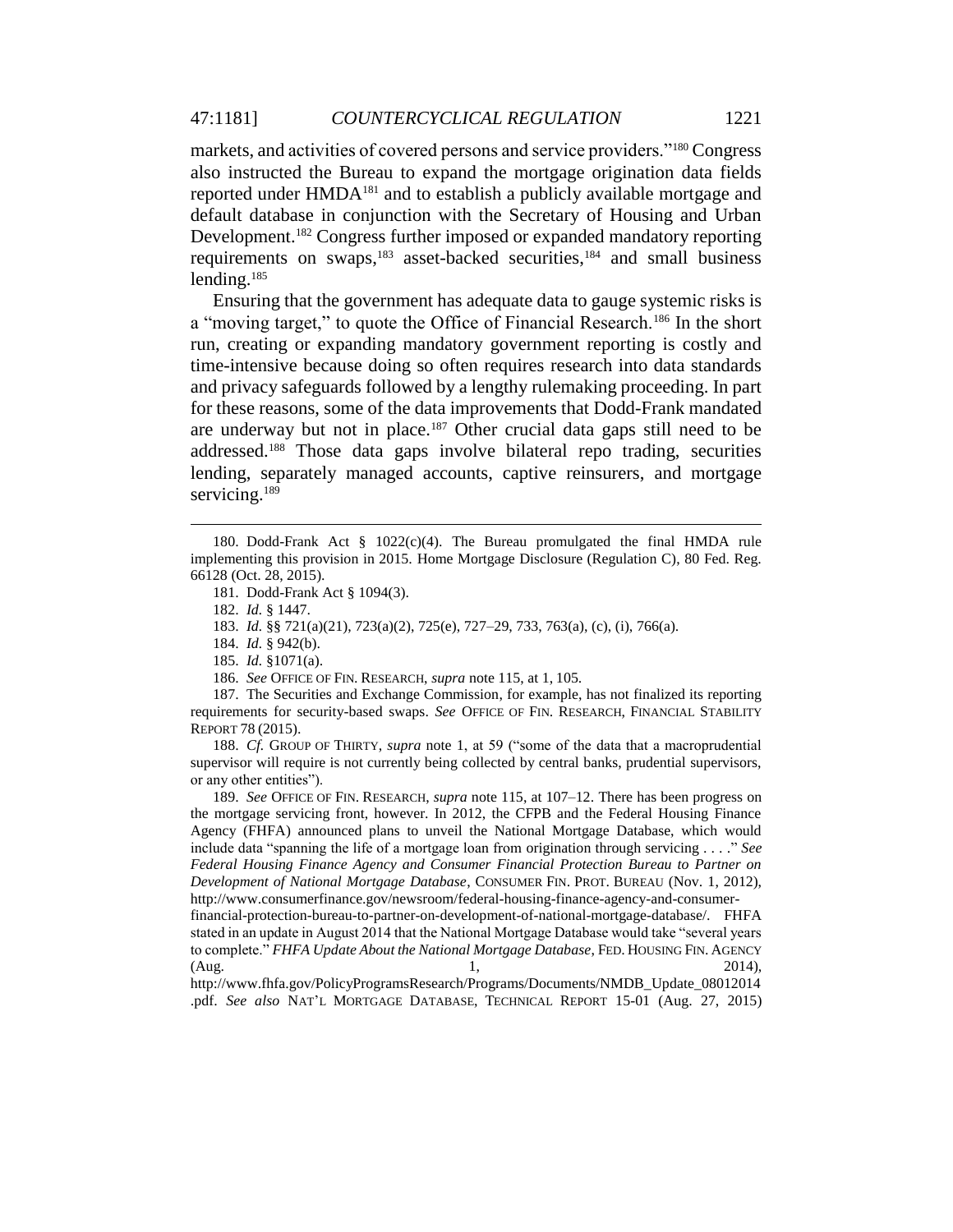These long rollout periods make it important to complete data reforms in one fell swoop. Because new reporting requirements will face inevitable industry pushback, it is important to make comprehensive changes expeditiously instead of repeatedly going back to the well. To pull off a comprehensive overhaul, regulators have to resist the pressure to omit the data fields that they need. In exchange, they should offer an olive branch to industry by limiting the need to alter the firms' data reporting systems to a one-time change.

Creating data that span the business cycle from peak to trough also takes time. This problem will slowly abate over the coming years as more data are collected. In the meantime, federal regulators will need to merge newly collected data sets with older data sets in order to have a proper historical perspective.

One important feature of Dodd-Frank's data collection provisions is that they allow federal regulators to address some of the reporting lags that plague the current systems. For instance, under the prior rule, Home Mortgage Disclosure Act data had long reporting lags, with some home mortgage transactions being over a year old by the time they were reported to the federal government. That is too long a delay for regulators to detect accumulating risks in a timely manner. Other reporting lags are not quite as severe, but should also be revisited. Reducing these lags will substantially improve the federal government's capacity to monitor systemic risk.<sup>190</sup>

Until these Dodd-Frank reforms are in place and the data are collected, regulators will face the same obstacles in monitoring for early warning signs of problems that they faced in 2008. It is discouraging that so little progress has been made in implementing Dodd-Frank's data-gathering mandates. Until the quality of the data available to the federal government is substantially improved, there is the danger that the last cycle of regulatory inaction will breed another, as the next section discusses.

<sup>(</sup>updating progress),

http://www.fhfa.gov/PolicyProgramsResearch/Programs/Documents/NMDB\_Technical\_Report \_15-01\_082715.pdf.

<sup>190.</sup> The CFPB's final HMDA rule, issued in 2015, significantly reduced the lag time by requiring lenders making larger volumes of home mortgages to report data on a quarterly rather than annual basis. Home Mortgage Disclosure (Regulation C), 80 Fed. Reg. 66128, 66129, 66313 (Oct. 28, 2015).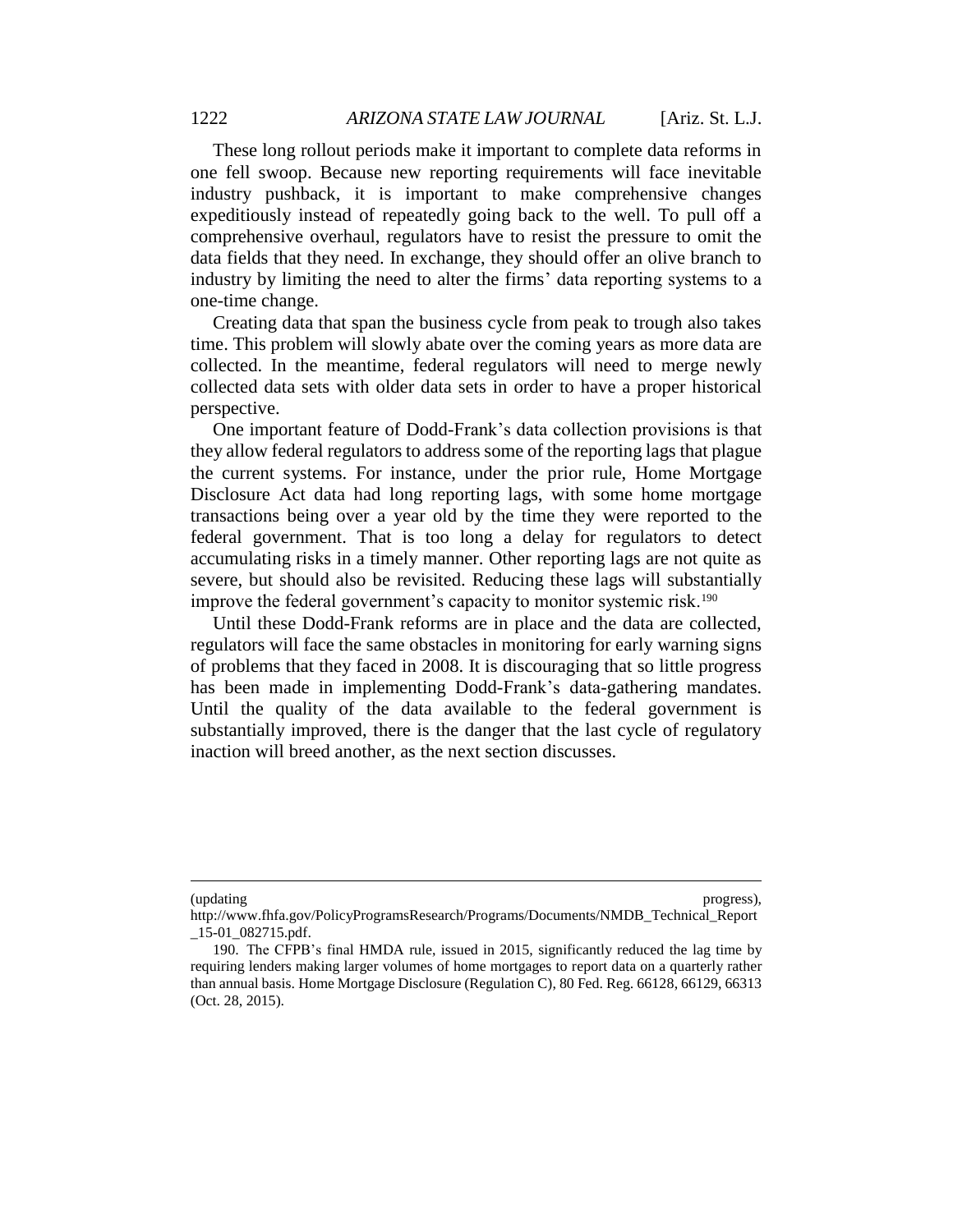$\overline{a}$ 

#### *B. Fast Response*

Government action in the face of threats is the *sine qua non* of countercyclical regulation. That action requires not only data, but a wellfunctioning rapid response system as well.<sup>191</sup> Establishing such a system and institutionalizing it will help ensure that senior agency management is apprised of imminent problems and summoned to action.

For a rapid response system to be effective, it must first integrate data flows, both from outside sources and across the agency, and mine those data for developments on a timely basis. Data analysis is not enough, however. In addition, the agency must establish a decision-making process to evaluate new and continuing threats<sup>192</sup> and decide on the proper course of action. That process must be led by senior managers and report directly to the top. Unless agencies institutionalize a system for promptly examining trends and consciously evaluating the need for action, the danger will persist that data analysis will end up, unread, in the proverbial dustbin.

Of course, such a system assumes that regulators can even recognize threats. Many risks are well-known and eminently capable of tracking. But other hazards emanate from threats that are as yet unknown. Some new perils will catch even the most vigilant regulators unaware.

Nevertheless, there are several things agencies can do to watch out for stealth threats. Most importantly, regulators need to level with themselves about what they do not know and how to develop that information. Financial innovations, for instance, are a perennial source of unknown risks. Many financial innovations are socially beneficial, but some, such as securitization and derivatives, also have the potential for harm. Supervisors cannot blithely assume that new products are benign. Instead, they need to track those

<sup>191.</sup> I am indebted to Ethan Bernstein and Jared English for many long conversations in which we discussed and debated the elements of such a system.

<sup>192.</sup> The rapid evolution in systemic risk metrics is an important development in that regard. *See, e.g.*, BRUNNERMEIER ET AL., *supra* note 2, at 32–33; Gabriele Galati & Richhild Moessner, *Macroprudential Policy—A Literature Review*, 27 J. ECON. SURVS. 846, 860–63 (2011), http://papers.ssrn.com/sol3/papers.cfm?abstract\_id=2335778; Lex Hoogduin et al., *Macroprudential Instruments and Frameworks: A Stocktaking of Issues and Experiences* 17–19 (Comm. on the Glob. Fin. Sys. Papers No. 38, 2010), http://www.bis.org/publ/cgfs38.htm; Lucia Alessi et al., *Comparing Different Early Warning Systems: Results from a Horse Race Competition Among Members of the Macro-Prudential Research Network* 1, 19 (Feb. 1, 2015) (unpublished working paper) http://papers.ssrn.com/sol3/papers.cfm?abstract\_id=2566165. However, the metrics are still fairly crude. Borio notes, furthermore, that "it is not realistic to expect a single measure of systemic risk to cater for *all* purposes; in fact, it is actually dangerous to do so" because metrics that measure interlinkages "can provide the wrong signals" as to buildups in risk over time. Borio, *supra* note 1, at 6–7.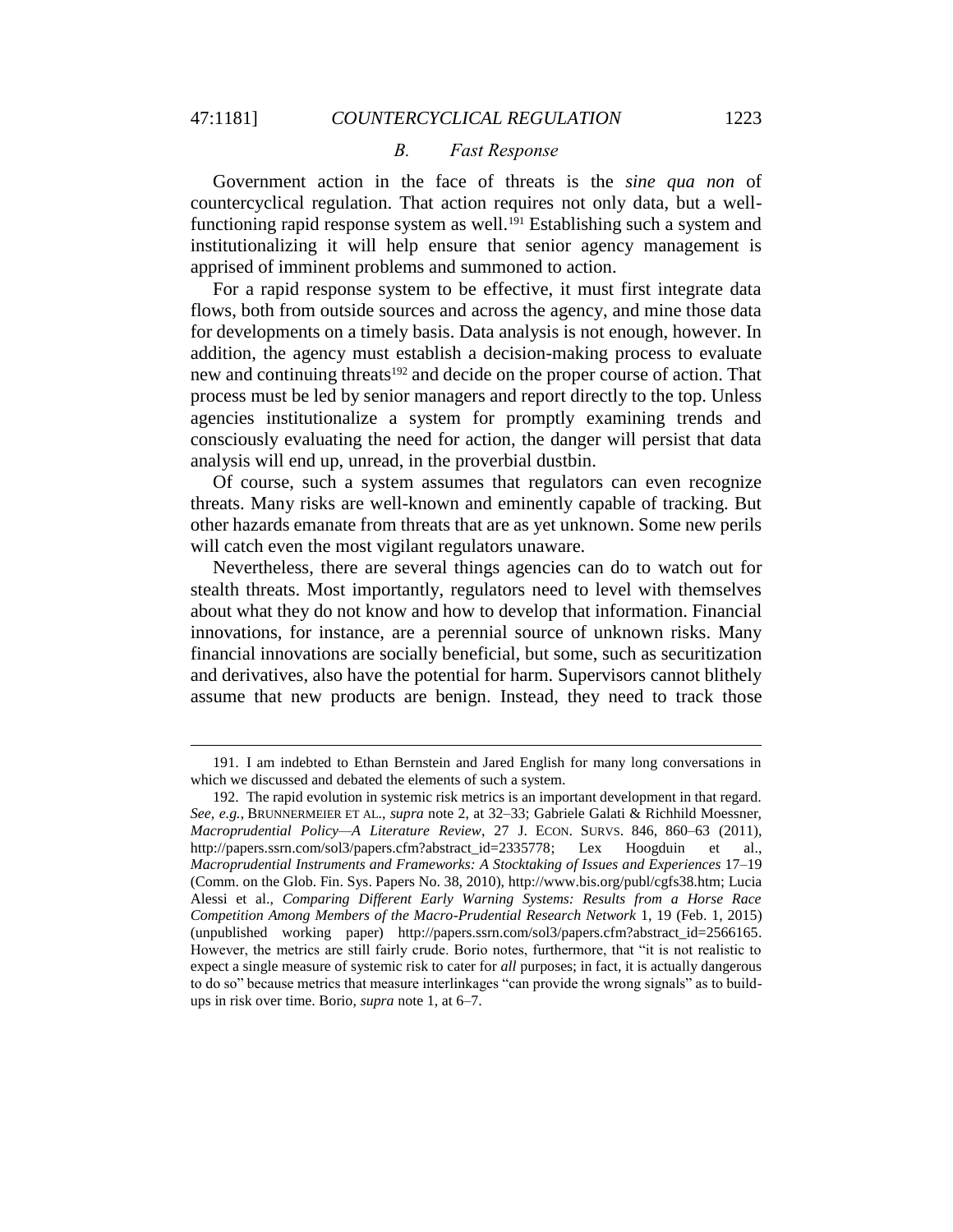innovations in order to understand their benefits and drawbacks.<sup>193</sup> In most cases, lack of statutory authority is not a problem because Dodd-Frank gave federal regulators such broad data collection authority. With those data, economists can run simulations to project the performance of new financial products under a wide range of economic conditions.

Market research is likewise essential for identifying new and troubling trends. Analyst reports, securities filings, industry publications, and interviews with industry players can alert supervisors to nascent risks. State and local officials, citizen groups, and outside researchers can also flag incipient harm. Agencies should similarly cull examination reports, complaint data and other citizen reports for warning signs of problems.

With regard to these types of individual reports, if countercyclical regulation is to work, regulators must avoid succumbing to certain instinctive fallacies. One such fallacy is the tendency of regulators to assume that anecdotal reports of harm are inconsequential. During the credit boom that led up to the near-meltdown of the financial system in 2008, there were ample anecdotal warnings of impending problems. Federal regulators were aware of many of those incidents, but dismissed them as isolated reports.<sup>194</sup> If regulators had started tracking those incidents and amassed the data to analyze their growth, the 2008 crisis might have been averted. The enormity of that fallout underscored the need to treat anecdotal reports as cause for further inquiry, not as something to be ignored.

Another, related fallacy is the failure to analyze or even consider the possibility of correlated risks. In recent years, the best example of this was former Federal Reserve Board Chairman Ben Bernanke's statement in June 2007 that "the troubles in the subprime sector seem unlikely to seriously spill over to the broader economy or the financial sector."<sup>195</sup> As his statement suggested, Bernanke was well aware that the subprime mortgage market was imploding in mid-2007. But he seemed blind to the fact that the default of one mortgage made other mortgage defaults more likely. Similarly, he was tone-deaf that June to the possible detrimental effect of cascading mortgage defaults on mortgage-backed securities, credit derivatives, financial asset prices, the solvency of banks, and the economy at large.

<sup>193.</sup> *See, e.g.*, Daniel Carpenter & Patricia A. McCoy, *Keeping Tabs on Financial Innovation: Product Identifiers in Consumer Financial Regulation*, 18 N.C. BANKING INST. J. 195, 195–96 (2013), http://www.law.unc.edu/journals/ncbank/volumes/volume18/18-ncbanking-inst-special-edition-2013/keeping-tabs-on-financial-innovation-product-identifiers-inconsumer-financial-regulation/.

<sup>194.</sup> *See, e.g.*, ENGEL & MCCOY, *supra* note 49, at 9, 61–64.

<sup>195.</sup> Ben S. Bernanke, Chairman, Fed. Reserve Bd. of Governors, Address to the 2007 International Monetary Conference: The Housing Market and Subprime Lending (June 5, 2007), http://www.federalreserve.gov/newsevents/speech/bernanke20070605a.htm.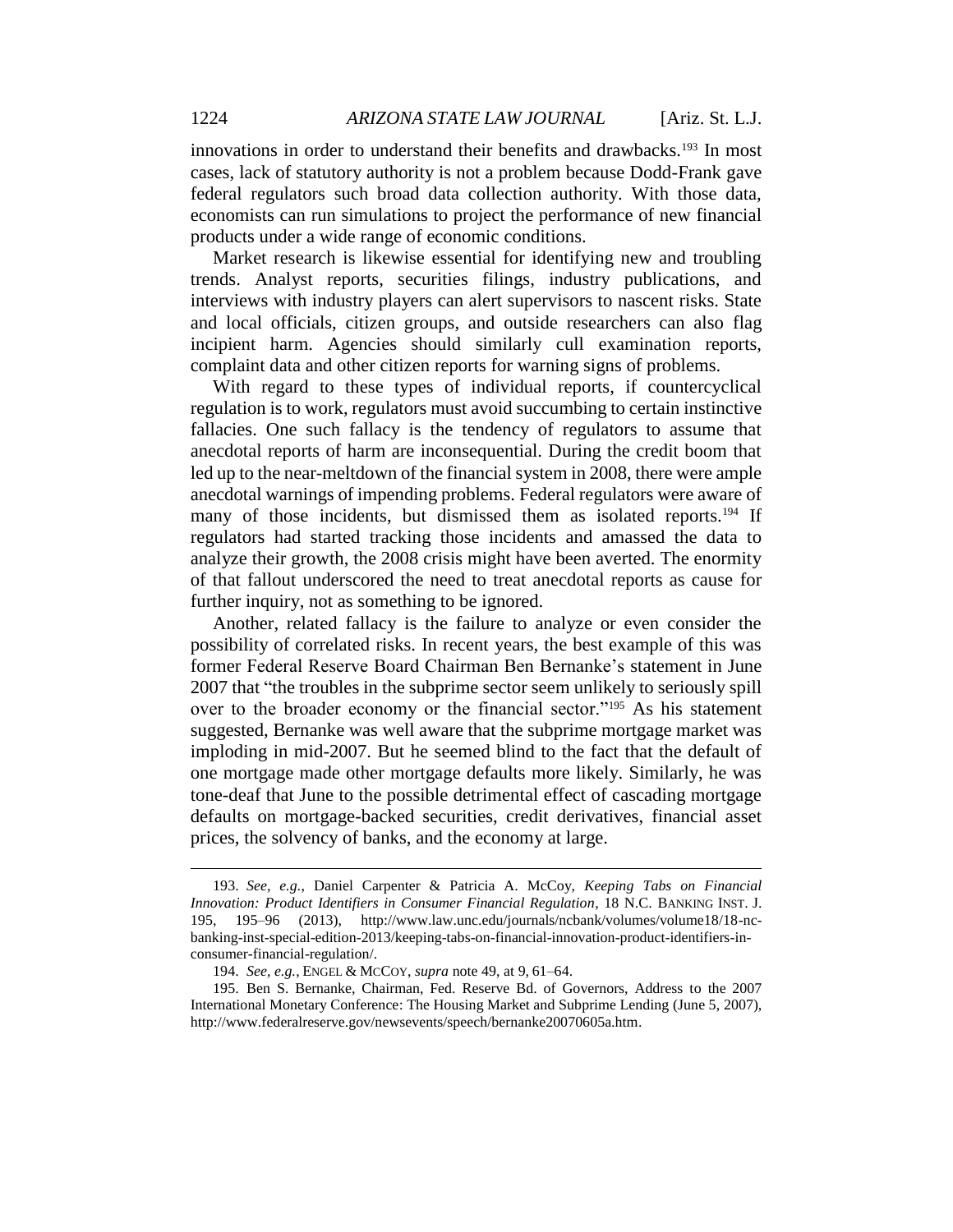#### 47:1181] *COUNTERCYCLICAL REGULATION* 1225

The last fallacy is regulators' propensity to treat small-scale problems and sometimes larger ones—as already under control due to their size and thus in no need of attention. As the subprime crisis demonstrated, however, some small problems can mushroom into crises of catastrophic proportions.

## *C. Justifying Action When Problems Are Small*

Countercyclical regulation advises taking action when problems are manageable. However, when social harm is unknown or limited in size, federal banking regulators have displayed an almost visceral reluctance to taking action. Sometimes this may result from industry capture.<sup>196</sup> In other cases, though, regulators may be trying to balance legitimate tradeoffs between preventing systemic harm and stunting beneficial growth.

Regulators can have good reasons for a "hands-off" approach during economic upswings, particularly where intervention could distort an otherwise healthy market. Still, the truism "small is good" does not invariably hold. Subprime residential mortgages, for example, comprised only 7.4% of the U.S. mortgage market in 2002, but grew large enough by 2006 (reaching a market share of  $23.5\%$ )<sup>197</sup> to nearly topple the financial system. We do not want to repeat that gambit. Nevertheless, to the extent regulators use countercyclical tools to lean against the wind, questions will "naturally arise whether and how far [those tools are] stifling innovation and growth."<sup>198</sup>

Given these vagaries, taking countercyclical measures to deflate an asset bubble or advance other goals will present issues for regulators. Many countercyclical techniques require regulators, in the face of uncertainty, to decide which small problems are likely to grow. Prognostication of this sort is never assured. However, there are harbingers of later, major problems and supervisors should watch out for them. Rates of growth are key in that regard. Small risks that are growing at accelerating rates should be cause for concern. That is especially true for risks that pose a high degree of harm if they materialize. Additionally, regulators should look out for signs of a race to the bottom in which loose practices by questionable firms force reputable competitors to loosen their standards in order to preserve market share. We

<sup>196.</sup> *See infra* Section IV.D.

<sup>197.</sup> FIN. CRISIS INQUIRY COMM'N, THE FINANCIAL CRISIS INQUIRY REPORT 70 fig.5.2 (2011), http://fcic.law.stanford.edu/report.

<sup>198.</sup> COMM. ON THE GLOB. FIN. SYS., *supra* note 173, at 15. For concerns in this regard, see generally Steven L. Schwarcz, *Regulating Financial Change: A Functional Approach*, 100 MINN. L. REV. (forthcoming 2016), http://scholarship.law.duke.edu/faculty\_scholarship/3309/.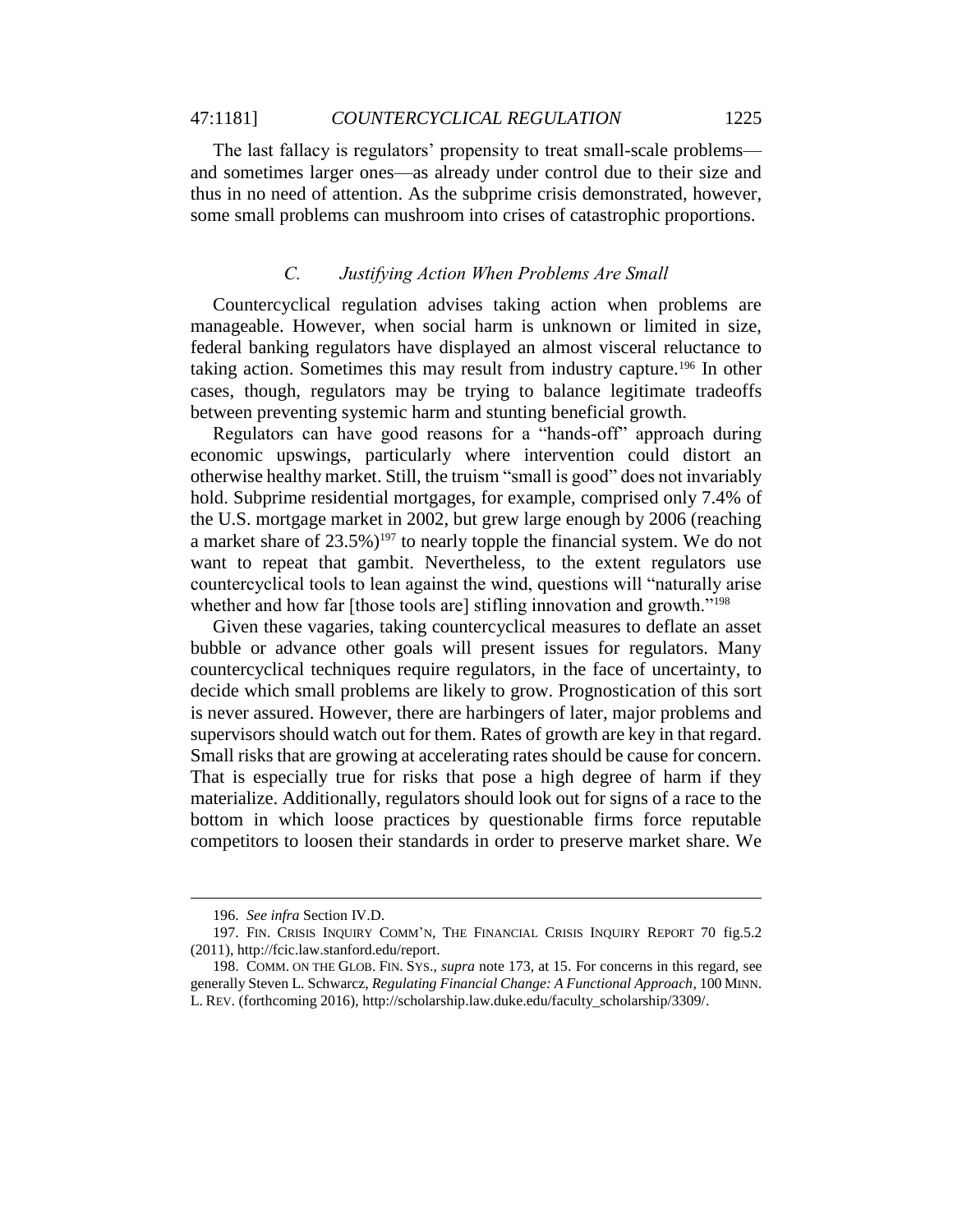saw such a race during the housing bubble, when risky hybrid adjustable-rate mortgages with lower initial payments crowded out safer fixed-rate loans.<sup>199</sup>

In a related vein, regulators should keenly monitor correlated risks that could produce a domino effect of harm to the financial system if those risks materialize. We only need recall that trillions of dollars in mortgage-backed securities, collateralized debt obligations and credit default swaps depended on the performance of deteriorating home mortgages during the last run-up in credit. That edifice crumbled when droves of mortgages went into default.

Finally, certain lax loan underwriting practices are perennial in nature and crop up in virtually every real estate bubble. Sectoral tools are well-designed to identify and curb those practices.

Once regulators detect signs of a mounting asset bubble, there remains the question of what to do. Often they lack data on the underlying cause of the harm. Is it misaligned compensation? Flawed contracting mechanisms? Information asymmetries? Something else? If they cannot ascertain the cause, it may be hard to know what to fix. Similarly, data on the net effects of intervention versus inaction are even less common. The financial crisis revealed a dearth of data of this kind in retail credit markets and eventually propelled the prominence and growth of research on the economics of household finance.<sup>200</sup> In the short run, however, that dearth of empirical findings is very real.

Figuring out whether and how to intervene is often just the start of the process. In some cases, the agency will still have to satisfy a statutory standard for the consideration of costs and benefits.<sup>201</sup> Doing so in the current judicial climate may be difficult and any regulations that are issued may attract legal challenge.

Recent case law developments on cost-benefit analysis of financial rules are not encouraging. In 2011, the Court of Appeals for the District of Columbia Circuit struck an activist stance and overturned the proxy access rule that had recently been adopted by the SEC for failing to satisfy the applicable statutory standard for review.<sup>202</sup> Even though Congress in the

<sup>199.</sup> *See* Patricia A. McCoy et al., *Systemic Risk Through Securitization: The Result of Deregulation and Regulatory Failure*, 41 CONN. L. REV. 1327, 1339–44 (2009).

<sup>200.</sup> *See, e.g.*, John Y. Campbell et al., *Consumer Financial Protection*, 25 J. ECON. PERSPECTIVES 91, 91 (2011), http://pubs.aeaweb.org/doi/pdfplus/10.1257/jep.25.1.91.

<sup>201.</sup> For instance, the Commodity Futures Trading Commission is required to consider "the costs and benefits" of newly issued rules "in light of . . . considerations of the efficiency, competitiveness, and financial integrity of futures markets." 7 U.S.C. § 19(a)(2) (2000).

<sup>202.</sup> Bus. Roundtable v. SEC, 647 F.3d 1144, 1148–49 (D.C. Cir. 2011). The standard in question required the SEC to "consider . . . in addition to the protection of investors, whether the action will promote efficiency, competition, and capital formation." Securities Exchange Act of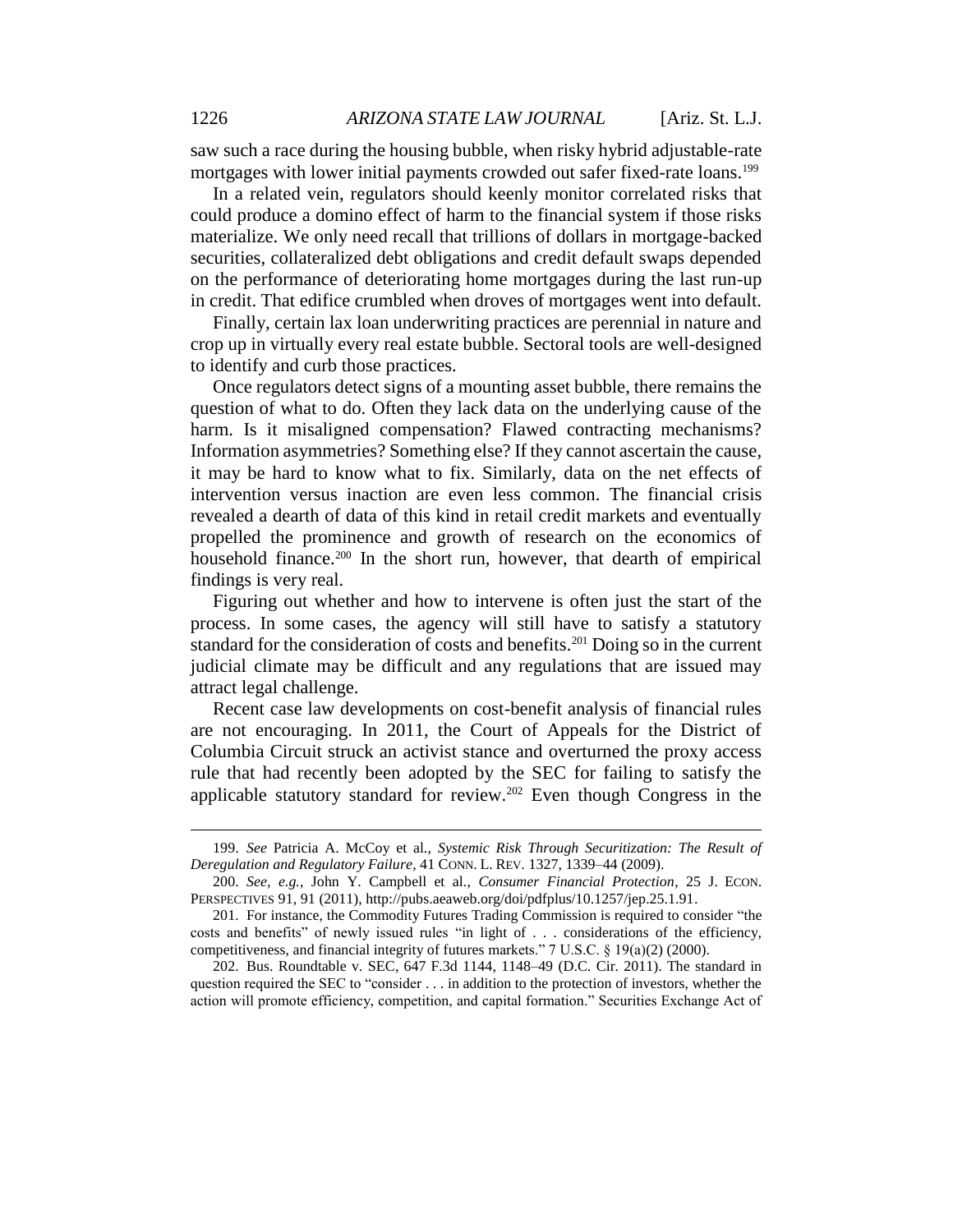Dodd-Frank Act expressly directed the SEC to adopt a proxy access rule, the D.C. Circuit ruled that the final rule was arbitrary and capricious because the Commission had failed to adequately assess the economic effects of that provision. In the view of the court:

[T]he Commission inconsistently and opportunistically framed the costs and benefits of the rule; failed adequately to quantify the certain costs or to explain why those costs could not be quantified; neglected to support its predictive judgments; contradicted itself; and failed to respond to substantial problems raised by commenters*.* 203

The *Business Roundtable* decision later came under blistering attack for countermanding Congress' commands, for grafting a cost-benefit requirement onto the SEC's statutory review standard with no statutory authorization, and for privileging inaction.<sup>204</sup>

Now consider a countercyclical rule promulgated when the immediate harm is small and the likelihood and magnitude of later harm is large but not certain. Further assume that the D.C. Circuit—however wrongly—expects the agency to conclude that the benefits of that rule outweigh the costs, based on quantitative analysis, in order to survive attack. On that evidentiary record, it could be hard to persuade a skeptical D.C. Circuit that the benefits of

 $\overline{a}$ 

204. *See, e.g.*, Cox & Baucom, *supra* note 202, at 1837 ("the D.C. Circuit has not only flaunted the [SEC's] Review Standard, but has also essentially invalidated the will of Congress"); Jill E. Fisch, *The Long Road Back: Business Roundtable and the Future of SEC Rulemaking*, 36 SEATTLE U. L. REV. 695, 697–98 (2013); Bruce Kraus & Connor Raso, *Rational Boundaries for SEC Cost-Benefit Analysis*, 30 YALE J. REG. 289, 313–17 (2013).

<sup>1934 § 3(</sup>f), 15 U.S.C. § 78c(f) (2010); *see also* Investment Company Act of 1940 § 2(c), 15 U.S.C. § 80a–2(c) (2010); Securities Act § 2(b), 15 U.S.C. § 77b(b). As James Cox and Benjamin Baucom have thoughtfully argued, this standard does not impose a cost-benefit test, one, because Congress considered and rejected imposing a cost-benefit test on the SEC when it first adopted this standard in 1996, and, two, because all the standard requires the Commission to do is "consider" the four factors, not to reach a conclusion about the rule's likely effect. James D. Cox & Benjamin J.C. Baucom, *The Emperor Has No Clothes: Confronting the D.C. Circuit's Usurpation of SEC Rulemaking Authority*, 90 TEX. L. REV. 1811, 1818–24 (2012).

<sup>203.</sup> *Bus. Roundtable*, 647 F.3d at 1148–49. This was not the first time the D.C. Circuit had invalidated an SEC rule under that standard. Previously, in *Chamber of Commerce of United States v. SEC*, 412 F.3d 133, 143–44 (D.C. Cir. 2005), the D.C. Circuit had struck down another SEC rule, this one on the makeup of mutual fund boards of directors, under the Administrative Procedure Act for failing to satisfy the same test. The *Business Roundtable* decision came as a surprise because there, the SEC adduced substantially more evidence in favor of its proxy access test than it had in the rulemaking overturned in *Chamber of Commerce* in 2005. Another D.C. Circuit case, *American Equity Investment Life Insurance Co. v. SEC,* 613 F.3d 166, 177 (D.C. Cir. 2010), invalidated the SEC's attempt to regulate fixed indexed annuities for lack of a reasoned basis regarding its conclusion about the "competition" factor.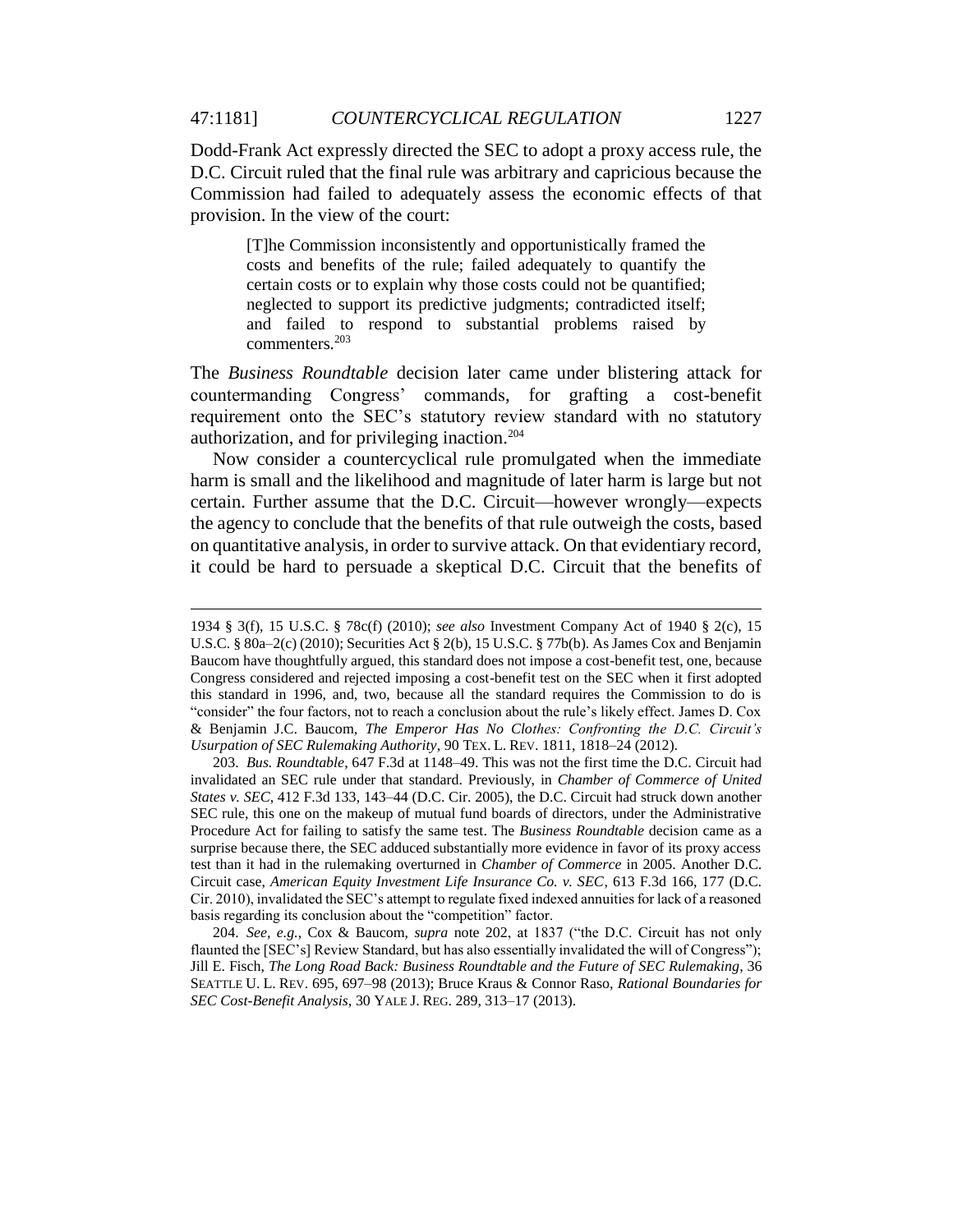intervention merit the expense. This is largely because countercyclical intervention presents a special case of the general evidentiary quandary that proof of benefits is harder to come by than proof of costs. Measuring future benefits in financial regulation is often intractable, particularly because a "crisis that is successfully averted by macroprudential policy leaves no traces."<sup>205</sup> Measuring costs, while easier, is by no means free from difficulty.<sup>206</sup> Thus, it is hard in general to make a cost-benefit case for regulating existing problems and even harder when the data on those problems are scant.<sup>207</sup> These evidentiary problems become even more protracted when there are new, emerging threats with little past data for analysis. Such threats could emanate from financial innovations with a short track record or little-understood changes in the structure of the financial landscape.

Countercyclical rules adopted in the throes of a crisis, when evidence of benefits is more plentiful, may be able to surmount these problems with costbenefit tests. But when times are calm, rules addressing new perils may be more difficult to defend in court. Fortunately, some financial rules do not require cost-benefit analysis at all. For those that do, normally the statutory test only requires "consideration" of costs and benefits and not a conclusion as to their relative weight.<sup>208</sup> However, if the D.C. Circuit continues to construe these and other statutory review standards aggressively to nevertheless impose a strict, quantitative cost-benefit test in derogation of the statutory text, regulators may not have enough solid proof of harm to satisfy the courts.

In the long run, Congress or the Supreme Court may have to resolve this conundrum in order for countercyclical regulation to fully work. In the short run, this problem may force agencies to resort to other, more limited regulatory tools—such as enforcement, non-binding guidances, or pilot projects<sup>209</sup>—in order to thwart unfamiliar threats before they spin out of control.

<sup>205.</sup> COMM. ON THE GLOB. FIN. SYS., *supra* note 173, at 6.

<sup>206.</sup> *See, e.g.*, Howell E. Jackson, *Variation in the Intensity of Financial Regulation: Preliminary Evidence and Potential Implications*, 24 YALE J. REG. 253, 255, 258–61 (2007).

<sup>207.</sup> *See* COMM. ON THE GLOB. FIN. SYS., *supra* note 173, at 6.

<sup>208.</sup> *See* 7 U.S.C. § 19(a)(2).

<sup>209.</sup> In this regard, Cox & Baucom recommend pilot projects where regulators could phase in regulation in order to generate data on an initial foray's effects. *See* Cox & Baucom, *supra* note 202, at 1842–44. For a kindred proposal for "staged regulation," see Charles K. Whitehead, *The Goldilocks Approach: Financial Risk and Staged Regulation*, 97 CORNELL L. REV. 1267, 1295– 1307 (2012).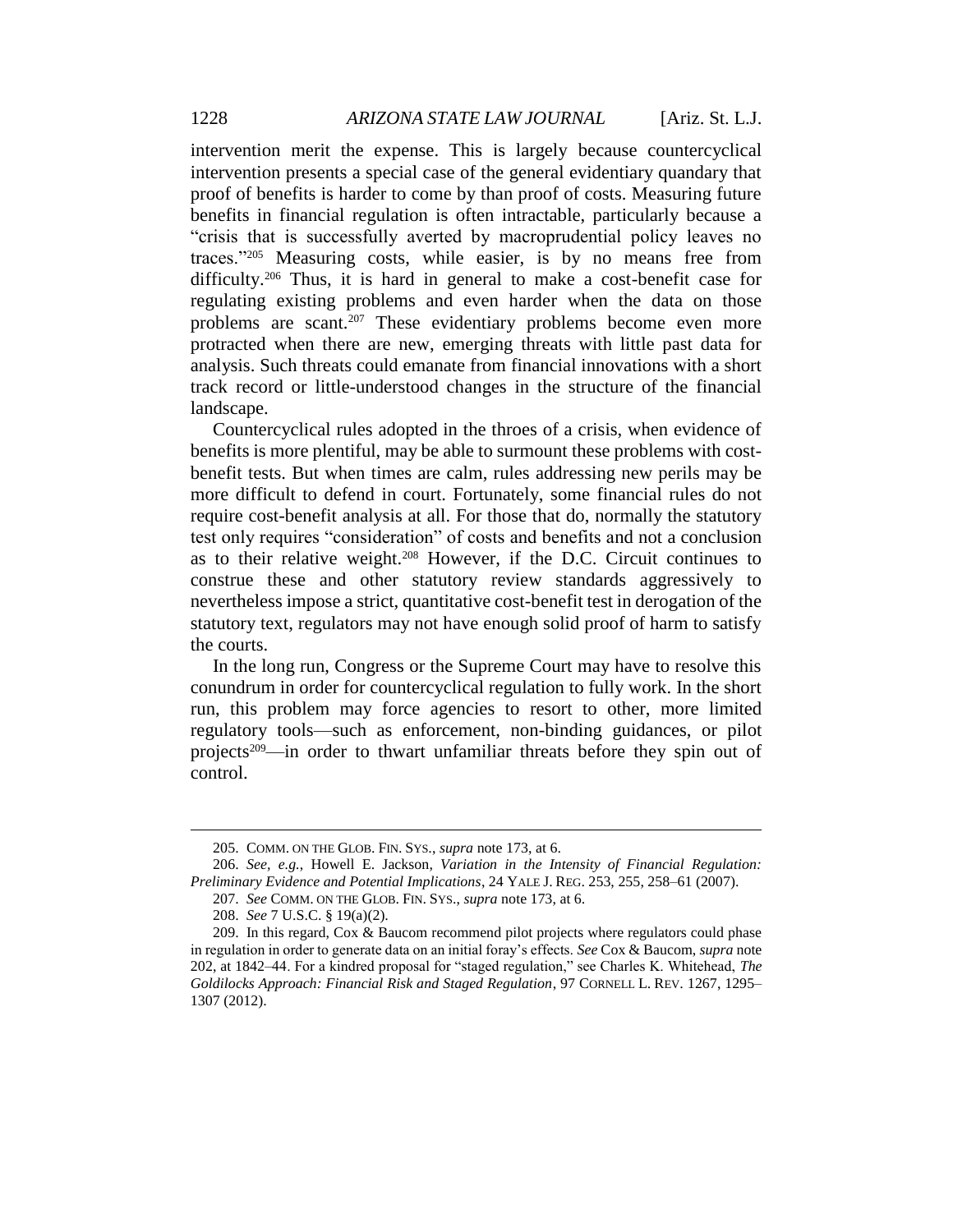$\overline{a}$ 

#### 47:1181] *COUNTERCYCLICAL REGULATION* 1229

#### *D. Capture and Regulatory Inaction*

So far, I have assumed that the regulator in question is committed to a countercyclical course of action. But in halcyon times, industry capture<sup>210</sup> and lobbying by other affected constituencies<sup> $211$ </sup> can weaken regulators' resolve. It is hard enough to amass support for needed safeguards immediately after a crisis. Doing so when economic conditions are bright can threaten a regulator's career. When memories of disasters grow dim, officials who predict catastrophes based on limited problems are often dismissed as Cassandras. Under those circumstances, many officials take the path of least resistance and sit on their hands because any eventual harm will not appear on their watch.<sup>212</sup> It takes a brave regulator to tighten regulation under these conditions.

Careful thought needs to be given to capture dynamics when overhauling regulation to dampen financial cycles. In this regard, it is helpful to view countercyclical tools along a continuum, ranging from self-executing techniques to those that require a discretionary decision by regulators (or even regulated entities) before they can be deployed. Dynamic provisioning is self-executing in nature because the level of provisioning it requires at any particular time is hard-wired into a mathematical algorithm.<sup>213</sup> Monetary policy, on the other hand, requires an exercise of judgment by the Federal Open Market Committee to intervene in an overheated economy, based on its evaluation of asset price movements. Still other tools fall—or could be designed to fall—in the middle of the continuum. Prompt corrective action, for instance, uses objective numerical triggers but relies on regulators to take the actions mandated by those triggers. Similarly, countercyclical capital buffers could fall on the discretionary end or in the middle of the spectrum, depending on how they are designed.<sup>214</sup>

<sup>210.</sup> For an introduction to the literature on capture, see generally, PREVENTING REGULATORY CAPTURE (Daniel Carpenter & David M. Moss eds., Cambridge Univ. Press, 2013); Ernesto Dal Bó, *Regulatory Capture: A Review*, 22 OXFORD REV. ECON. POL'Y 203 (2006); George J. Stigler, *The Theory of Economic Regulation*, 2 BELL J. ECON. & MGMT. SCI. 3 (1971).

<sup>211.</sup> *See, e.g.*, Arthur W.S. Duff, *Central Bank Independence and Macroprudential Policy: A Critical Look at the U.S. Financial Stability Framework*, 11 BERKELEY BUS. L.J. 183, 195, 204 (2014), http://scholarship.law.berkeley.edu/bblj/vol11/iss1/4.

<sup>212.</sup> *See, e.g.*, Borio, *supra* note 1, at 12 ("Especially in the time dimension, the political economy pressures and the temptation to discount risks can be too powerful"); BARTH ET AL., *supra* note 32, at 113–14; Edward J. Kane, *Changing Incentives Facing Financial-Services Regulators*, 2 J. FIN. SERVS. RES. 265, 266 (1989); Ross Levine, *The Governance of Financial Regulation: Reform Lessons from the Recent Crisis*, 12 INT'L REV. OF FIN. 39, 39 (2011).

<sup>213.</sup> That is not to say that the algorithm cannot be manipulated. But if the algorithm is administered in good faith, it should be self-executing.

<sup>214.</sup> *See* Repullo & Saurina, *supra* note 111, at 4–5.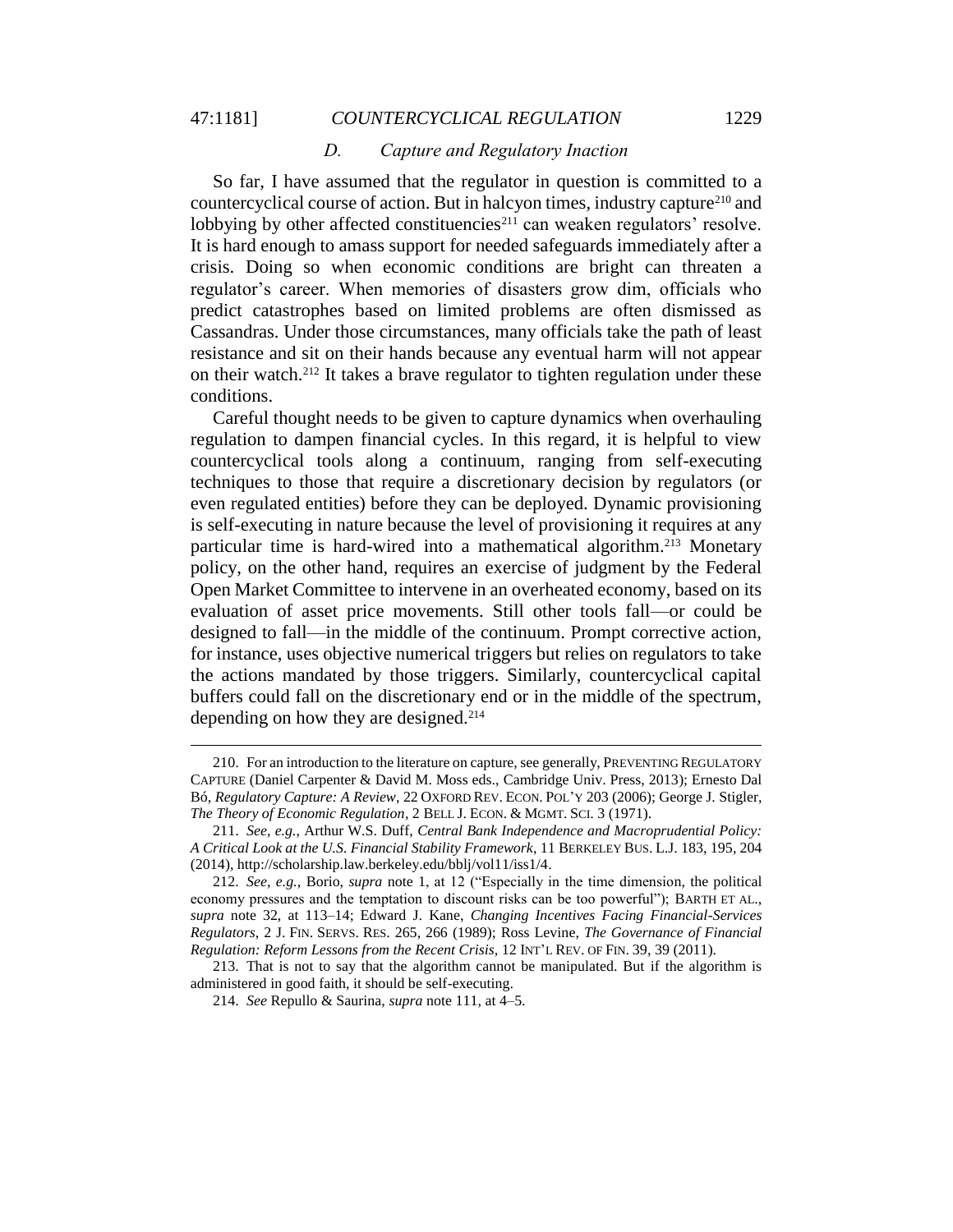The most effective way to overcome regulators' propensity toward inertia at the top of the business cycle is to tie their hands in advance through rules that automatically kick in when markets heat up.<sup>215</sup> Some of these rules will be fixed rules that only become economically binding when credit conditions relax or losses mount.<sup>216</sup> Such rules will not constrain credit conditions during recessions, when lending is already tight; instead, whether those rules are binding will depend on the point in the business cycle. Other times, Congress or agencies can mandate time-varying statutes or rules that require regulators to take specific actions when objective tripwires go off. The prompt corrective action rules emulate this model and other examples can be envisioned.

When designing pre-commitment devices, consideration should also be given to incorporating objective tests. Any time-varying countercyclical device that requires supervisors to make judgments about whether and when to pull the trigger reintroduces the problem of regulatory discretion and likely inaction. Of course, objective triggers have potential drawbacks. They may over-regulate or under-regulate (the problem with the prompt corrective action triggers). And they may make regulatory arbitrage easier. But given the disastrous systemic harm from the last financial crisis, these risks may pale in contrast to doing nothing. And, with experience, objective triggers can be refined over time.

In order for pre-commitment devices to work best, they should be adopted in advance, in a favorable political climate.<sup>217</sup> Usually this is in the aftermath of a financial crisis. This approach works well for recurrent problems, such as the tendency to loosen lending standards. In other ways, though, this approach to regulation suffers from rear-view vision. It is not well suited to new and unknown perils, such as those posed by some new financial products.

<sup>215.</sup> *See, e.g.*, Borio, *supra* note 1, at 11; BRUNNERMEIER ET AL., *supra* note 2, at 57.

<sup>216.</sup> Dynamic provisioning is one example; the ability-to-repay rule is another. When the ability-to-repay rule was introduced, private lending standards were so tight that the rule did not tighten them any further. However, as credit conditions loosen, the rule will exercise a real constraint on the market.

<sup>217.</sup> In a recent speech, Federal Reserve Board Governor Daniel Tarullo cast doubt on the practicality of time-varying countercyclical tools, in part because he doubted "the speed with which measures might realistically be implemented and take effect." *See* Tarullo, *supra* note 79. Careful implementation decisions, however, can address Governor Tarullo's concerns about speed. Designing time-varying provisions with objective triggers and authorizing them soon after a financial crisis through implementing legislation and rules can insure that the measures are available and activated when needed.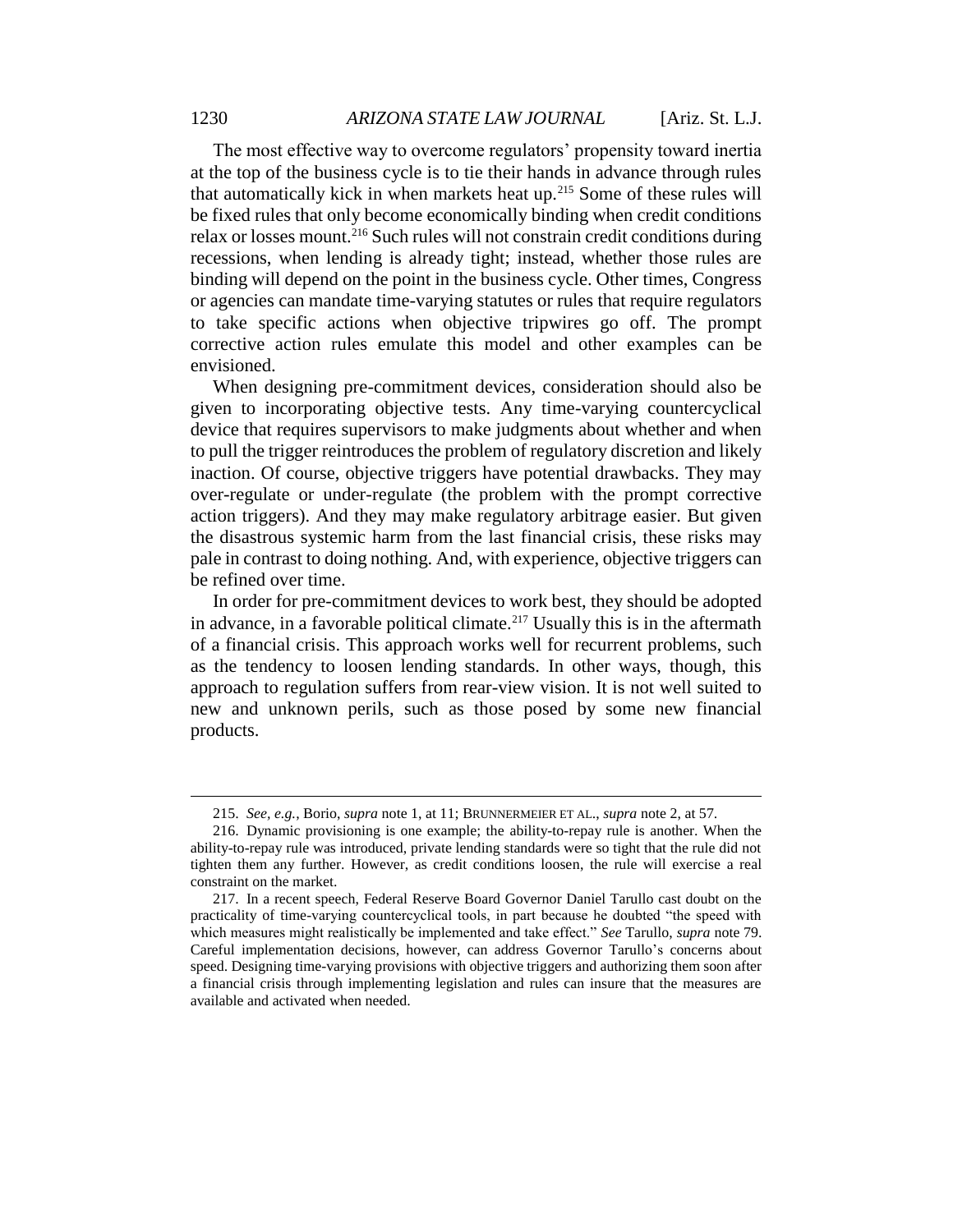This means that our system will have to find other ways of reversing the traditional "hands-off" mentality towards new and unfamiliar financial products.<sup>218</sup> Requiring financial innovations to be registered and tracking their performance through mandatory reporting would not be terribly intrusive and would be a first step toward better risk assessment.<sup>219</sup> If a product proved harmful, mandatory reporting would allow regulators to detect that harm and justify action going forward. Reporting is not a panacea because informal rulemakings still require a long lead time.<sup>220</sup> But not tracking the performance of new products would be worse.

Some types of countercyclical regulation may not be amenable to the precommitment devices that I describe. Monetary policy is one example. Similarly, Brunnermeier, et al., argue that executive pay reforms counsel a large dose of regulatory discretion in order to avoid distorting the healthy aspects of the market for executives and discouraging executives and employees from taking personal initiative.<sup>221</sup>

All is not lost, however. Here, conscious use of other techniques to spur regulators into action can be helpful. Some regulatory standards, for example, establish a minimum federal floor that state regulators may exceed if they conclude that the floor is too low.<sup>222</sup> This type of statutory design encourages regulators to compete with one another for more optimal regulation (so long as the state and federal rules are not inconsistent) when federal rules underregulate.

Checks and balances in the form of multiple centers of enforcement can also serve to prod laggard agencies into action. The U.S. federalist system affords a variety of different types of governmental actors—with varying incentives and degrees of susceptibility to influence—who can serve as checks and balances, if so empowered. In recent years, the New York Attorney General's Office and the New York Department of Financial Services have served that role, taking an aggressive stance against financial

<sup>218.</sup> *See, e.g.*, ALAN GREENSPAN, THE AGE OF TURBULENCE: ADVENTURES IN A NEW WORLD 48–51, 268–69 (Penguin Press 2007); Alan Greenspan, Chairman, Fed. Reserve Bd. of Governors, Remarks at the HM Treasury Enterprise Conference (Jan. 26, 2004), http://www.federalreserve.gov/boarddocs/speeches/2004/20040126/default.htm.

<sup>219.</sup> Daniel Carpenter and I proposed instituting prior registration and reporting requirements to track new financial products through unique product identifiers. *See* Carpenter & McCoy, *supra*  note 193, at 220–21.

<sup>220.</sup> For example, witness the ability-to-repay rule. Even though it was a fast-track rule prescribed by Congress in July 2010, the rule was not promulgated in final form until January 2013 (in time for its statutory deadline).

<sup>221.</sup> BRUNNERMEIER ET AL., *supra* note 2, at 49–53.

<sup>222.</sup> *See, e.g.*, Depository Institutions Deregulation and Monetary Control Act of 1980, Pub. L. No. 96-221, §§ 501(b)(2), (b)(4), 525, 94 Stat. 132; Dodd-Frank Act § 1041(a)(2).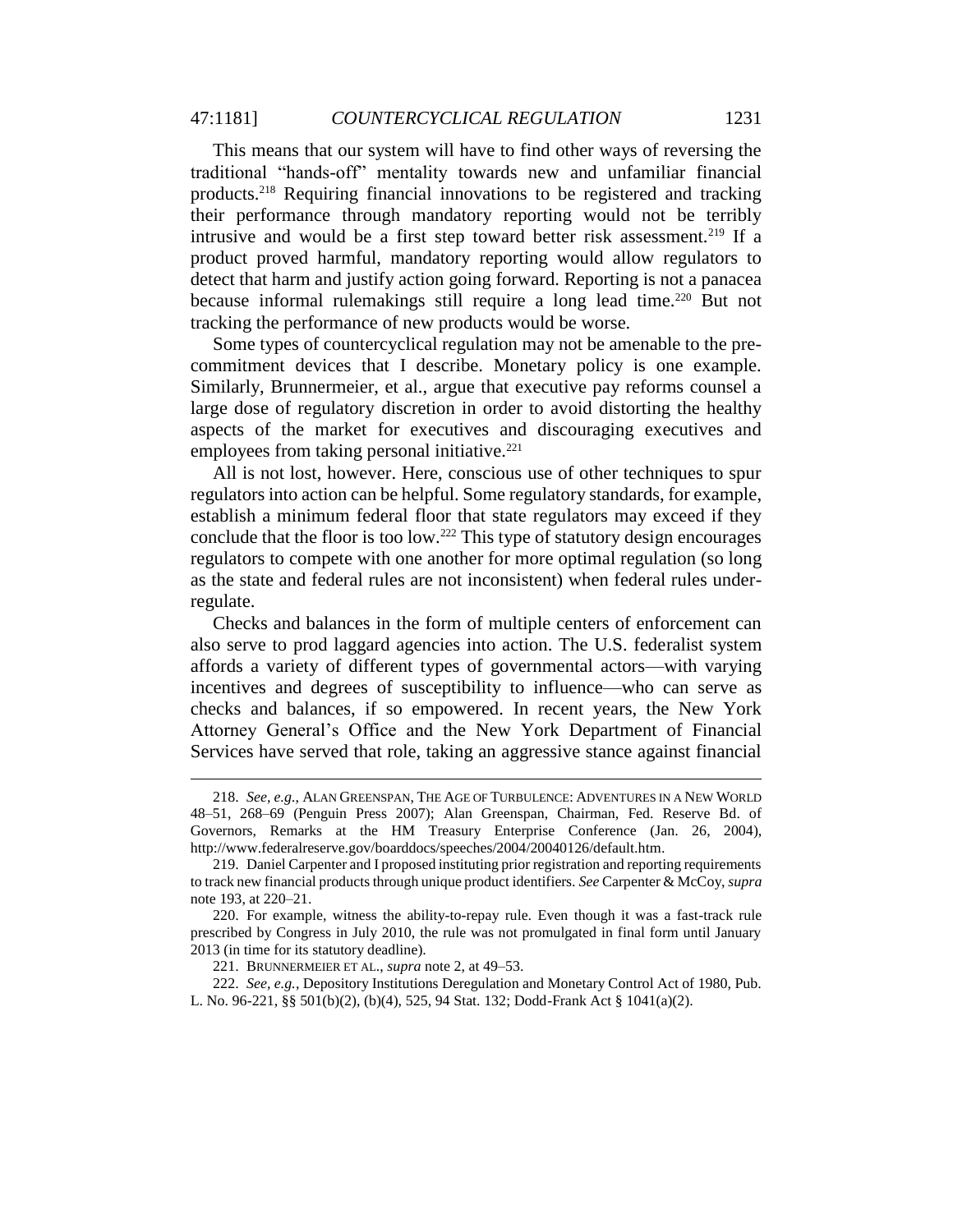sector misconduct and lighting a fire under the SEC and the federal prudential banking regulators in the process on more than one occasion.<sup>223</sup> Dodd-Frank institutionalized a similar approach by giving state attorneys general and state banking regulators the power to enforce federal consumer financial protection statutes, on top of the enforcement authority vested in the federal government.<sup>224</sup> Private rights of action can also have power to shame agencies into action.

The integrity of countercyclical regulation also underscores the importance of safeguarding the independence of the financial regulators who administer them.<sup>225</sup> This is why the funding of every federal banking regulator is independent of the Congressional appropriations process. While there are campaigns from time to time to eliminate that independence,  $226$  doing so would increase industry capture.

Agency independence, however, must go hand-in-hand with greater transparency. Such transparency can vest hard decisions with greater legitimacy and help obviate the back-room lobbying that causes agencies to drag their feet. Central banks and other prudential bank regulators balance independence with transparency in a number of ways, including solicitation of public comments on proposed rules, agency hearings, public release of deliberations and explanations of monetary and other decisions, and legislative testimony.<sup>227</sup> Requiring agencies to timely publish online summaries of the contents of their private meetings with lobbyists<sup> $228$ </sup> is one more measure that could expose agency inaction to scrutiny.

Because countercyclical regulation is premised on early intervention, it has no chance of succeeding unless it comes to grips with regulatory inertia and capture. This is not a lost cause, however. Pre-commitment devices, monitoring of new financial products, multiple centers of regulation and enforcement, agency independence, and greater transparency are methods that can help turn inaction into action.

<sup>223.</sup> Examples include the mutual fund market timing scandals in the early 2000s, the mortgage servicing settlement in 2011 and 2013, and payday lending in 2013.

<sup>224.</sup> Pub. L. No. 111-203, §§ 1042, 1422, 124 Stat. 1601 (2010).

<sup>225.</sup> *See* Duff, *supra* note 211, at 202–08; GROUP OF THIRTY, *supra* note 1, at 61–63.

<sup>226.</sup> *See, e.g.*, Bureau of Consumer Financial Protection Accountability Act of 2013, H.R.

<sup>3192, 113</sup>th Cong. (2013) (a bill to subject the CFPB to regular appropriations).

<sup>227.</sup> *See* GROUP OF THIRTY, *supra* note 1, at 62.

<sup>228.</sup> *See, e.g.*, CONSUMER FIN. PROT. BUREAU, CFPB BULL. 11-3, CFPB POLICY ON EX PARTE PRESENTATIONS IN RULEMAKING PROCEEDINGS 2–3 (Aug. 16, 2011), http://files.consumerfinance.gov/f/2011/08/Bulletin\_20110819\_ExPartePresentationsRulemakin gProceedings.pdf.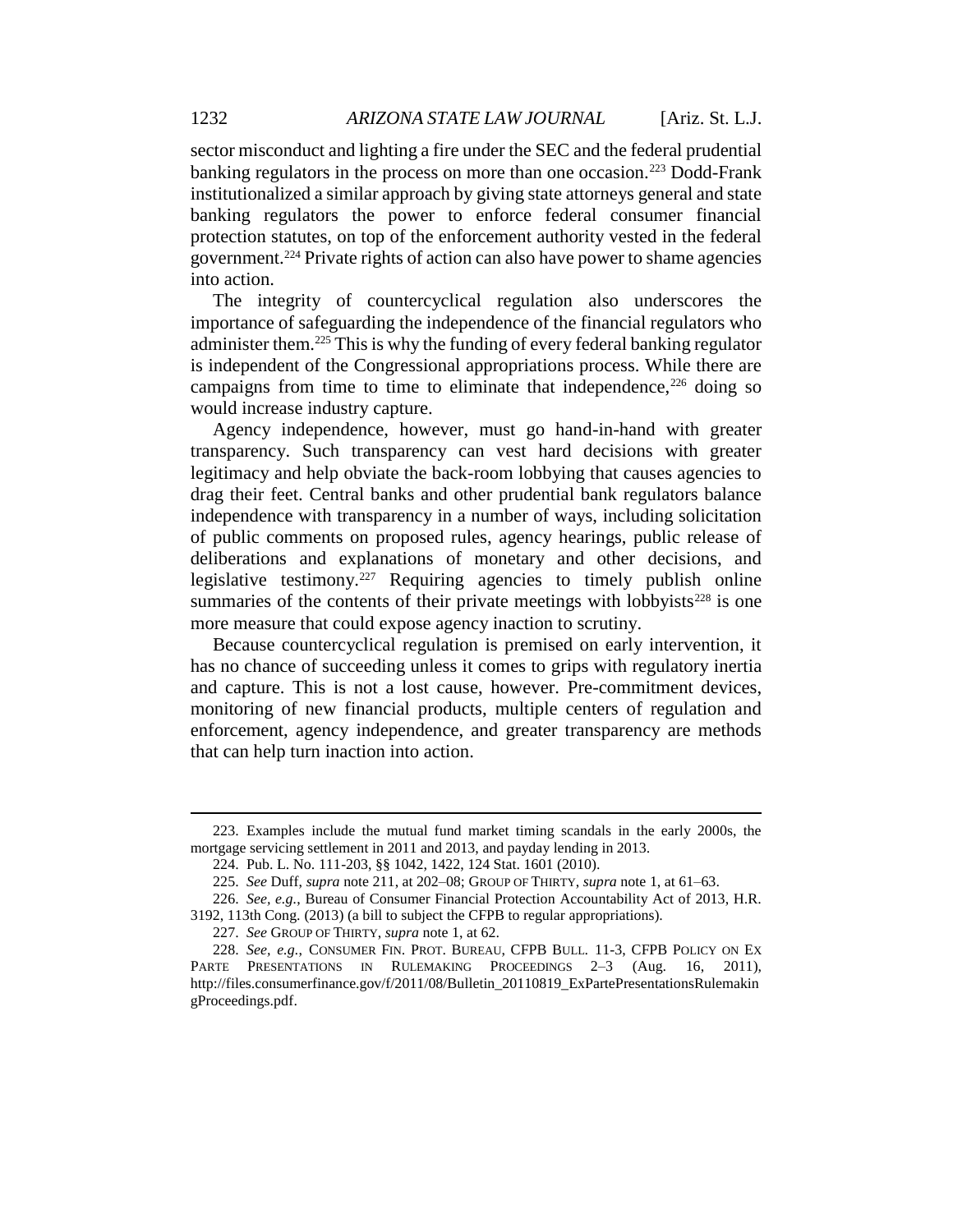#### 47:1181] *COUNTERCYCLICAL REGULATION* 1233

#### *E. The Boundary Problem and Regulatory Arbitrage*

The final hurdle to effective countercyclical regulation that I will discuss is the so-called boundary problem. This problem is endemic to financial regulatory schemes that supervise according to entity or product instead of risk.<sup>229</sup> Federal prudential banking regulation, for example, regulates depository institutions and their parent companies and affiliates, but not other types of nonbank entities that offer banking services. Under this fragmented regulation, banks may seek to circumvent countercyclical requirements by shifting their business operations to other types of firms that escape those requirements.<sup>230</sup> Possible tactics include outsourcing operations to special investment vehicles (known as SIVs) or less regulated nonbank affiliates.<sup>231</sup> Such arbitrage is of particular concern given the bank-centric nature of the current set of countercyclical tools.<sup>232</sup>

Regulating according to product in the U.S. is even more ubiquitous than regulating according to entity and also leaves space for arbitrage. For example, the Office of the Comptroller of the Currency (OCC) supervises "the business of banking" by national banks $^{233}$  and the SEC regulates "securities," while the Commodity Futures Trading Commission (CFTC) oversees "commodities."

Recasting a financial product as something else may successfully evade a regulatory model based on product line. For instance, lenders can try to circumvent rules on lending by recharacterizing loans as sales. Examples include sale-leaseback arrangements and sale-repurchase transactions in the repo market, which are both the functional equivalent of loans.

Congress, agencies, and courts have struggled with circumvention of product boundary lines for years.<sup>234</sup> To some extent, Congress can discourage such evasion by including anti-evasion clauses in legislation and by drafting

<sup>229.</sup> *See* Heidi Mandanis Schooner, *Regulating Risk Not Function*, 66 U. CIN. L. REV. 441, 443 (1998).

<sup>230.</sup> *See* OFFICE OF FIN. RESEARCH, *supra* note 77, at 40. In the United States, very few financial firms go completely unregulated these days. Instead, the intensity of regulatory oversight depends on the nature of the entity and product being regulated, the identity of the regulator, the types of rules that apply, and whether those rules are nationwide in scope.

<sup>231.</sup> *See, e.g.*, Caprio, *supra* note 2, at 26–28.

<sup>232.</sup> *See* OFFICE OF FIN. RESEARCH, *supra* note 77, at 33–38.

<sup>233.</sup> 12 U.S.C. § 24 (Seventh) (2008).

<sup>234.</sup> *See, e.g.*, NationsBank of N. C., N.A. v. Variable Annuity Life Ins. Co., 513 U.S. 251, 254–56 (1995); Int'l Brotherhood of Teamsters v. Daniel, 439 U.S. 551, 555–58 (1979); SEC v. W.J. Howey Co., 328 U.S. 293, 294–98 (1946); Blackfeet Nat'l Bank v. Nelson, 171 F.3d 1237, 1239 (11th Cir. 1999); M&M Leasing Corp. v. Seattle First Nat'l Bank, 563 F.2d 1377, 1379–80 (9th Cir. 1977).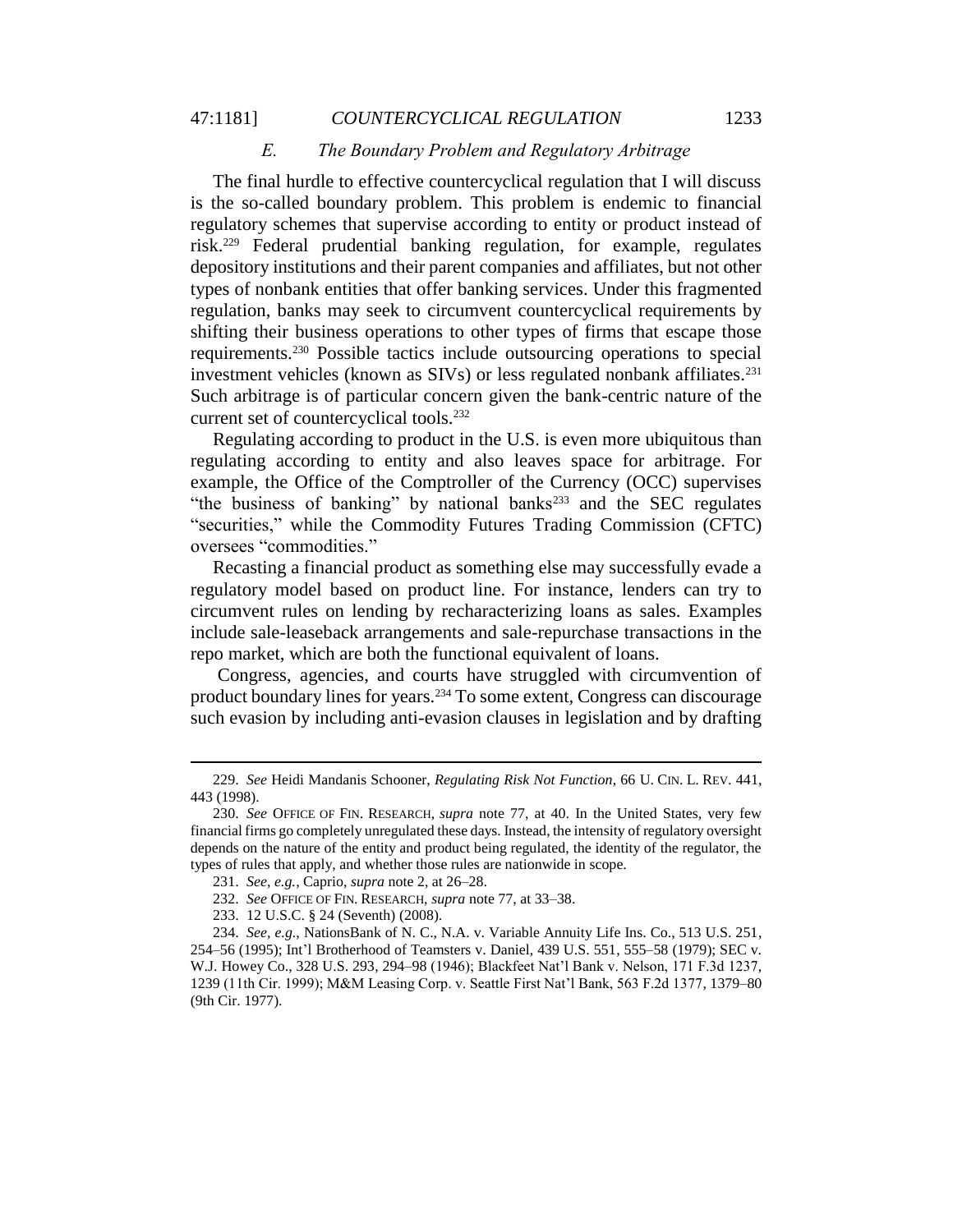statutes flexibly to place both traditional financial products and their functional substitutes under supervision. Courts have also repeatedly construed agency statutes to regulate according to a product's function and not just according to its form.<sup>235</sup>

While regulatory arbitrage cannot be completely eliminated, Congress and regulators can do more to discourage it. The most important step that Congress could take would be to scrap product and entity categories altogether and regulate solely according to risk.<sup>236</sup> Extending regulation to all financial firms that present a given risk, without regard to the type of entity, charter or location, would substantially close the loopholes for outsourcing to domestic nonbanks.

Congress made a stab in that direction in the Dodd-Frank Act when it gave the Consumer Financial Protection Bureau jurisdiction to promulgate market conduct rules governing virtually all providers of consumer finance, regardless of entity type.<sup>237</sup> This broad jurisdiction is nationwide and covers bank and nonbank providers alike. As a consequence, the CFPB has an important and unique role to play in stemming systemic risk—particularly in the residential mortgage market—which federal prudential banking regulators cannot fully replicate, given the statutory limitations on their jurisdiction.

Expanding regulation according to risk would require wholesale revamping of the federal government's financial services regulatory architecture. In the Dodd-Frank Act, Congress had that opportunity but passed it up. Dodd-Frank did not disturb the traditional division of federal bank regulatory power among the Federal Reserve Board, the OCC, and the Federal Deposit Insurance Corporation, apart from reassigning oversight of consumer financial protection to the CFPB. While Congress did fold the

<sup>235.</sup> *See, e.g.*, *NationsBank of North Carolina*, 513 U.S. at 256–59; *W.J. Howey Co.*, 328 U.S. at 301; *M&M Leasing Corp.*, 563 F.2d at 1384–85.

<sup>236.</sup> Such risks would likely include solvency, market conduct abuses, and systemic risk. *See*  Schooner, *supra* note 229, at 478–79. Former Treasury Henry Paulson, Jr., endorsed a similar approach in his blueprint for financial reform, issued in early 2008. DEP'T OF THE TREASURY, THE DEPARTMENT OF THE TREASURY BLUEPRINT FOR A MODERNIZED FINANCIAL REGULATORY<br>STRUCTURE (2008). http://www.treasury.gov/press-center/press-(2008), http://www.treasury.gov/press-center/pressreleases/Documents/Blueprint.pdf; *accord* Elliott et al., *supra* note 1, at 9–40; *cf.* OFFICE OF FIN. RESEARCH,*supra* note 77, at 40 ("In earlier eras, the United States had success with demand-side tools like [loan-to-value] limits and margin requirements, but only when the Federal Reserve had authority to apply those tools to all or most lenders and borrowers").

<sup>237.</sup> Dodd-Frank Act §§ 1002(6), 1022. This approach echoed Borio's suggestion to address procyclicality by applying macroprudential tools across-the-board to all extensions of credit to specific sectors of the economy, in order to make that regulation "less vulnerable to regulatory arbitrage." Borio, *supra* note 1, at 10–11.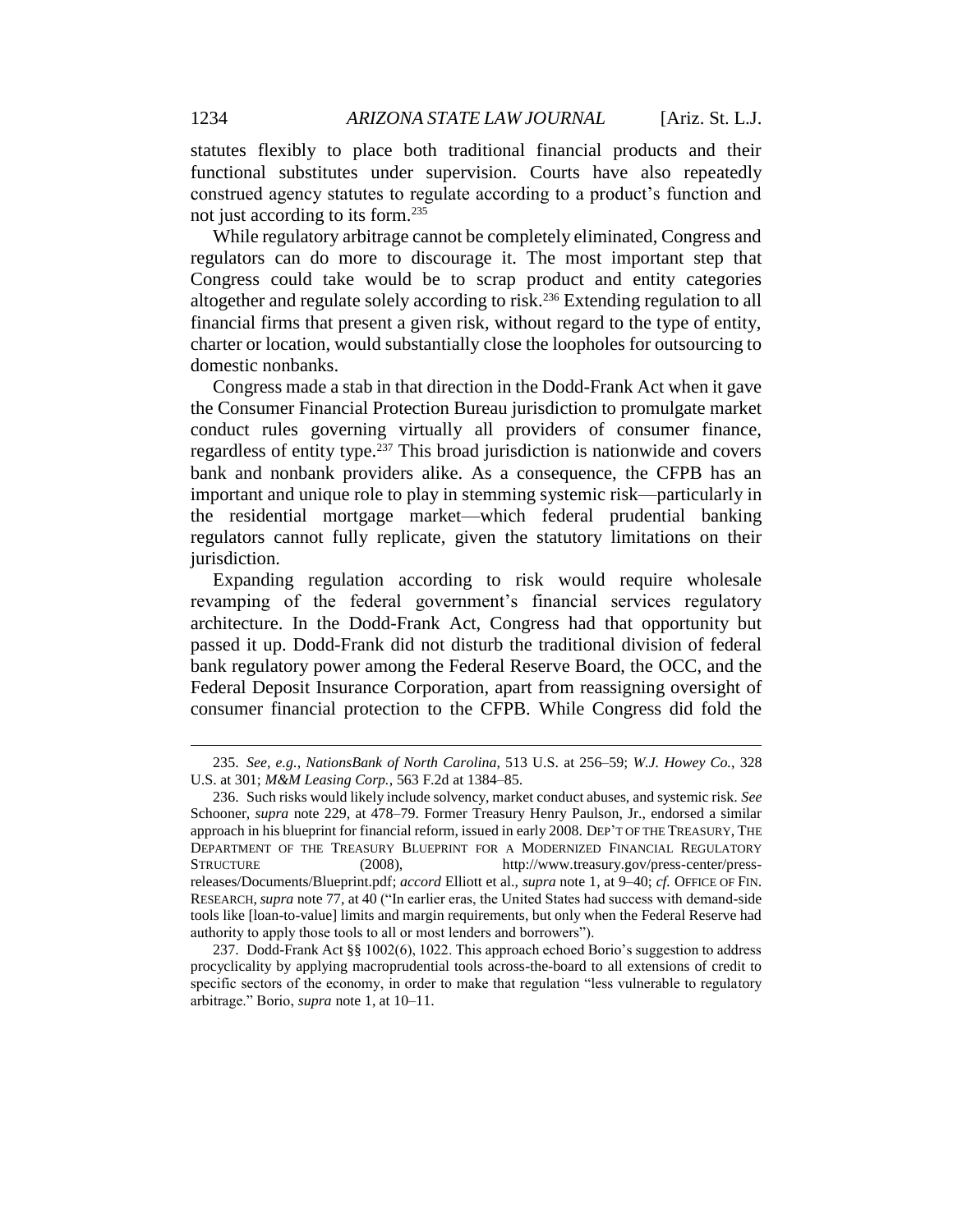former and discredited Office of Thrift Supervision into the OCC, that change was of second-order importance. Similarly, Congress did not make fundamental changes to the messy division of product-line authority between the SEC and the CFTC, except for derivatives. If Congress declined to tackle this task in Dodd-Frank, in the wake of the worst U.S. financial crisis since the Great Depression, the prospects for future structural change are daunting.

Dodd-Frank's systemic risk provisions offer a way to bypass this problem. Under Dodd-Frank, FSOC has the authority to make recommendations to primary financial regulatory agencies to apply new or strengthened safeguards to financial activities or practices that could create a risk of financial contagion.<sup>238</sup> While these recommendations are not binding, they have substantial practical force and can serve to trigger systemic risk regulation across product lines and industries.<sup>239</sup>

A final example of the boundary problem—international arbitrage—is arguably the most intractable. Many firms will try to escape the territorial jurisdiction of the United States by sending operations abroad. Bilateral cooperation is not a panacea because there will always be some jurisdiction that is willing to host those operations in exchange for revenue and jobs. To the extent that firms use overseas affiliates to market products in the United States, the government can intervene at the point of entry. Thwarting crossborder regulatory arbitrage is much harder where the foreign operations do not market themselves domestically, but nevertheless threaten systemic spillover effects that could harm large U.S. financial institutions.

The only immediate solution to such arbitrage lies in international cooperation and standards.<sup>240</sup> In the financial arena, the Financial Stability Board (spearheaded by the leaders of the G20 nations), the Bank for International Settlements, and, to a lesser extent, the International Monetary Fund have become fora for harmonizing global macroprudential standards.<sup>241</sup> Nevertheless, absent a supranational regulator with binding enforcement

<sup>238.</sup> Dodd-Frank Act § 112(a)(2)(K).

<sup>239.</sup> Already, FSOC has invoked this authority to initiate changes on systemic risk regulation of the asset management area. FSOC used the threat of unilateral action to successfully lean on the SEC to adopt new money market fund rules on systemic risk and to consider analogous rules for other types of asset management activities.

<sup>240.</sup> One encouraging example of such cooperation is the reciprocity principle incorporated in the Basel Committee's countercyclical capital buffer. Under that principle, if U.S. banking regulators impose a countercyclical capital buffer requirement on U.S. banks, then foreign regulators must impose the same requirement on their regulated banks with respect to the banks' U.S. exposures. *See* INT'L MONETARY FUND, *supra* note 115, at 17; OFFICE OF FIN. RESEARCH, *supra* note 77, at 41. This reciprocity has its limits, however, because it does not require foreign regulators to impose a countercyclical capital buffer on non-U.S. exposures.

<sup>241.</sup> *See* GROUP OF THIRTY, *supra* note 1, at 63.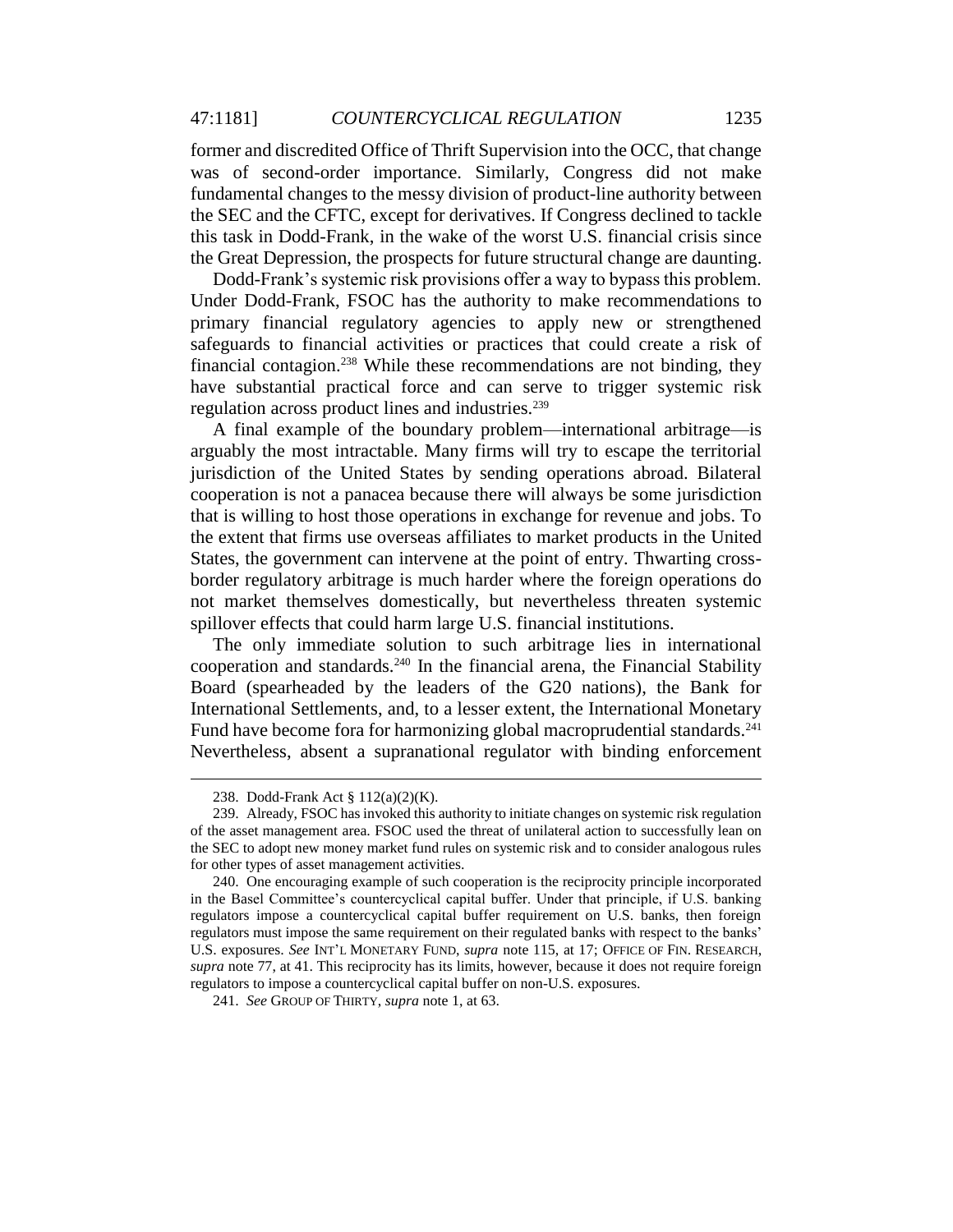power, opportunities for overseas arbitrage will continue to abound. Complicating this challenge, imposing macroprudential measures crossborder may not always work because different jurisdictions may find themselves at different points in the business cycle. $242$ 

In closing, the boundary problem is palpably real and will live on without comprehensive reforms. While agencies and courts are not powerless to fight arbitrage through liberal interpretation of regulators' authorizing statutes, there are limits to that strategy. Dodd-Frank's decision to give rulemaking authority to the CFPB over consumer financial protection, regardless of entity or product type, was a step in the right direction. A more comprehensive approach to regulating according to risk, not to entity or product, is needed to seal off arbitrage opportunities effectively.

## V. CONCLUSION

In financial regulation, true innovations come seldom if ever. Countercyclical regulation, however, is the rare exception. If countercyclical regulation is given the chance to take root and thrive, it has the potential to accomplish what procyclical regulation has never achieved: *i.e.,* modulating and even preventing future financial crises. As the 2008 financial crisis and the ensuing fallout showed, the stakes are too high to ignore the benefits of a countercyclical approach.

If countercyclical regulation is to succeed, any serious effort to implement it must confront and address the institutional hurdles to its success. In this Article, I have identified five major obstacles, including data gaps, the need for early response systems, issues in determining whether and when to take action, industry capture, and regulatory arbitrage. These obstacles are not insuperable. With each passing year, the necessary data to monitor systemic risk are improving and the new Office of Financial Research (OFR) has emerged as a powerful advocate for more change.<sup>243</sup> Meanwhile, the annual systemic risk assessments by  $FSOC<sup>244</sup>$  and  $OFR<sup>245</sup>$  are informing early response initiatives across the federal government.

As for counteracting regulatory inertia and justifying action when problems are small, countercyclical regulation provides tools to address those issues. The expanding countercyclical toolkit makes it easier for regulators to

<sup>242.</sup> *See* COMM. ON THE GLOB. FIN. SYS., *supra* note 173, at 7.

<sup>243.</sup> OFR's annual reports, for instance, devote a lengthy section to existing data gaps and initiatives for improving data. *See, e.g.*, OFFICE OF FIN. RESEARCH, *supra* note 115.

<sup>244.</sup> *See, e.g.*, FIN. OVERSIGHT STABILITY COUNCIL, 2014 ANNUAL REPORT (2014), http://www.treasury.gov/initiatives/fsoc/Documents/FSOC%202014%20Annual%20Report.pdf.

<sup>245.</sup> *See, e.g.*, OFFICE OF FIN. RESEARCH, *supra* note 115.